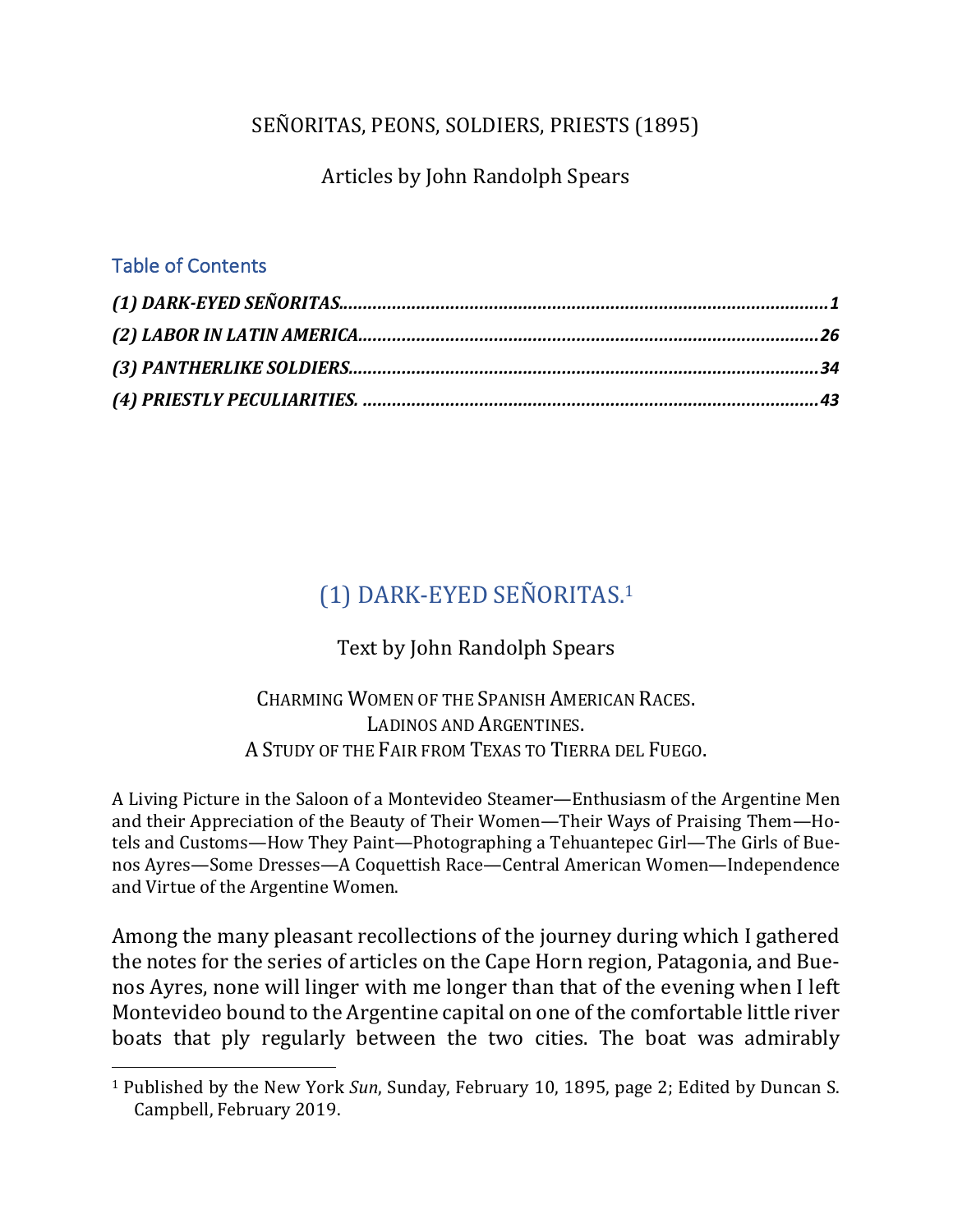adapted for the purpose. The crew, and especially the steward's force, were well trained and willing. The dinner was served as soon as we were well clear of the ship's berth and the baggage had been disposed of, so that everyone was at ease. The bill of fare was long and varied and the cooking superb. But better than all else. I happened to be seated at a table with a number of educated gentlemen of the Argentine Republic who were not only enjoying themselves thoroughly, but were anxious that I, the only stranger at the table, should partake of their pleasure. We were on speaking terms while the soup was still hot in the plate, we were well acquainted when the fish had disappeared, we were as old friends are long before the roast and salad had come. Naturally we lingered long over the liqueur. We had an endless number of topics of conversation. I had innumerable questions to ask, and they the answers ready. But in all the time we passed around the table, say two and a half hours, I think that we did not talk about any one subject more than ten minutes before some of my new friends turned the attention of all in some way to the women of the River Plate region.

There was excuse a-plenty for doing this. The boat had just the right number of passengers. Every berth had been taken and every seat at the tables was filled, while none had to wait, and of all that crowd the women numbered at least a half. One glance—could any man have been found so unappreciative as to give a mere glance—would have been sufficient to show that the gentlemen had ample reason for talking and thinking of nothing else than the women. One must see such a gathering as that was—a gathering made up almost entirely of Latin-Americans—to understand why the picture the women offered was sufficient to occupy an educated man's attention for two hours and a half. For the whole saloon was but a living picture, and in that picture the eye could rest nowhere save upon its most attractive features. There were men, of course; there were also chairs and posts and dishes.

"You have traveled much?" said one of my travel mates inquiringly.

*"In the Americas, somewhat,"* I replied.

*"In Canada?"*

*"Yes."*

*"Mexico and Central America?"*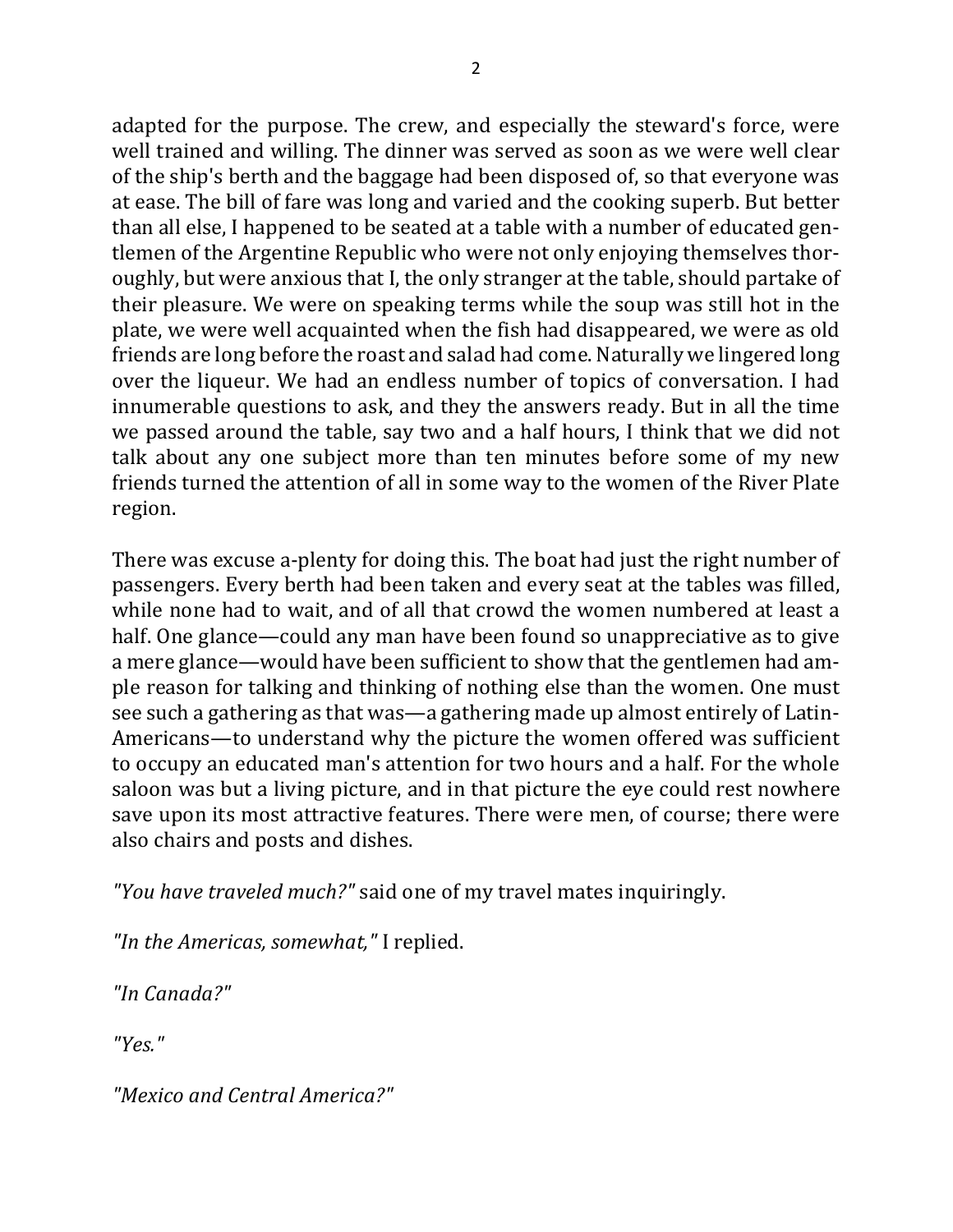*"Yes."*

*"You are just from Brazil?"*

*"Yes."*

"Good. Tell us where you have seen the most beautiful ladies."

"Do not think I would flatter you, gentlemen. This salon has the most attractive *gathering of ladies I ever saw."* 

*"Waiter! Haste! A bottle of iced wine,"* screamed my questioner in delight, while all at the table applauded me vociferously and to my great astonishment.

The reader who notes carefully the question and the answer will see why I was astonished at the applause. The gentleman asked me where I had seen the most beautiful women, and I evaded his question while answering truthfully that that was the most attractive gathering of them that I had ever seen. I had half-expected the bright-witted fellows to see my evasion, but the real sincerity of my commitment carried them away, and they became wildly enthusiastic after the fashion of the people when pleased.

Later, when they had asked me indirectly my special object in visiting the Argentine, they became, at my reply, once more enthusiastic. I not only appreciated the good qualities of the ladies of the River Plate, but I was going to tell about them in a great American newspaper! I met my table mates for the last time just outside the Custom House in Buenos Ayres next morning. We shook hands cordially, and the last word the last of them said to me was *"ladies."* 

*"Make a special study of our ladies*," he said.

And that is what I shall try to do here, in spite of the fact that the ladies in question would very properly call it sheer impudence for me to do so. It is impudent in any man to put down in cold print anything either in praise or criticism of what he can never understand or appreciate fully, and it is particularly offensive for a writer to express a judgment in a matter in which he can by no means be well informed. But my excuse for going on with this article shall go with it. I cannot help myself. The subject is too delightful to be ignored.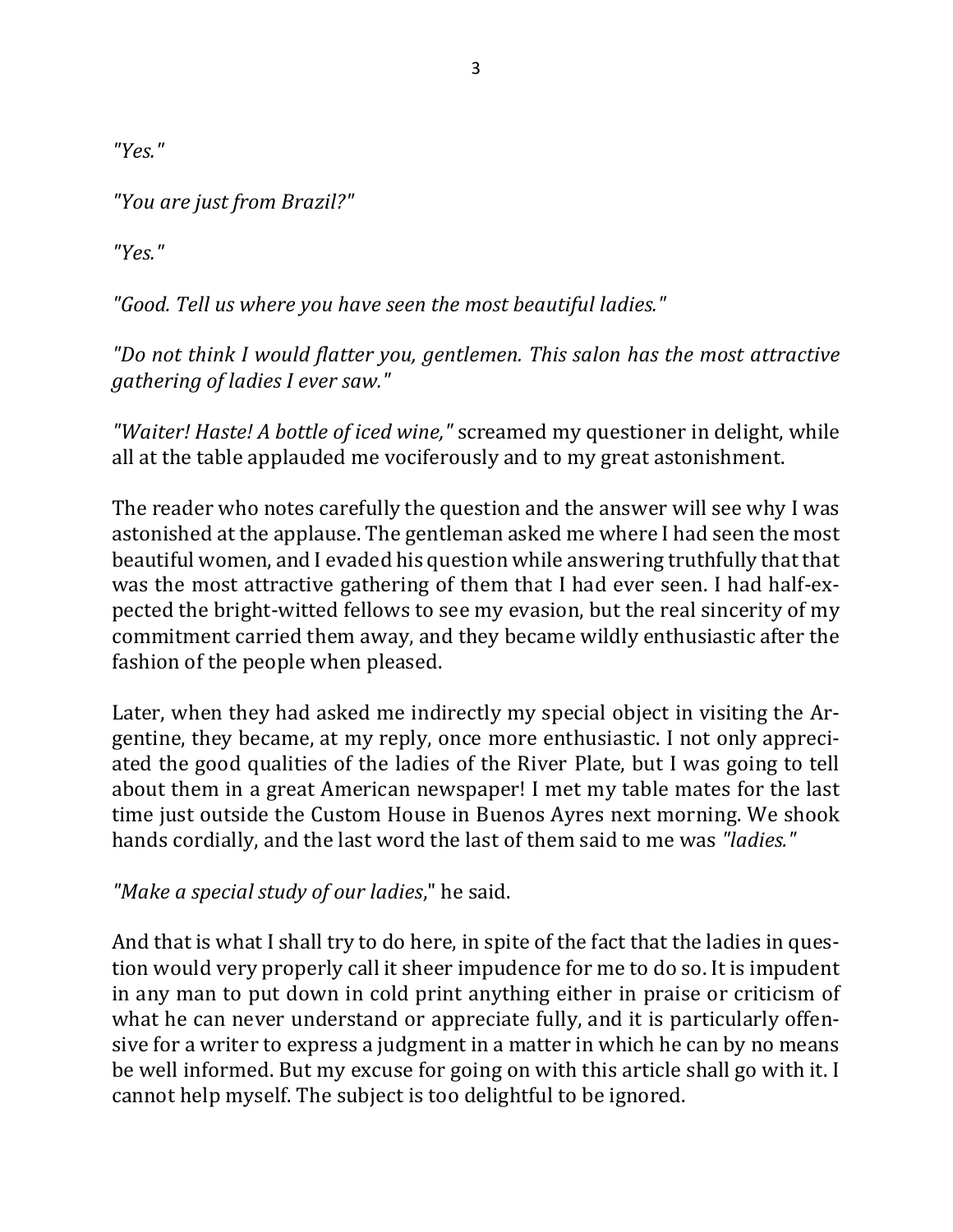But in order to convey a better idea of the Latin-American women to the Yankee reader, I shall be obliged to draw on notes made in Central America, Mexico, and the interior or western part of the Isthmus of Panama in the year before I went to the Argentine. For the dominant race in all of these countries is of the same origin as that in the Argentine. They are of Spanish descent and there is a mixture of native Indian blood in their veins. The mixture is called the Ladino race. The differences are due to the differences in the races of Indians with which the old Spanish invaders associated.

So then we begin with a consideration of the beauty of the Ladino women. Every book that I have read relating to the region in question refers to the women, and without exception the women are called beautiful in their early womanhood. Even the Englishmen, who find nothing else so good as it is "*at home, don't you know*," praise the beauty of the Ladino women. "There are few cities in the world where handsome women are met with to the same extent as in the Argen*tine capital,"* says Mr. C. E. Akers, already quoted in other matters. "As for the *ladies, you see many girls of striking beauty,"* says the late Theodore Child, who was a distinguished art critic of Paris in his day. In the presence of the great array of testimony that can be brought to prove the beauty of the Ladino women, it ill becomes me to say I do not think they are beautiful. And I do not wish to say exactly that; but I think that attractive is a much more accurately descriptive word. Perhaps my meaning will be plainer if I say that the photographs of Ladino women are rarely beautiful, although their faces as one sees them excite the admiration of the traveler.

When Mr. Theodore Child said "*you see many girls of striking beauty*," he was writing of the fashionable driveway in Palermo Park, Buenos Ayres, and was thinking of the bright, the fascinating young faces he had seen there; faces that were never for a moment in repose while he was looking. The ladies go to the park for a beautiful drive, of course, but they know they are on exhibition, a part of a great living picture. They know the walks are lined and the other carriages filled with either admiring or envious people, and they are exhilarated by the thought of it all. No one who has seen the Palermo drive on a Sunday evening will wonder that even a staid critic should have spoken of strikingly beautiful faces, even though sober second thought suggests another word in place of beautiful. Running over in my mind the many assemblages of the kind that I have seen between Texas and Tierra del Fuego, and comparing my memory of the faces there with the photographs purchased in the same cities, I have no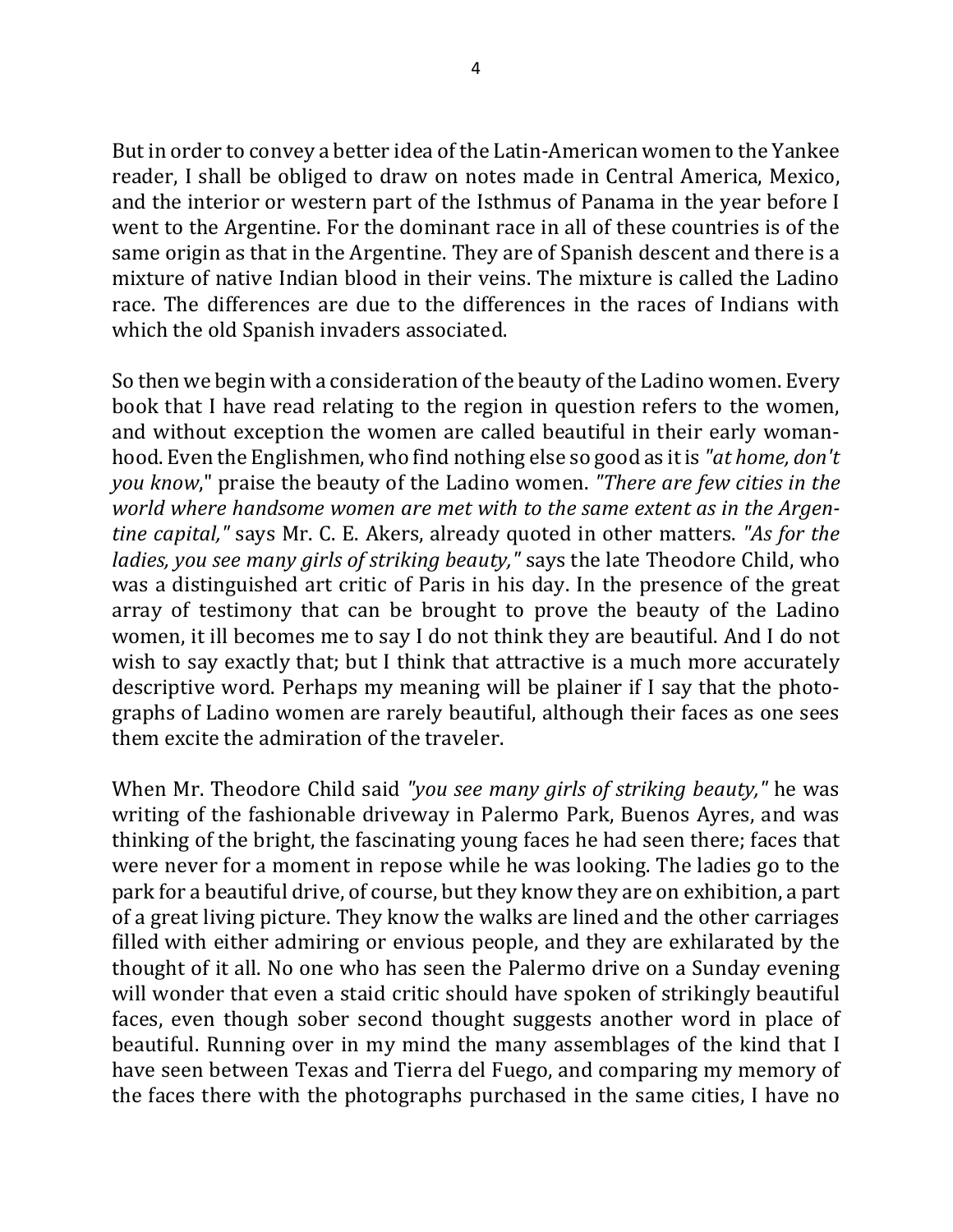hesitation in declaring that the women of the region have faces that in repose are plain, but when they are animated, as in any social gathering, they are charming beyond description.

I have said this much about the beauty of the women before telling anything else about them, because I have rarely talked three minutes with anyone about my journey in the region without hearing the question, "Are the women as beau*tiful as they are said to be?"* So far as my countrymen, including men and women, are concerned, the chief matter of interest in the region visited is the beauty of *"the dark-eyed señorita."* And so, as said, I have done as well as I could to give judgment on their faces as I saw them in public.

In obeying the injunction of my short-time friend on the river steamer to "make" *a special study*" of the ladies, I was at a very great disadvantage in Buenos Ayres, because I lived at a hotel all the time. At the hotels the ladies are always more or less on show. There is no such thing as home life in a hotel. The Ladino ladies, I think rather more than others, prize the good opinion of even the passing stranger, and so at a hotel are constantly made up, so to speak, for inspection. Nevertheless, one can observe certain facts about them there which give an insight into their character. For instance, I never saw a Ladino lady, old or young, at the hotel or on the street, who was not powdered, and a tremendous proportion were enameled. The sale of preparations to give artificial appearances to the human face in the Spanish-American countries is something astonishing. The use of these preparations is something to make any Yankee wish to protest. But when one considers all the facts in the matter, the habit of painting the face is not only natural to them, but it does not indicate the same mental bias that the habit of painting indicates in a Yankee woman. All the writers who have noted and condemned this habit of the Ladino women seem to have forgotten that the Ladinos are of Indian as well as Spanish origin. The Ladino make up their faces for the same reasons that Indians do it.

They wear corsets, the wealthy do, as Yankee women do also. They also put rings in the ears and on their fingers, and other circles of precious metal around their wrists. The object in view in each of these acts is the same as in the others. They do not paint the face to deceive the beholder into supposing that he sees their natural complexion. There is manifestly no attempt to conceal the fact that paints and powders have been laid on. Therein, it seems to me, they have a great advantage over our Northern ladies who paint and bleach the hair, for here the attempt is to make the face seem to be a thing it is not and cannot be.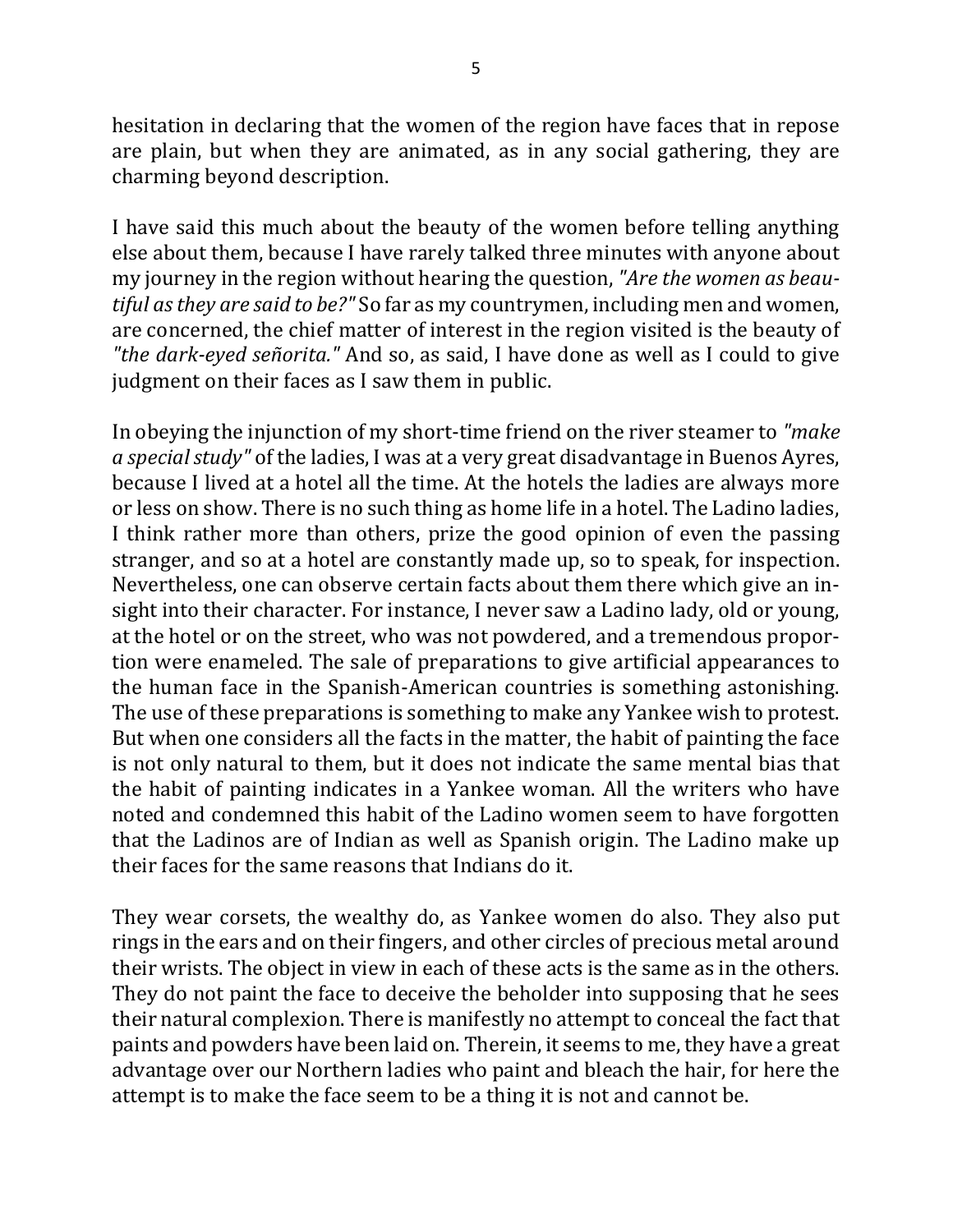The fact that girls in their teens paint their faces in the exact style practiced by their mothers, girls whose natural features, as seen in their homes, are simply beyond criticism, shows the whole motive and desire in this matter. I remember well the first time that I saw a young girl who had been so painted. It was in Santiago de Veraguas, Colombia, the "Holy City" once described in THE SUN.<sup>2</sup> I was boarding at the house of a widow who had half a dozen children, of whom one was a girl of fifteen. This girl was, like most of her race, plain featured when her face was in repose, but when animated had such talking eyes and flushing cheeks and smiling mouth as would astonish as well as enchant the stranger. A prettier girl as she appeared at her home I have rarely seen.

Among other things in my baggage was a camera, and I went about the city taking views on the next day after my arrival. On returning to the boarding house at noon the lassie saw the box and asked me what it was. So, I explained it to her and then told her if she would stand still at a spot I pointed out I would take her photograph.

How does the reader suppose she regarded the proposal? She was almost offended because I had proposed to photograph her just as she was, in house attire. She forgave only because I was a foreigner, and therefore could not understand the proper way of doing things. When I learned all this, I told her to dress herself as she pleased and then pose for me. She was delighted at that, and, after the midday meal, came in all her finery—a silk dress, bright ribbons, silk hose, and low shoes, and a quantity of paint on her face and neck that simply masked her. I took the photograph to please her, but I took another one unawares next day, in order that I might have something to remind me of the girl as well as of her paint pots.

Then I argued the matter with both the girl and her mother through an intelligent interpreter, to make sure that no mistakes were made. I told them the girl was very pretty when not painted, and that a photograph of her when she was painted was wholly unnatural. The old lady listened to all I had to say, and then replied:

*"I understand you, but you cannot yet understand out customs. She is a pretty girl,*  and she is prettier when she is not painted than when she is. But she is still more

<sup>&</sup>lt;sup>2</sup> Date not identified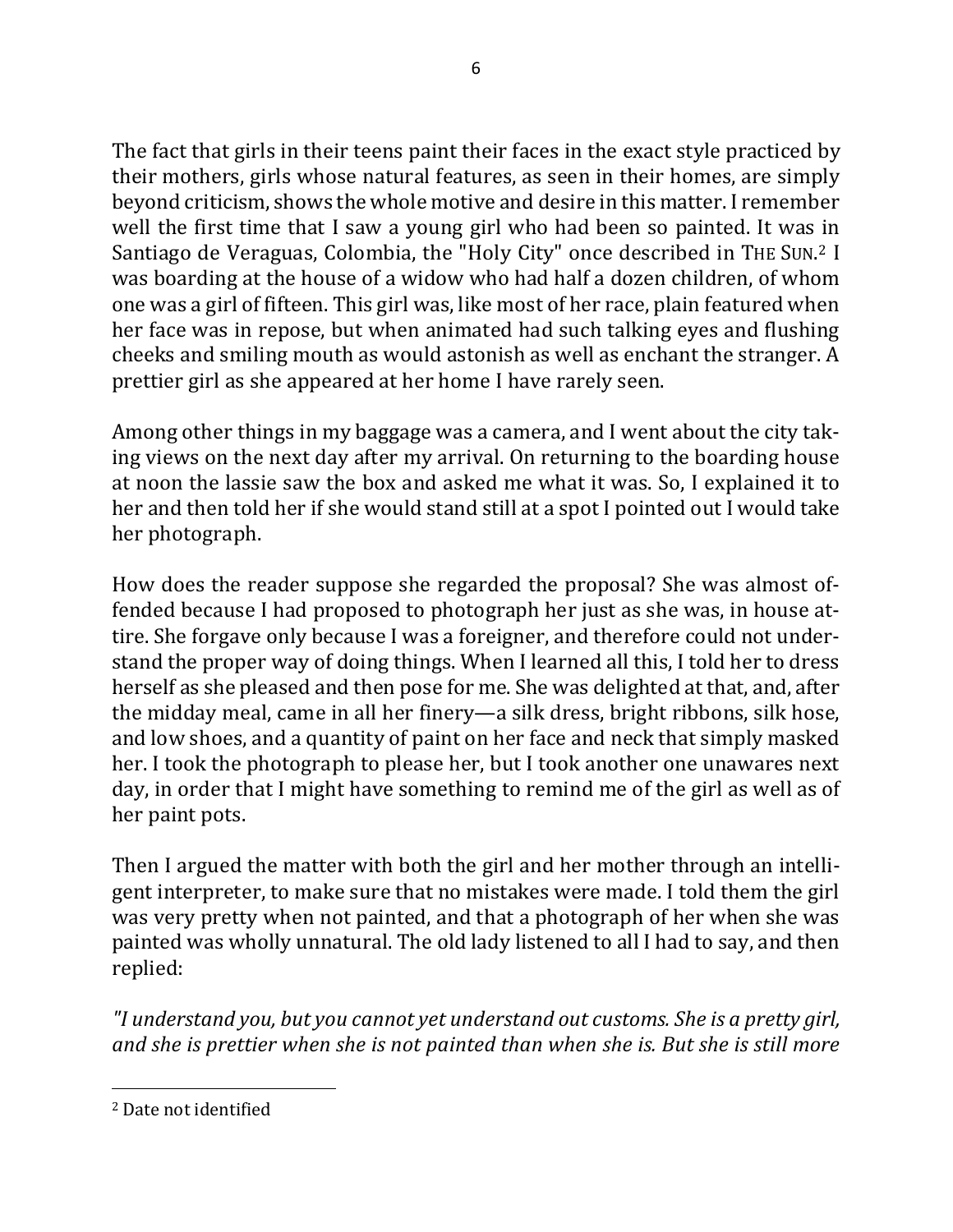*beautiful* when she has no clothes on than she is dressed—ah! she is extremely beautiful then. But we cannot photograph her so, and for the same reason we cannot photograph her without paint on her face."

The ladies in Spanish America paint their faces because it is the style to do so, even when it detracts from their beauty: and it is the style among them to paint the face profusely because of the strain of wild blood in their veins that has come down from the old days.

Then in the warm latitude, and in the hot season in Buenos Ayres, the ladies use powder to absorb perspiration—throw it on by the handful, so to speak, and then wash it off, say, twice a day. I do not think that even a finical critic could find fault with this comforting habit.

Buenos Ayres is such a cosmopolitan city that the stranger looking for national traits is very apt to go astray; he may easily mistake an Italian or a citizen of France for a native, unless he be a Spanish scholar, but there is one trait of the native men of that city that is so prominent that all travelers have observed it, and it is a trait that helps one to understand the character of the women. More than any other thing in the world the Argentine young man delights to stand where the ladies must pass, and as he stands there he makes remarks about them which they must hear. The favorite lounging places of the dandified youths of Buenos Ayres are the candy stores, and, after church services, the steps of the churches. The Argentine women are constant in their love for church forms and sweet things, and the places of worship and candy stores are thronged. Standing where they really interfere with the passing women, the young men say things in praise of every woman that passes and say them so that the women must hear. Does this custom offend the Argentine woman? Not a bit of it. She likes it. She does not seem to hear the words; she passes along unconcernedly; but when she is in her carriage she tells her chaperon, if she be unmarried, or her companion, if married, all about it. She never misses or forgets a word. Foreigners are outraged and insulted by the custom. Many a dandy has had his nose smashed, and eyes blacked by the brawny fist of a foreign woman's escort before he had got the pucker of the last word out of his lips. And no words of mine can portray the astonishment of the dandy under such circumstances. Neither can I tell how much the Argentine girl is astonished when she sees the anger of the foreign girl at this custom. The Argentine young man hears with delight his own mother and sister praised thus, as the mother and sister are delighted to hear themselves praised.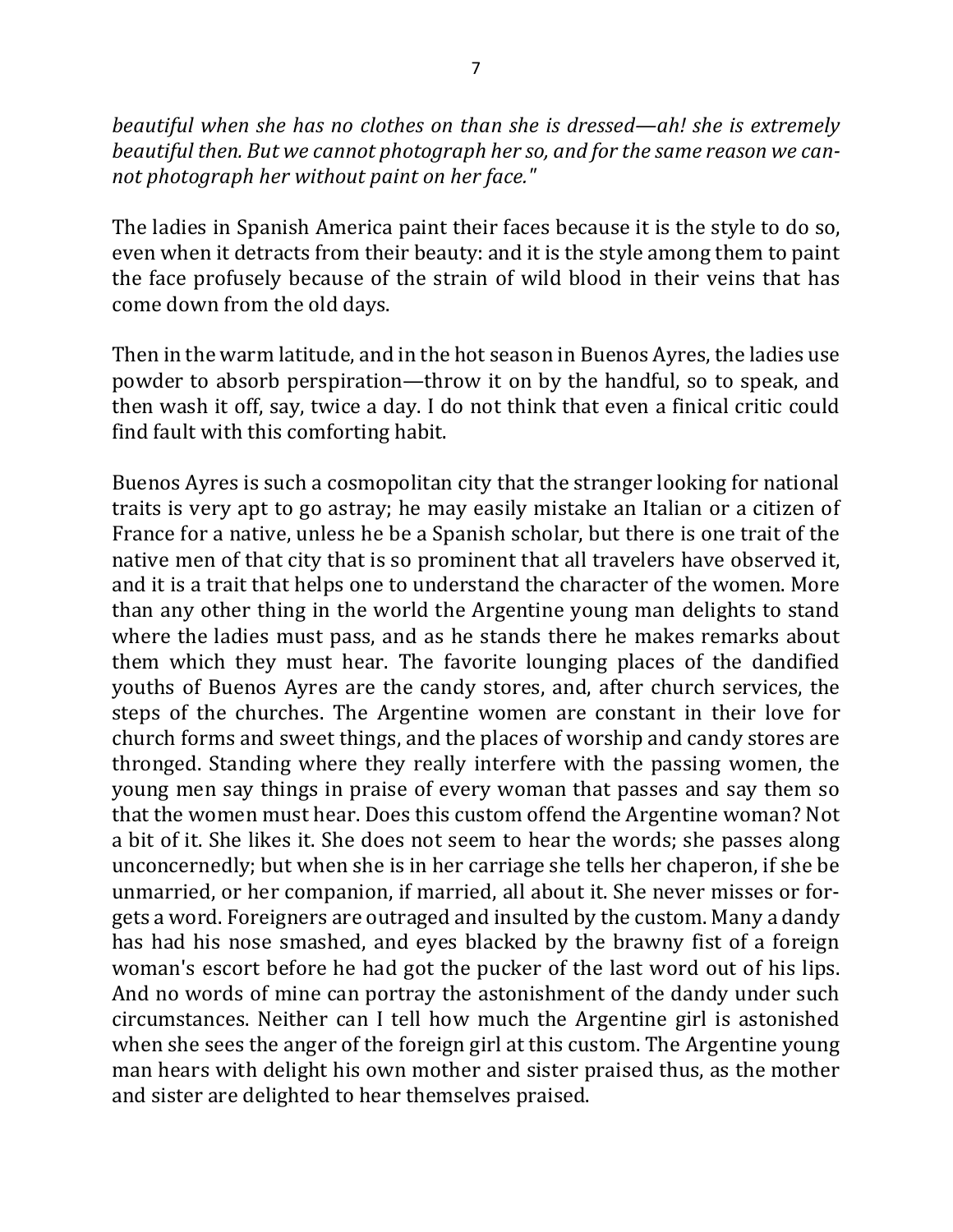Sometimes the dandy and the foreigner discuss the matter calmly, no personal questions being involved.

*"You are looking for an amorous intrigue, an affair of the heart, when you praise these ladies; you hope someone will in some way recognize you. Is it not so?"* said I to one of the dandies.

*"Certainly."*

*"You do not think it insulting to the ladies?"*

"What an idea! No, sir. Would I seek one who was not adorable? If I seek her, it is *because she is attractive. Is it, then, an insult in your country to let a lady know that she is physically attractive?"* 

Remarkable as it will seem to the Yankee reader, I am confident that the women of Ladino blood are flattered by the amorous urgency of their male friends, while neither husband nor brother nor father is angered by the intent of the seeker for an intrigue. Of course, success would call for blood there as elsewhere.

The traveler who would see distinct national customs of dress may as well avoid Buenos Ayres. The Argentine women have the Paris styles as soon as we do, and they adopt them as readily and with equal good taste and sense. There is no distinct style among the women of the serving class, either. The same may be said of the very wealthy throughout Ladino land. They all follow the French as near as may be. But in Central America and Mexico one can find the most graceful styles of native dress, due, of course, to a mixture of the old Spanish with the old Indian ideas of the fitness of things. And the further one gets from the regular routes of travel, or rather from the highways of commerce, the more attractive are the costumes of the native women. In these out-of-the-way places, too, the habits of work, the carrying of burdens on the head, for instance, tend to develop the form to a most beautiful degree. In the interior of the Isthmus of Panama and in the Isthmus of Tehuantepec, as well, I found the women of the poorer class to be the most graceful on the continent, north and south, while in dress they were the most picturesque if not the most tasteful.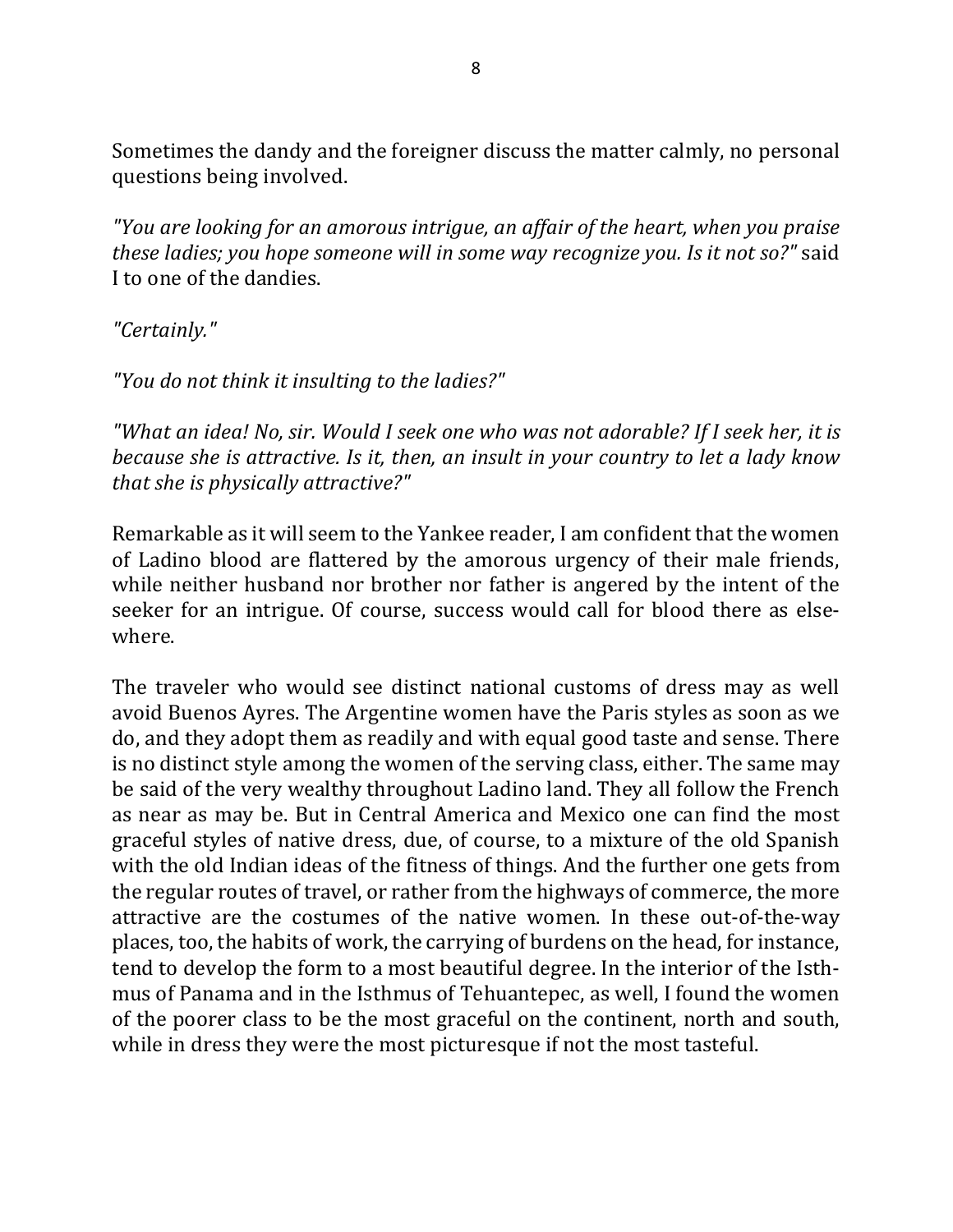To see the young women come to the villages in the western end of the Isthmus of Panama to trade, short skirted, free limbed, round breasted; decked in savage finery—with gorgeous red flowers about their ears and over their glossy black hair: with cardinal ribbons at the ends of their long black braids; with lownecked, wide-flounced white chemises, and a single deep-colored flower over the breast that contrasted at once with the white starched cotton and the warm brown tint of the sun-kissed chest; with flowers in the hands and flowers on the baskets of produce they poise on their heads—Caramba! That is to see a perfect picture of womanhood in the bloom of youth.

The low-necked, wide-flounced chemise, and the skirt that does not interfere with the free motion of the limbs, may also be called the distinctive dress of the women of Nicaragua, while the women of Costa Rica wear a waist<sup>3</sup> that is high in the neck. In Honduras I saw but little of the women. I was there while a revolution was waging, and the women kept out of sight, but those I did see wore waists high in the neck also. In Guatemala the dress of the poorer, or as the rich there would say, the dress of the peon women, was a marvel in one respect. The skirt was made in simple fashion of calico, and it was held in place by a belt. Above the skirt was a waist of thin white cotton, a little, but not much, better than cheesecloth. In style it was a mixture of a loose jacket and a short chemise. It was almost sleeveless, and it was devoid of any such thing as a yoke. It had no buttons or hooks; it was made to slip on over the head, and when it was on the body it looked more like a fold of cloth thrown over the shoulders than a made-up garment. In fact, it was, indeed, little more than a very loose bag with a hole in the middle through which to thrust the head and other holes in the sides through which the arms were thrust. And yet some of these waists, as seen in the market place of Guatemala City, were among the most interesting and beautiful pieces of workmanship I ever saw. The sewing up of the cloth into its bag-like shape was but an infinitesimal part of the work of making one of those waists. Once it was in shape the owner began with a fine needle and the finest of colored threads to embroider it in stripes running across the shoulders and the back. In the ordinary waists these stripes were mere zigzags of color, such as one finds in the markings of the old pottery dug from the ruins of pueblos in New Mexico, but here and there was found a woman with the soul and skill of an artist. It was then that the traveler found something for wonder—birds that dashed down on rodents crouching in fear; jaguars and panthers that crushed the bones of deer and wild boars; serpents that coiled to spring; wild beings of

 $3$  Waist  $-$  Garment covering the body from the neck to the waistline; waistcoat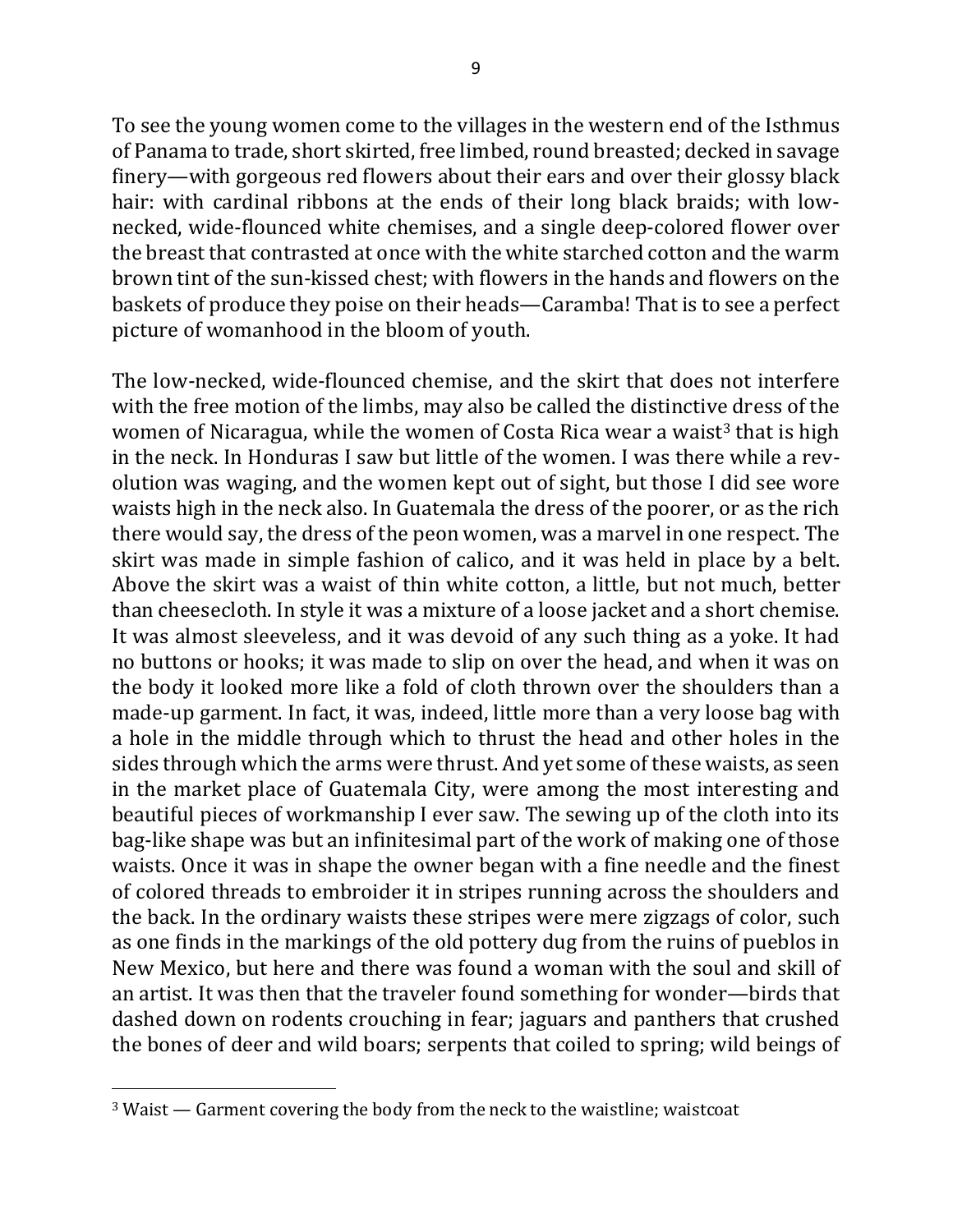a dozen forms that fought in savage fury or fled in despair, and every one showing its fury or its fear and its taut or its quivering muscles to even the most careless beholder. No such savage beauty in embroidery as this can be found elsewhere in the Americas.

But these market women, as a rule, are not to be compared in either form or grace with their cousins in the interior of the Isthmus of Panama or in Tehuantepec. And the reason for this lack is found in their style of carrying heavy burdens. Instead of posing the weight on the head they suspend it on the small of the back by a strap that passes across the forehead. Men and women both carry burdens in this fashion in Guatemala. It compels them to lean forward as they walk along, and in consequence they are never erect and never graceful. The burdens they carry, however, are very great, nor is that all that is remarkable about them as porters. They carry their burdens almost on the run. Their gait is a distinct trot. I have seen a man with a hundredweight of earthenware jars on his back, his wife with at least sixty pounds and two girls with thirty or forty pounds each all trotting along the highway together at six miles an hour. It is an interesting spectacle, but that kind of labor does not promote beauty of form or feature in the women. On the other hand, carrying a ten-gallon jar full of water poised on the head strengthens those muscles that give the women who practice it a shape of body and a grace of motion to which other women can only approximate. Small burdens are carried poised on the head here as elsewhere in Ladino land, and the same swift gait is preserved when so burdened. I once photographed a group of five girls who were trotting along at no less than six miles an hour of whom four carried bundles on the head.

The dress of the women of Tehuantepec is peculiar in several respects; it is so peculiar in all respects, in fact, that one hardly knows which part to mention first. The ordinary head covering, however, will do to begin with, and a right curious garment for the head it is. It is, indeed, a waist, properly speaking, and not a headdress, though used as a headdress almost continually. Imagine a short, sleeveless waist, made on the model of a bag with a hole in the bottom, through which to pass the head, and others in the two corners for the arms, and there is the foundation for the garment. It is commonly made of thin white cotton and is perhaps eight or nine inches long from the top of the shoulders down. This part of the garment, however, is utterly lost to sight by what is attached to it. Around the neck is sewed a stiff-starched ruffle at least six inches wide. Another of equal width is sewed to each sleeve hole and around the bottom of the waist still another. These ruffles are often as much as seven or eight inches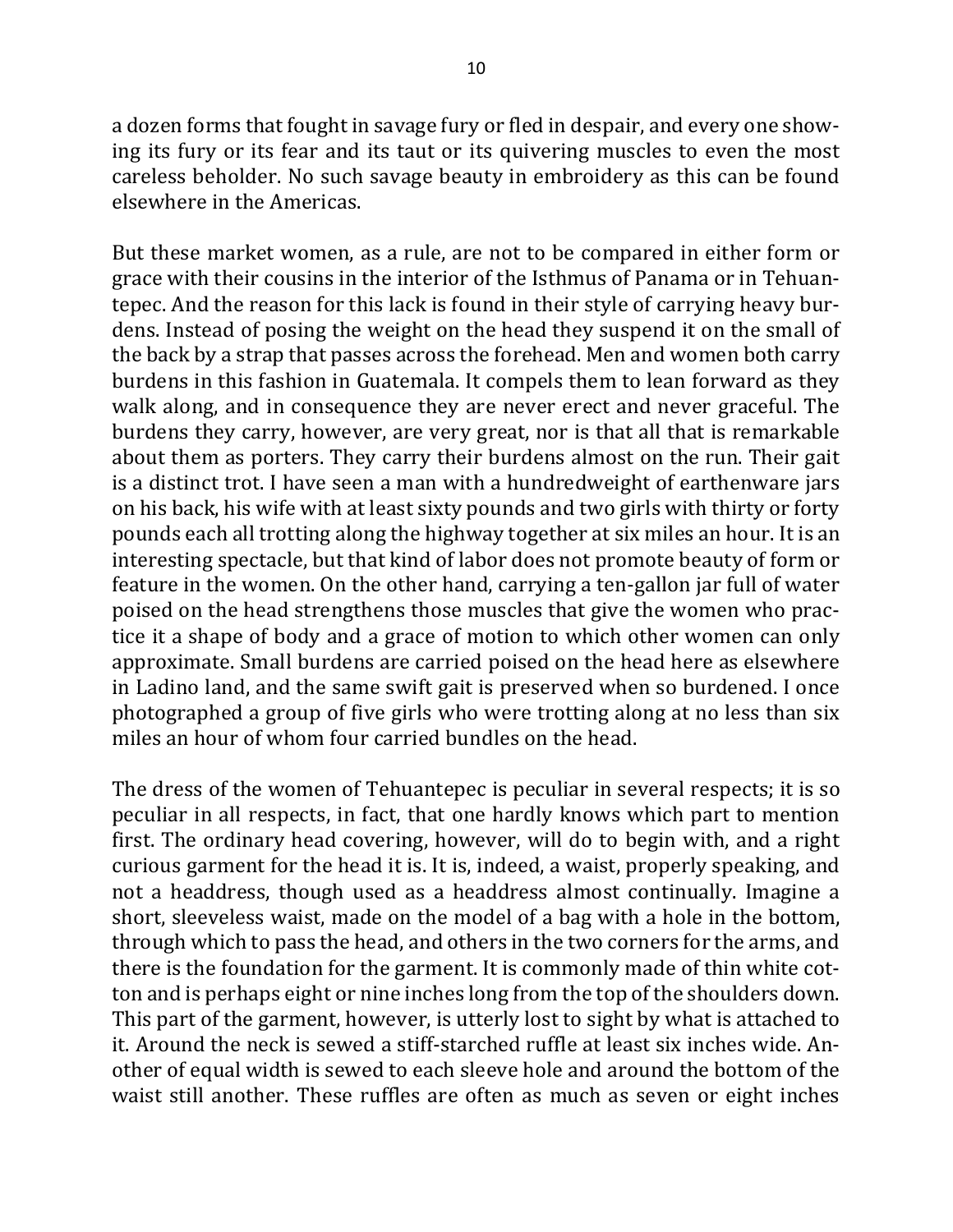wide. The method of wearing it varies with the occasion. In ordinary times, about the home, in the market, or on the street, the woman suspends it across her head by the seam that unites the ruffle to the lower end of the waist, and throws the ruffle back, so that it stands out over her neck and down her back like the feathers of the headdress of a North American Indian chief. The garment thus placed and hanging down the woman's back is so much like the Indian feather headdress that I really believe the one suggested the other.

But when going to church—the Tehuantepec women are very regular in their attendance on church services—the garment is put on so that the neck hole surrounds the face and leaves its starched ruffles standing out in all directions like the leaves in a sunflower or the rays in a sunburst. There is still another method of wearing the garment, though rarely so used, and that is as a waist. This is at certain festivals when all gather at a public platform to dance. The waist is then a waist, but it is not as becoming then as in the every-day style of wear.

This garment is called by a name that is usually pronounced "wah-peel," but some call it "wee-peel." I suppose the name is a contraction of the Spanish word *escaupil*, which is the name of a kind of ancient Mexican armor. It is made of silk by those who can afford to buy silk, and the waist proper will then be made of colored goods. The ruffles are almost always white.

The waist which the Tehuantepec woman wears continually as waist has neither sleeves nor neck yoke, nor any particular form. Rich and poor, old and young, wear a simple sack that is sleeveless, and slips on and off over the head. Its quality and color varies with the taste and purse of the owner, and it is about as simple a garment as one could well imagine. Occasionally one sees a narrow ruffle or a bit of different cloth used as a binding, but that is all the ornamentation attempted. This waist was made shorter in former years than it is now. It then showed about two inches of bare skin above the skirt. On the advent of foreigners, when work on the Tehuantepec Railroad was begun, much comment among the foreigners was created by the style. These scions of civilization were incited to evil thoughts when they saw the bare skin of the woman's waist, and so said that the custom of short waists was immodest. Scions of civilization have the habit of calling customs that are different from their own immodest. Here they talked about it so much that the Government, to please them, decreed that all waists after a certain date should overlap the skirt. The pious foreigner is a great man among aborigines, great in some respects. The women had not known they were immodest until the foreigner came.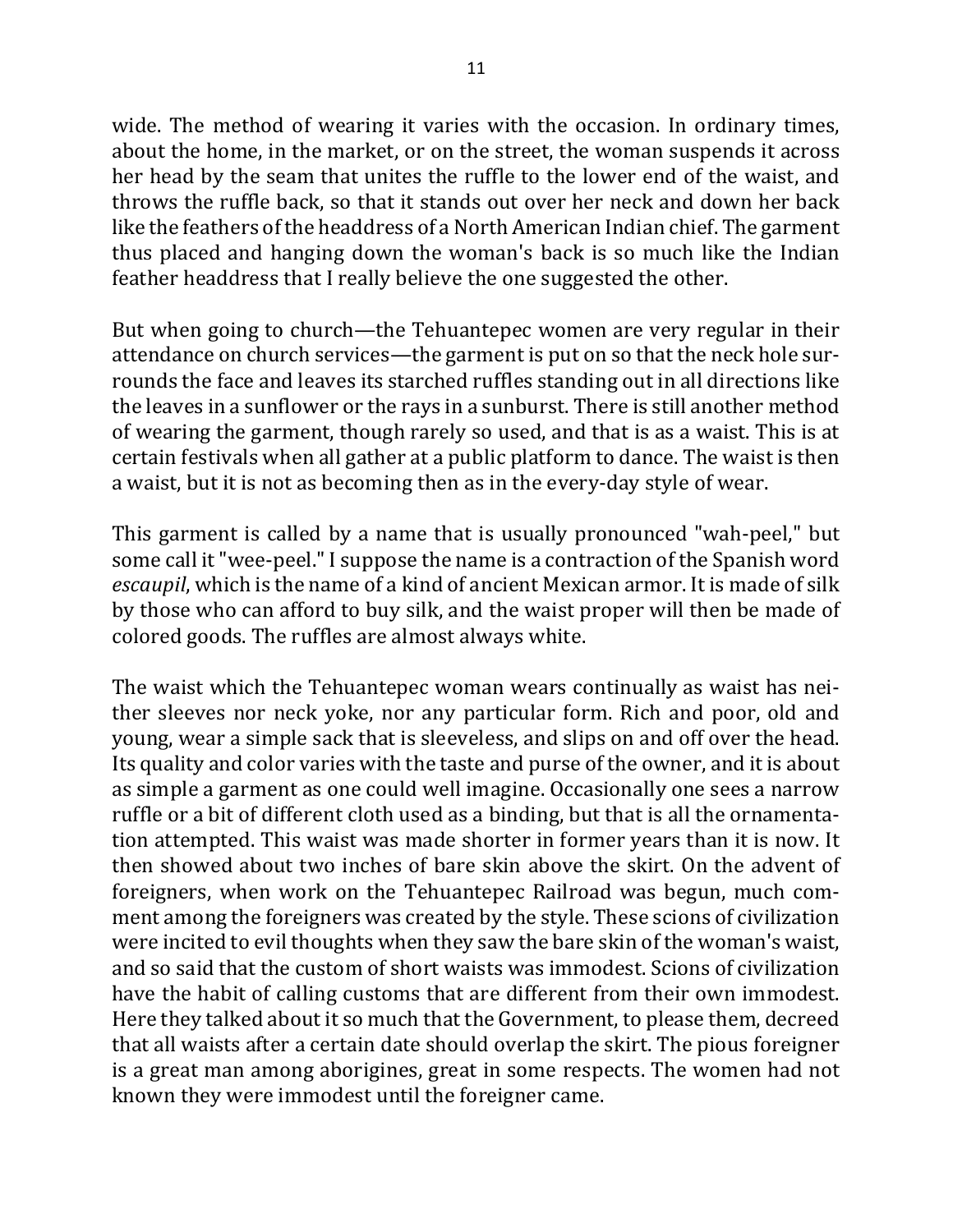Of skirts there are two kinds, and both are remarkable. The one is a simple length of cloth, say two yards long and of ordinary calico width. This is wrapped around the waist and the upper corners tucked in—just how is more than I know, though one may often see women partly readjust the garment as they work over their stall in the market place. This readjusting is rather startling to a stranger. The goods is loosened up and seems ready to drop, but a deft movement of the hands tightens the strain about the waist a bit, and then the corners are tucked in next to the flesh in a fashion so careless that the stranger thinks they must come out the first time the woman's body is bent, and so let the garment fall. I guess the women understand how a stranger views the matter, for I noticed that when a foreigner went to the market the women went through with the motions much more frequently than when natives were passing by. It is a coquettish race.

The other skirt worn is a skirt proper, but is made of two kinds of goods. The lower half is always white or of a light color, while the upper half is more frequently some shade of red than of any other color. This arrangement of the colors in a dress skirt seems very odd to a traveler, but the placing of white next to the ground shows that the women are remarkably cleanly in their habits. I never saw a woman so dressed whose skirt was not perfectly white; it was clean. When by accident the white part is soiled the skirt is changed for another.

Shoes are not unknown in Tehuantepec, but they are scarcely ever worn by the women. They dance barefooted in the public balls and go to church so as well. They are peculiar also for their love of gold coins as jewelry. Any gold coin is prized, but the one ambition of the maiden's heart is an American \$20 piece. Every sacrifice is made to get that coin. When any coin is obtained a gold ring is soldered to it and then it is worn by a cord about the neck. It strikes the traveler as very odd to see a barefooted woman wearing a hundred dollars' worth of gold coins about her neck, but that is a common sight there. Elsewhere in the Ladino region the wearing of shoes is the badge of aristocracy. There are two classes everywhere: those who wear shoes and those who do not.

Of the influence of custom and style I had a curious illustration in Honduras. It was during the revolution of Bonilla, $4$  and about all the women of Tegucigalpa were rebel sympathizers. To stop their talk, which helped the rebels more than

 $4$  Manuel Bonilla (1849-1913) — politician; general; twice President of Honduras.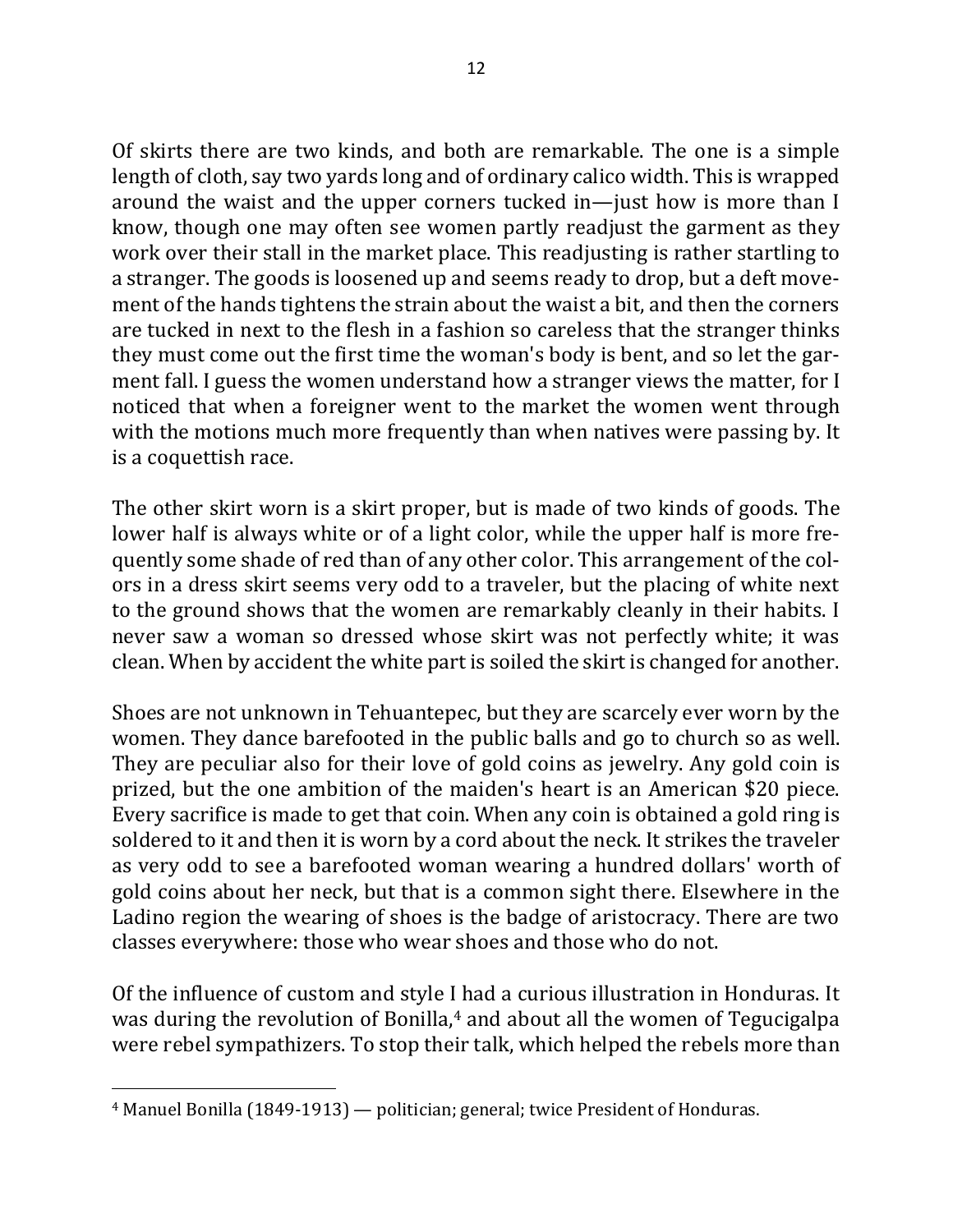gold, for it supplied recruits, eight women of the barefoot or peon class were arrested. After their hair was clipped off they were marched through the city afoot to the penitentiary. The disgrace of having the hair cut off and the clipped head exposed was considered so great that one woman died of the nervous shock. The universal custom of wearing the hair in the peon class is in two braided tails that hang down the back.

A common expression among those who have traveled through the Spanish-American nations is that "When you have seen one, you have seen them all: they *are all alike*." Nothing could be further from the truth so far as the women are concerned, and that, I think, has appeared from what has already been said. In Buenos Ayres the men are the storekeepers as well as the salesmen. Dapper, nice little exquisites are behind all the counters where natives are the proprietors. Throughout the Isthmus of Panama and about all Central America the women run the stores. The wealthiest of women are not above selling a cent's worth of pins and saying "Many thanks" to the customer. I suppose the keenest competition for trade that I saw was in the towns of the Isthmus of Panama, and there the matron sat all day at the cash box with her eyes alternately on the counters and the sidewalk before the open doors. And when one who was passing the doors hesitated for only an instant or gave a second glance at any article there displayed, she sent one of the salesgirls to talk to the possible customer, to invite him in and place a chair where he could sit down, and so inveigle him into buying. Nor were the girls more polite to one than another. I saw a ragged Indian who had only ten cents to spend treated as politely as the most opulent customer. But in almost all parts of Spanish America, as in Buenos Ayres, the politeness of the storekeeper is reserved for the natives. The foreigner, and especially the English-speaking foreigner, gets scant courtesy because, as has already been explained in THE SUN,<sup>5</sup> he deserves none at all.

One of the views of the women of this region likely to interest the reader is that of their occupations outside of that of storekeeper. It is the fashion among travelers to say that women do all the work while the men swing in a hammock. Belt, who wrote *The Naturalist in Nicaragua*, says so, but I am bound to say that this statement is not quite fair. Let it be admitted that as one travels along the highways and through the streets of Central America he commonly sees women at work and men in a hammock, and still there is abundant proof in sight that the men not only work but work hard. For instance, in the mountain regions of

<sup>&</sup>lt;sup>5</sup> Date not identified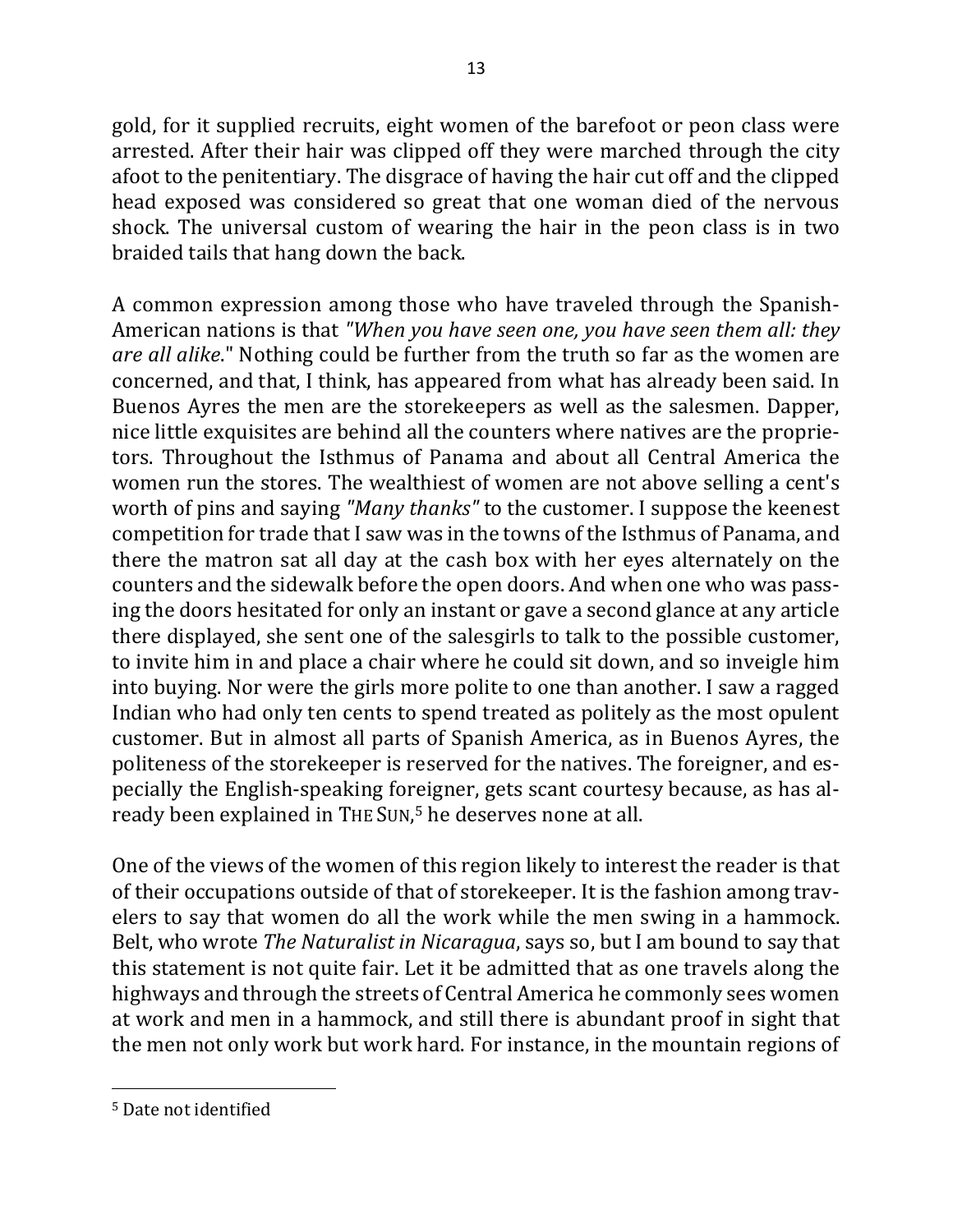Honduras on the road from Amapala to Tegucigalpa I saw miles of stone fences, magnificent fence walls, too, although that is distinctively a cattle region. They had fenced the range with stone walls. Can any such range fencing be found in the United States? Now, that is only a single instance out of a hundred that I might quote if this were an article on men instead of women. The truth is that women do the housework, and they take their time about it, so they are employed almost always, almost all day, as the traveler sees them. The men are more frequently seen idle because they can earn enough for the simple wants of the family by working a short time at stretch. A little corn and a little rice and a little lard, with a few bananas, serve for the daily food, while a dollar and a half will almost keep a man supplied with clothes such as he wears, for a year. Why should he work when a week's labor will keep the family a-going for a month? He has solved the problem without it. Nature solves it for him.

But there is one spot in the region where all the sarcasm of the traveler is merited by the men. It is a region where the women not only do the housework, but they earn the family supplies, and that is in the northeast corner of Honduras. The census returns of Honduras are remarkable for showing a peculiar class of women workers. In the Department of Olancho there were, in 1889, 235 women gold washers, women who worked in the streams with native bowls washing gold from the sands, and so supporting themselves and families, including the husbands, who simply did no work at all. They get the gold, too; for, in spite of the use of gourd and earthen bowls, they are extremely skillful in spilling the soil and saving the precious metal.

One may find everywhere women who do laundry work for a living, of course, and some of them support husbands and lovers by their labor, but Spanish America is not unique in this respect. In the case of the women who keep stores, the men do not live in idleness: they are commonly the wealthiest and most active men of their countries. In short, I am convinced that, with the exception of this Honduras State of Olancho, the women are no more overworked than they are in the United States. So far as the town of Buenos Ayres is concerned, they do not work enough for their own good. A woman who is above the peon class in that city almost invariably becomes too rotund by the time she is 25, and at 35 is, not infrequently, gross.

The census of Honduras, already mentioned, which, by the way, is the work of Don Antonio R. Vallejo, a gentleman whose breadth of mind particularly fitted him for the task, contains a table showing the various occupations followed by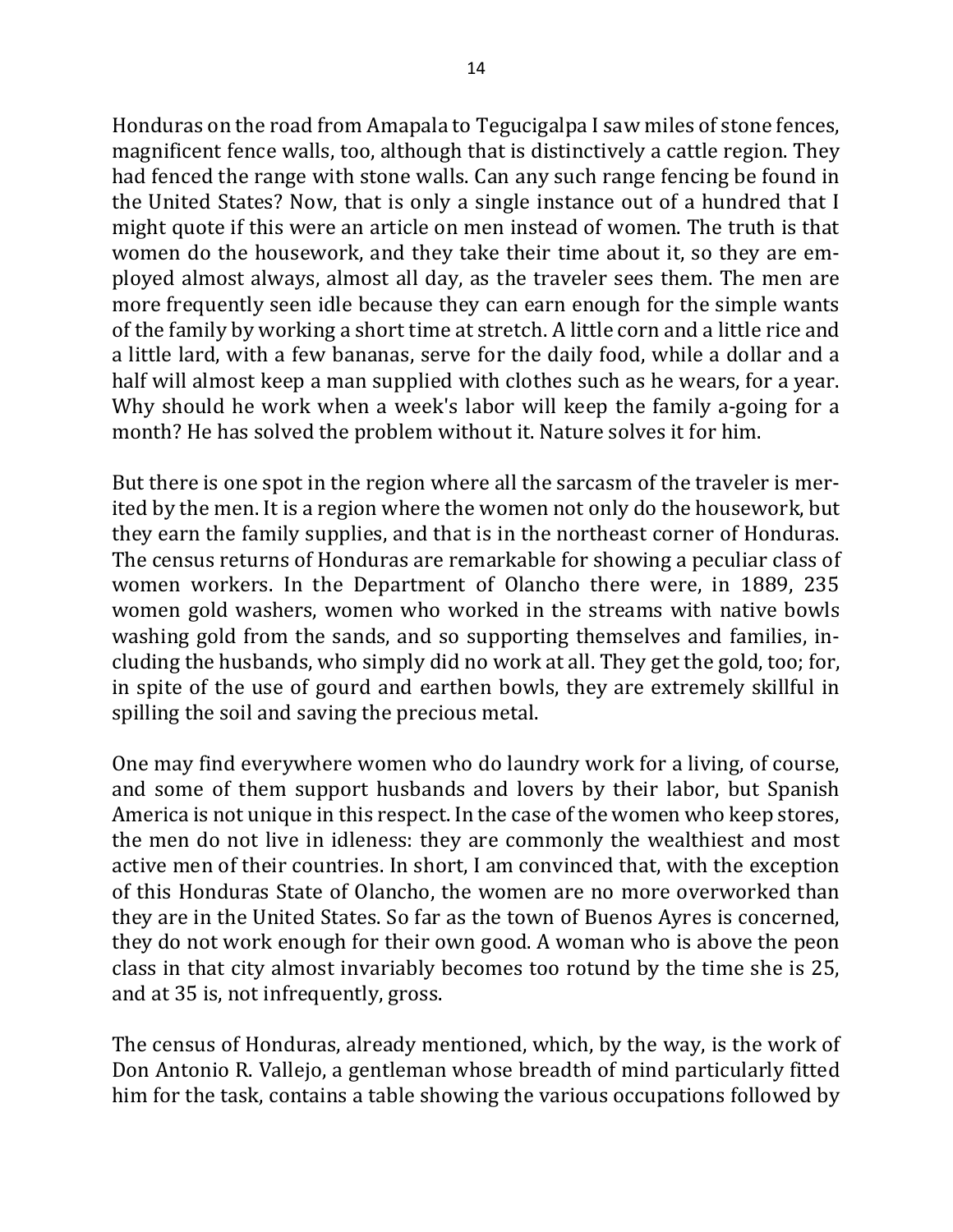women in the nation and the number in each. As an exhibit of the condition of women there some figures are well worth quoting. For instance, out of a population of 307,289, of whom 221,714 are put down as having no special profession, there were 135 women engaged as school teachers, 5,825 seamstresses, 1,399 bakers, 748 cigar and cigarette makers, 228 grocers, 236 gold washers (one on the Department of El Paraíso), 2,580 laundresses, 1,804 ironers, 681 makers of pottery, 922 spinners, 109 weavers, 744 hat makers, 5,732 servants, and 180 candy makers. To this I may add that in a census report of the Department of Chiriquí, Colombia, a number of women capitalists are reported, women whose business is practically that of private bankers, for they live by discounting commercial paper and lending money.

Among the occupations of women that do not as yet figure in the Honduras census is that of workers on coffee plantations. Women are the mainstay of the coffee planter in the picking season and when curing and sorting the berry. In Costa Rica help is so scarce that women make as high a \$2.50 currency of the country per day picking berries. When it is considered that 25 to 30 cents is the ordinary price of a woman's work, the position of the coffee picker can be understood.

On the whole, I think the women of Spanish America, so far as work is concerned, are to be envied instead of pitied by their northern neighbors, for the fact is they are less dependent on the male sex, and, save in the matter of the ballot, stand more nearly on the same footing with the men, At the same time they have by this independence lost nothing.

It is a curious fact, observed by all foreign women resident in Spanish America, that the servants there, both female and male, dislike service with foreigners. The servant in a native house is a servant in every sense.

"In our Constitution we say all men are equal," said Gen. J. M. Aguirre to me, "but we by no means admit that statement in common life."

The servants do not feel humiliated by the domineering of native masters and mistresses. They take it as a matter of course. But rarely can a foreigner be found who succeeds in managing native help. They are prejudiced against the English-speaking foreigner particularly. If this prejudice can be overcome, the native help is said to be excellent.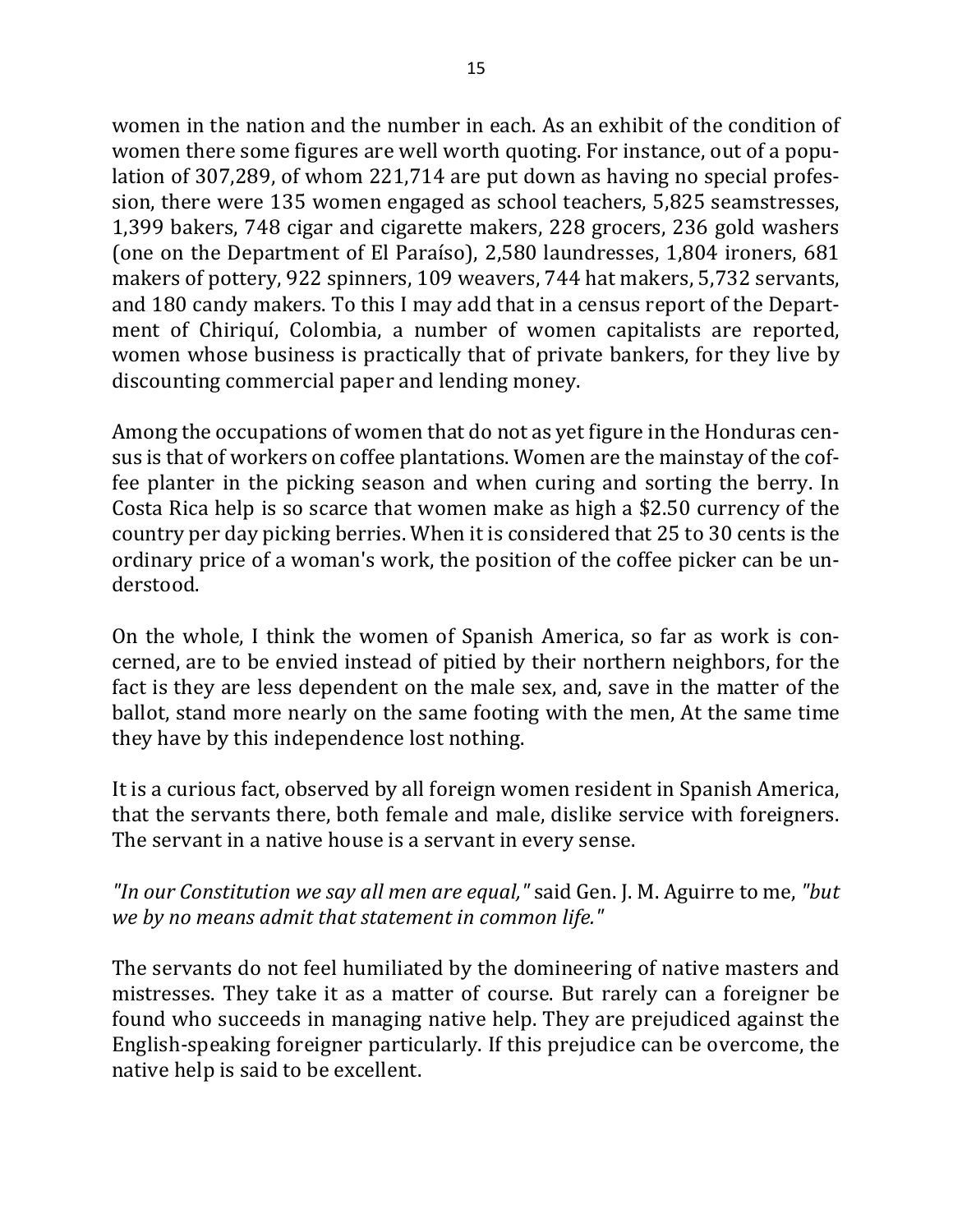Scarce need it be said that the traveler can have no fit opportunity for observing the women of a strange country in their relations to their husbands and children. He can, of course, see them only in public gatherings or at most in boarding houses. Still some observations made thus may be of interest. I can remember, for instance, but two cases of quarrels between husband and wife, although I have made three different journeys in the region. One was in one of the Nicaragua Canal Company shanties, where a man was beating his wife. The canal employees said he was a vicious brute and often did so, but they added that that sort of treatment of women was not common there. On the beach at San Juan del Sur, in Nicaragua, I saw another quarrel. A man and a good-looking young woman were walking along, talking in low but animated voices, when a woman not so good looking came from a pathway through the brush with a slender cane in hand and ran across the sand to the couple. The couple were so busy talking that they did not see her until she was upon them, and that was a bad thing for the good-looking girl. At the sound of the woman's feet both man and girl looked up in startled fashion, and then the man ran away quickly. The girl cowered on the sand and the woman beat her with the cane over the back till the blood stained her white chemise waist. After the beating, the woman came to where I and a friend were sitting on the sand, some ten rods away, and told us that the girl had coaxed her (the woman's) husband away and was altogether a bad person.

On the other hand, I everywhere saw that the women of the region seemed to be well treated by their husbands, in all respects but one, of which something will be said further on. In the matter of courtesy, the women are well treated.

Of their character as wives I can do no better than quote the words of an American who had passed more than thirty years among them and had married there. He said:

"If you could learn the real history of all the Yankees in this country you would find that three-fourths of them had left the States and come down here because of *trouble with their wives at home. I do mean to excuse or defend such conduct—I will give you the facts and you can think as you please. To such men the women of this country are a revelation. The change from their old way of life is so great that nothing can drive those men back to the States. Let us take, for example, the case* of a man I know, who, in the States, married a school teacher. She was a well*meaning woman, but she was not a good match for this man. Having been a teacher,* she naturally had the habit of correcting mistakes in others—not only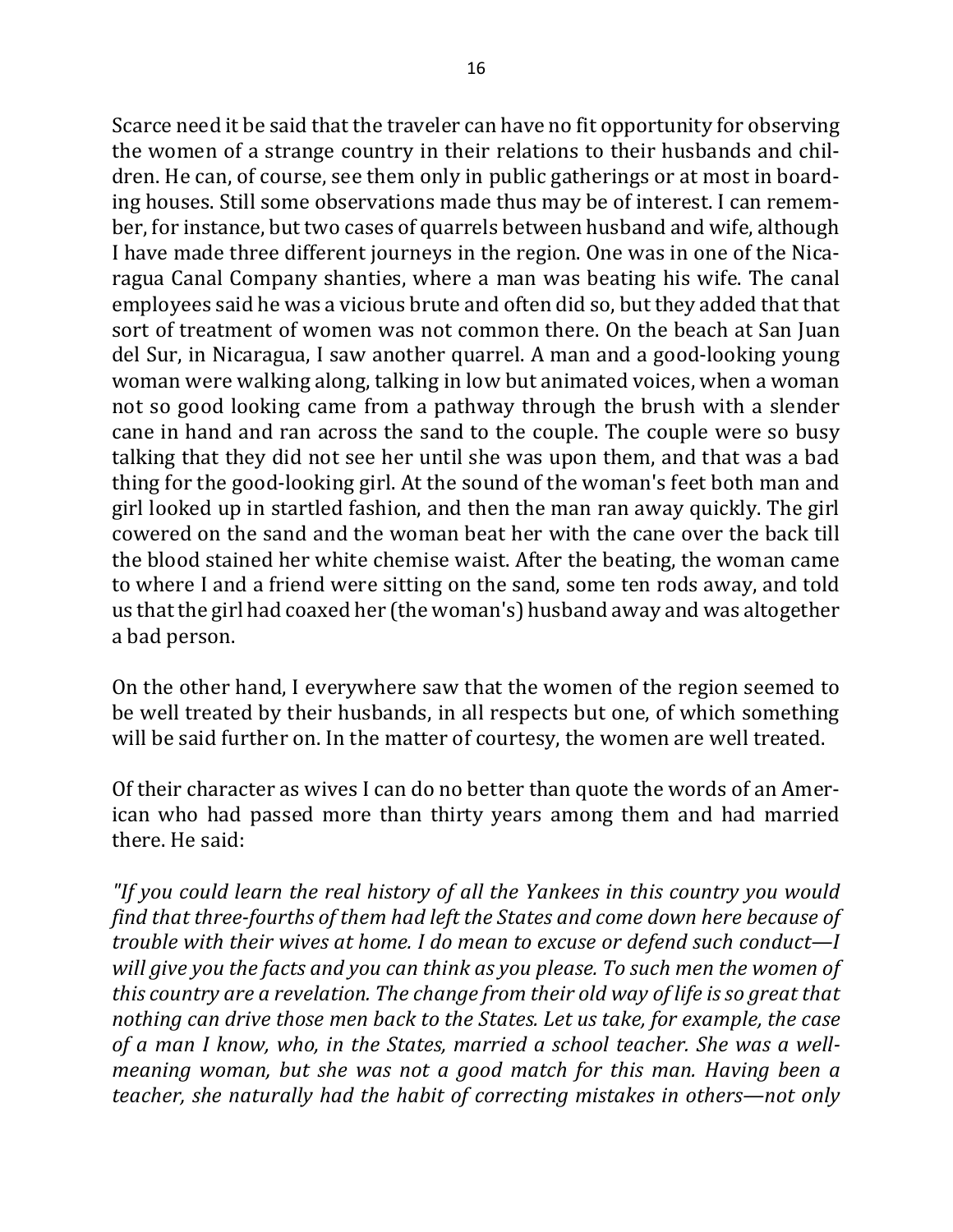errors of speech, but other mistakes. She had *ideas* of her own, and they were com*monly somewhat different from those of her husband. When he put a picture on the* wall she thought it would look better somewhere else. The bric-a-brac he put on the mantel would look better on the shelf. The color of his neckties did not be*come him, according to her ideas, and she must needs go along when he bought clothing.* These are small matters, but in business it was the same. Did you ever *hear a woman say,* 'If he had taken my advice it never would have happened?' There are a plenty—I guess two-thirds—of the Yankee wives who think their hus*bands aren't near so smart as they might be, and these wives take pains to let their husbands know their opinions. This man's wife was of that kind. He made mis*takes, as all men do, and he never heard the last of them. There was no violent *outbreak: it was just a quiet, unending nag.* 

"Another peculiarity of this wife was that she was constantly on the lookout lest *her rights were violated. She had as good a right to do this and that as he had, and it* wasn't any worse for him to wash dishes or mind the baby than it was for her to *do* so, even though his doing so interfered with his work as a supporter of the fam*ily.* No man was going to treat her as she saw other women treated. And that was *a saying repeated daily and oftener.*

*"That* was not all. He was of an affectionate disposition: he liked to fondle and pet his wife, and he wanted above all things on earth to be fondled and petted in re*turn.* She permitted him to pet her usually. She did not rebuff him, but scarce once *in a year did she volunteer the slightest caress—not the slightest.* 

*"Naturally the life in that home went from bad to worse. From gentle criticism to fault-finding and scolding the transition is too easy. And the man, who was an* excellent provider as well as of an affectionate disposition, eventually soured un*der the treatment he got. Then came a third person into the field—a widow who* had some of the gentler characteristics the wife had not. She could and would vol*unteer praise, for instance. Then came jealousy. The man had done no wrong, but that did not matter, and so to end it all he disappeared, and came here to begin life over again.*

*"That was all wrong, wasn't it? Of course. He was a skilled wood worker, and so readily found employment. Thus, he got acquainted and learned the language, and did very well here every way, but meanwhile he was living at a boarding house and was not happy. He wanted a home and he got it. That was wrong, too,* of course, but he is the happiest man in Central America. His new wife, if you may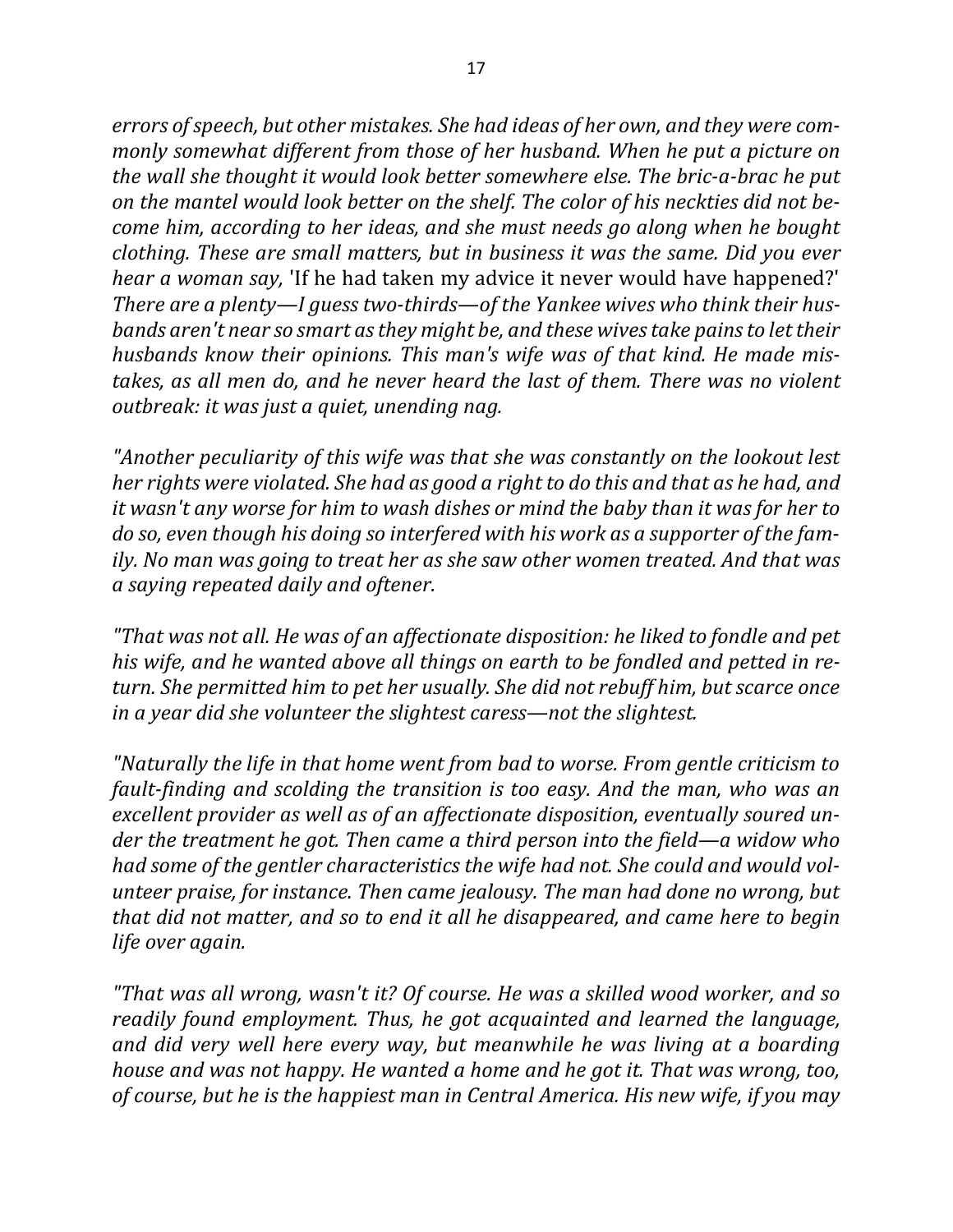*call her so, had one right of which she thought daily and nightly and which she cherished above all others, and that was the right to study his likes, and dislikes even his whims—and learning them to strive in every way to gratify his wishes.* To pet him was her chiefest delight but one, and that one was to be petted in re*turn.* If he said or did a thing, that was the right thing to say or do in her opinion. *His saying or doing a thing made it right in her mind. He was not always right, of course. He made mistakes, and she sometimes saw that he had done so. Did she cherish the memory of the mistake and throw it in his face? Never. She forgot it utterly, but she never forgot his successes, and, above all, she had the tact to remember them at the right time to encourage him. He had ambitions. She learned and shared them to an extent that enabled her to help him in them. In short, this little Ladino girl—this half Indian half Spanish sweetheart—had in him about all there* was in life for her. She was supremely happy in making him so. She didn't *know anything about her rights beyond that. Your Yankee woman with spheres* to fill will read of this with supreme contempt. They have something to do besides *coddling a man all the time. Let it be so. Those who want women with spheres can have them. You enterprising fellows call us lazy and unprogressive and all that.* We do not care. Did you ever read Sir Thomas More's description of Utopia? He *says:* 'For what can make a man so rich as to lead a serene and cheerful life, free from anxieties, neither apprehending want himself, nor vexed with the endless complaints of his wife?' *There you have it. We live in Utopia, and it is because our wives have the sweetest dispositions in the world."* 

On that night mentioned in the beginning of this article, when I crossed from Montevideo to Buenos Ayres, there was one compliment which my new-found friends paid to the women of the region over and over again. The ladies of the region, they said, were of a disposition *muy simpático*. The Spanish words are given for the benefits of the readers who understand the language. Literally translated they mean very sympathetic, but as used on the River Plate they mean about all that a man could wish for in a sweetheart.

As I think over all the things that were said to me about the Ladino women as wives I am bound to conclude that they are models of sweetness in disposition, patience, cheerfulness, vivacity, with a desire to please. If they were lacking in any respect it was in education and a knowledge of the world. I have had women who were social leaders in their cities ask me what part of England New York was found in, and I have every reason to believe that the convent education of Latin America is altogether superficial outside of religious matters. Then, too, they have one characteristic that is found among some Yankees as well as in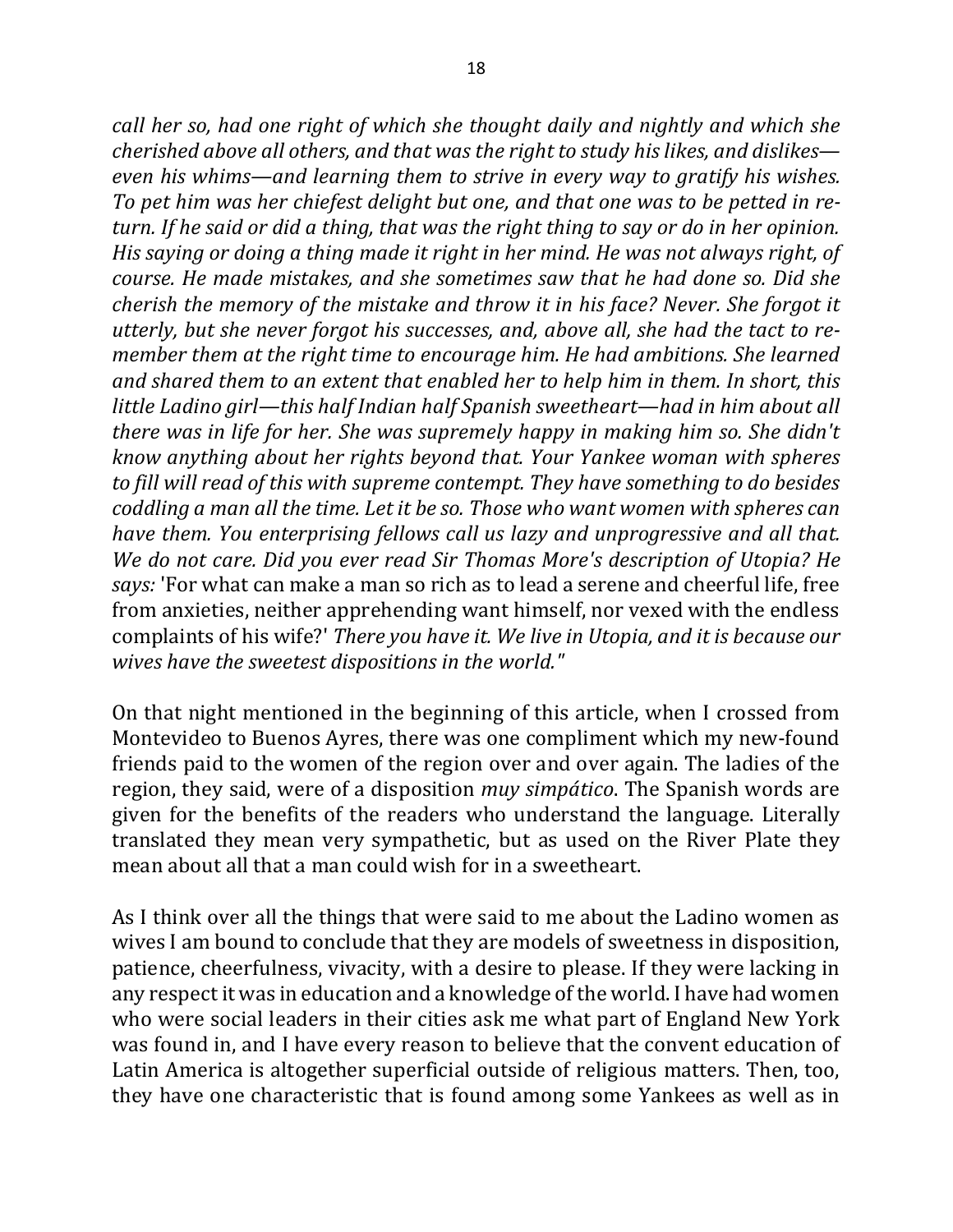Ladino land. The women are, to be blunt, disposed to be slouches at home, especially after marriage.

In Buenos Ayres I met a Boston Yankee who was in the bank business, and had made it a special object in life to get well acquainted with the native or Argentine families, an object in which he had succeeded. After learning this I asked him many questions about their family life, and finally if husbands and wives were faithful to their marriage vows. He replied:

#### "Their wives are more faithful than wives are in the States; the husbands are con*siderably less so than Yankee husbands."*

In the census report of Honduras for 1889, already mentioned, is an important table bearing on the subject of the family relations. It is entitled *Movimiento de Población*. It shows that out of 2,350 births registered in the capital city of Tegucigalpa only 785 were legitimate and 1,571 were *naturales*, while in the whole nation, out of 13,288 births 4,630 were legitimate to 8,658 *naturales*. This book gives the total population of the nation at 307,280 and of Tegucigalpa at 59,015. From this it appears that in Tegucigalpa forty illegitimate children were born to every 1,000 of the population. Well-informed men said to me that this proportion of illegitimate births would hold good throughout Central America. The Governments elsewhere, however, have not been enterprising enough to make a census, so the actual figures are not at hand save that a report of the Minister of Justice in Guatemala shows the births, deaths, and total population. 

In Buenos Ayres province the last complete census was made in 1880. Returns in the matter in hand show that out of a total population of 526,581 there were 115,800 children of fourteen years and under, of whom 34,789 were illegitimate. Since the illegitimate children are likely to receive less care in early life than the legitimate, the proportion of births out of marriage must be much larger than these figures show. However, the table of births for 1879 shows in the country districts there were 21,359 births, of which  $15,452$  were legitimate, while  $5,907$  were not; in the city there were  $8,532$  legitimate births to  $1,346$ illegitimate. In the entire province, from 1872 to 1879 inclusive, it is said that 104,277 legitimate births occurred to 41,707 out of wedlock. It is worth noting that in the frontier regions there was then less attention given the marriage ceremony than in the city. From later returns (the Health Board report for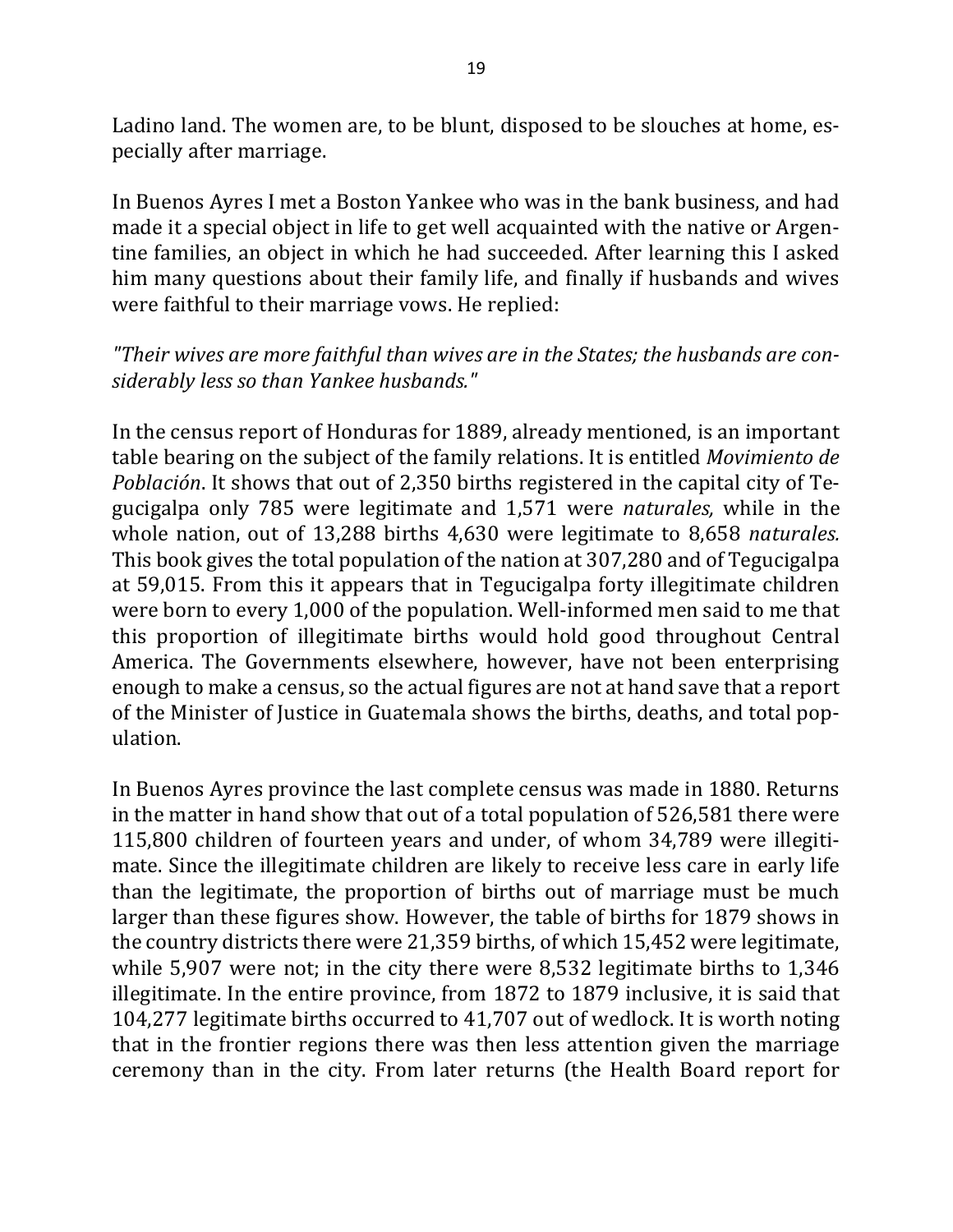1890) it appears that things are going to the bad in Buenos Ayres. This paragraph appears in the report:

"The returns for births for 1890 show the number of illegitimate children born during that year to be equal to 130 per mil. of the population; in 1889 the proportion was  $126$  per mil.; in 1888, 124."

This indicates that about one-third of the births occur out of wedlock in that city. The reason for this condition of affairs in Buenos Ayres is not far to seek. They have practically adopted the French marriage laws. The fuss and bother and expense—especially the expense—are so great and the rules so difficult to comprehend that an increasing number of young people solve the problem without the aid of priest or magistrate. And much the same may be said of other Spanish-American countries. Even where the French laws were not in use the priest demands a high fee and there is commonly a jangle<sup>6</sup> between priest and Government over the civil marriage question. In Costa Rica, for instance, in one little town I visited I found the people in an uproar because a woman married by civil process to one man had left him to get married to another without a divorce and the priest had aided and abetted the woman in leaving her husband and had publicly performed the bigamous ceremony, saying that civil marriage was no marriage.

An illustration of the loose sections that prevail in Spanish America about the subject of marriage is found in all the mining regions. The head men of the mines—superintendents, foremen, mechanics, bookkeepers, and so on—are nearly all foreigners. The English, the Germans, and the Americans have the lead. Nearly all of these men keep house with native women as housekeepers. The result of this condition of affairs, because of the peculiar mental characteristics of both the men and the women, is simply shocking. To get their housekeepers the men profess a love for the women which they do not feel while the women are always sincere in their affection for the men. It is a union likely to be broken at any time by the man's leaving the country, and it is sure to be broken after a comparatively brief period, so the woman is left broken-hearted. That is, of course, a matter of small consideration to such men, but meantime children are commonly born. The fathers go away to leave these little ones to poverty and neglect. Worse yet, there is a rule in some camps that any woman giving birth to a child shall leave the camp and in no case return. In such cases,

 $6$  Jangle — Noisy quarrel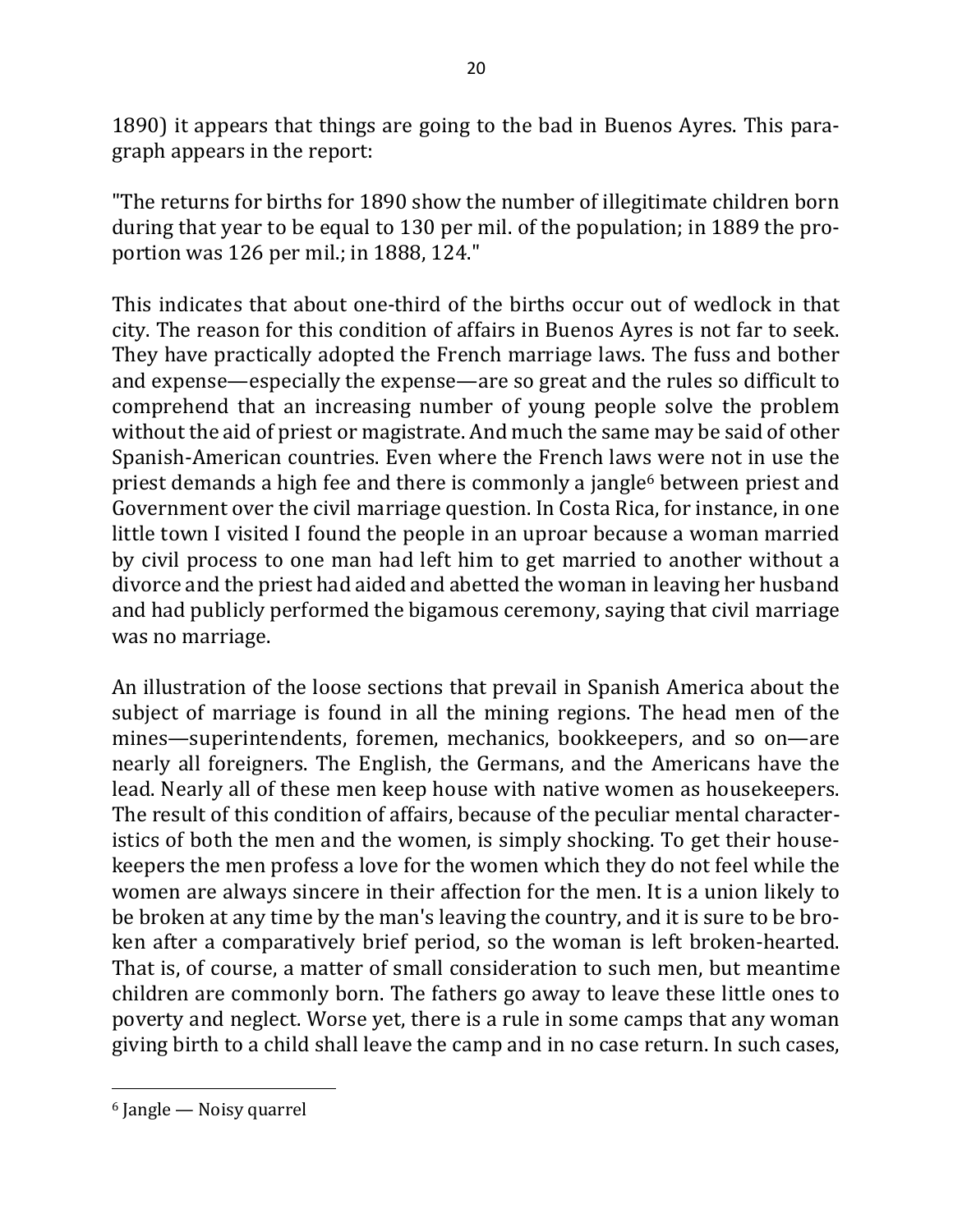when the inevitable happens, the most shocking cases of murder of innocent life usually follow, in order that the superintendent may not learn that his rule has been violated. The prejudice which prevails in Spanish America against foreigners as a class is not without reason.

The study of the social evil in Spanish America will be found a most interesting one, even though the traveler be obliged to do it at second hand. Everywhere that I went, except in San José, the capital of Costa Rica, the foreign residents spoke of native wives much as the gentleman in Buenos Ayres did. They were called notably faithful, but in San José several foreigners said at least half the wives had lovers. A student of human nature may wonder how it is that the women are virtuous when the men are *"considerably less so"* than in the United States, and I asked the question of natives as well as foreigners.

In Buenos Ayres the natives replied: *"Our girls may have the disposition to go wrong, but they have no chance. They are never out of sight of their mothers or trustworthy chaperons.* We do not allow them to be chaperoned by wives just married, either. We employ old women. Our wives are faithful because of the dis*grace of being otherwise. Consider that in this city all the sporting women<sup>7</sup> are foreigners. You will not find a native girl or woman in the brothel unless she be of foreign blood born here. We have encouraged the introduction of foreign women* of that kind, because by keeping the sporting houses<sup>8</sup> full of foreign women we *widen and deepen the gulf that separates our women from a life of shame.* We *teach that it is a disgrace to go wrong, of course. We add to this the feeling of contempt* which we all have for most foreigners. Our women are by nature shocked at the idea of a life of shame; they are shocked at the idea of associating with immigrants, but when you put before them a life of both shame and of asso*ciation with vile foreign women, they are simply horrified."* 

Men about town in Buenos Ayres confirm these statements made by natives. As has been told, the social evil in Buenos Ayres is very carefully regulated by the city Government, and it is kept entirely off the streets.

in San José, Costa Rica, the proportion of sporting women in the population is very large, according to the residents. There are several streets occupied by

 $7$  Sporting women  $-$  Prostitutes

 $8$  Sporting houses  $-$  Brothels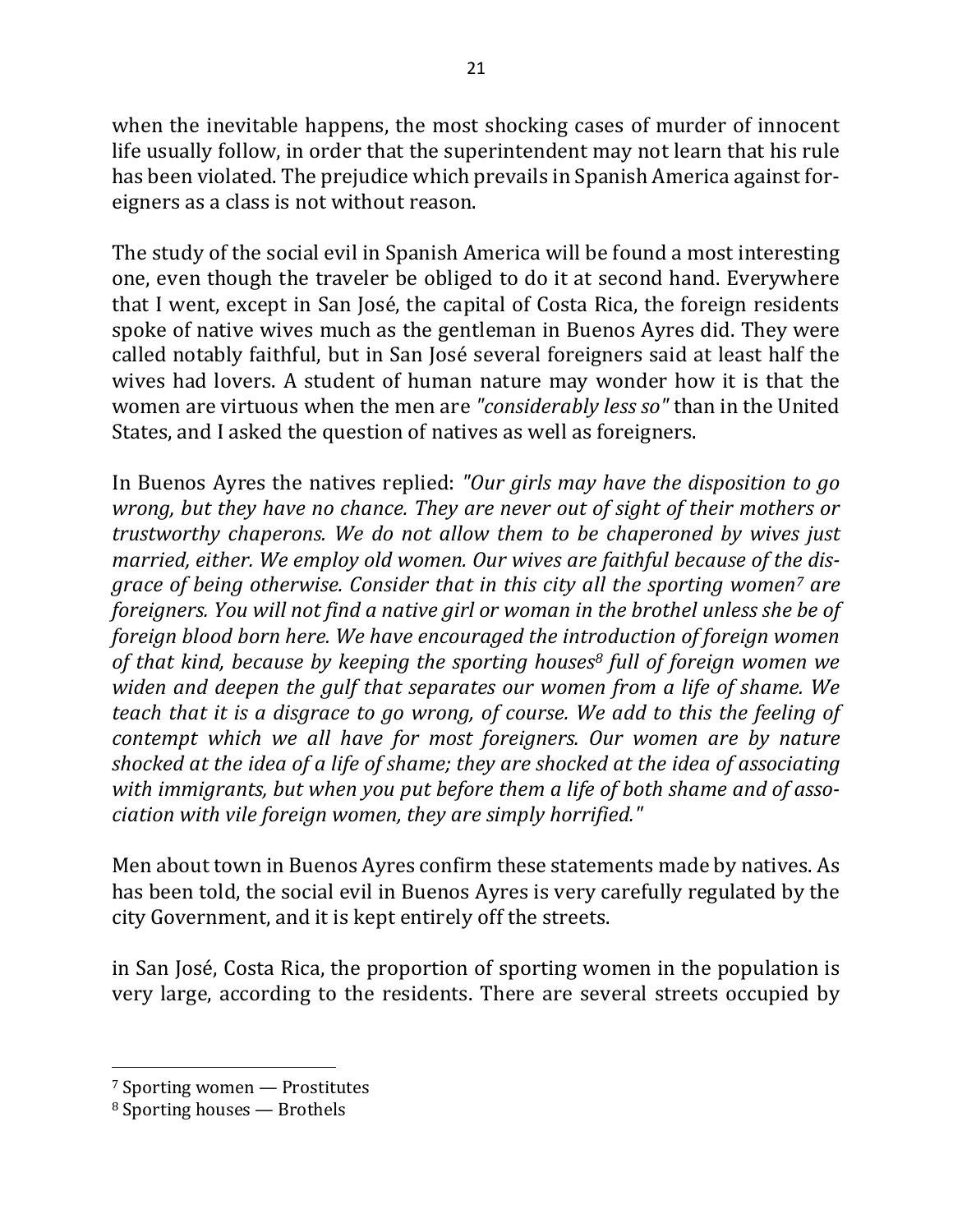them, and it is said that nearly all wear shoes, and have always done so. This is significant, for it proves that they are from the aristocratic class.

Port Limón on the Atlantic side of Costa Rica had the only public dance house I saw in the region, although Panama had a plenty of them in the boom days<sup>9</sup> of the canal. Panama in the matter of social evil is almost a counterpart of Rio de Janeiro. These two cities alone of all south of the United States, permit the evil to be openly flaunted on the streets. All street cars of Rio—even those bound to the most aristocratic parts of town—pass through narrow streets lined with houses, from which women lean and leer at every man that passes. Many of these streets are so narrow that an impudent woman can reach out from her window to twitch a man on the sleeve as he rides along, and there are women who do it, too. There is a house of the kind across Carioca square from the American Consulate, where the women parade their forms by day as well as by night. There are two houses opposite the British Consulate in Rua Gonçalves Dias. The upper stories in the chief shopping street—the Rua Ouviderare [?], filled with the women—and a viler, more impudent, and more damnable lot of women cannot be found. Rio Janeiro is the Sodom of the Americas. Panama is not quite the Gomorrah, but it is bad enough. It is no place for a study of the character of the women of Spanish America, for it is an exceptional city.

Perhaps one may get an insight into the character of the women from an incident in my experience at David, the capital of the Department of Chiriquí, at the west end of the Panama isthmus. The people were in a turmoil over their priest when I was there, and I enquired.

*"What is all this talk about the priest?"* said I to an English-speaking resident.

*"The priest? Oh, he likes the women too well."*

"But I have been told that priests were allowed a certain latitude down this way."

*"So they are, but this one hogs the harem."*

*"Eh?"*

 $\overline{a}$ <sup>9</sup> Work on a canal began in 1881 but had been abandoned by 1894.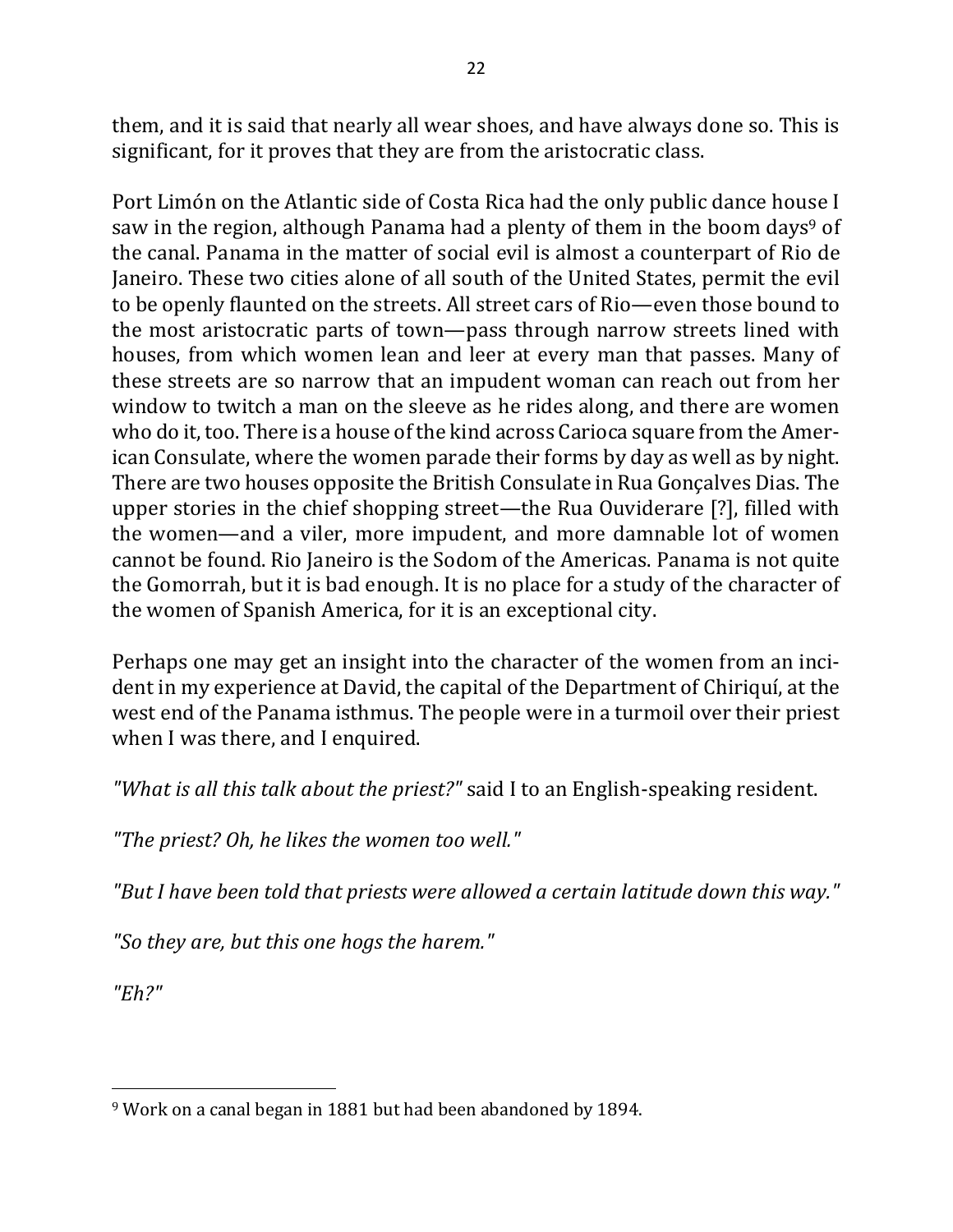"This one does not discriminate. He takes all he can get and he interferes with the *rest of the sporting men.*<sup>10"</sup>

"What will be done about it?"

*"He will be transferred."*

If one may believe what is told, the cities of Nicaragua, except the settlement of Greytown,<sup>11</sup> are devoid of houses of sporting women. Greytown, however, is a town of Jamaican negroes, and not at all a Nicaragua town. In Nicaragua I fell in with a Yankee commercial traveler representing a drug house who had had much experience in Spanish America. He was, moreover, a sporting man. He said:

*"These women of Nicaragua are peculiar. If you should pile up a hundred dollars in gold before one as the price of her favor she would throw it in your face and burst into tears of real shame. But if you secure an introduction through her mother or some elderly woman and tell her that you loved her at first sight, and make frequent visits, bringing little presents, such as bright ribbons and trinkets—vowing the while that you love her with all your heart—why, there is no telling* what might happen. All the rich young men of Managua and Granada have *sweethearts.* The sweetheart does her lover's laundry work, and the price paid is *always the same,* \$20 per month. Curious condition of affairs, eh?"

"Do traveling men in the drug line hire laundry work done at that price?" said I.

"No, they don't, even when they would like to do so. These women of Central Amer*ica are as tantalizing as they are fascinating. Incredible as it will seem to you, they actually prefer one of their little pinched-up, ignorant countrymen for a lover to the largest, and handsomest and best-informed foreigner."* 

The commercial traveler spoke with an earnestness that was comical. He was the more amusing from the fact that his words betrayed the cause of his lack of popularity among the Central American ladies. He was too sure that he was better-looking—more attractive than the native men were. There was a shade of arrogance in his bearing. He was astonished as well as grieved that he was not

 $10$  Sporting men  $-$  Clients of a brothel

 $11$  Greytown — Former name of San Juan de Nicaragua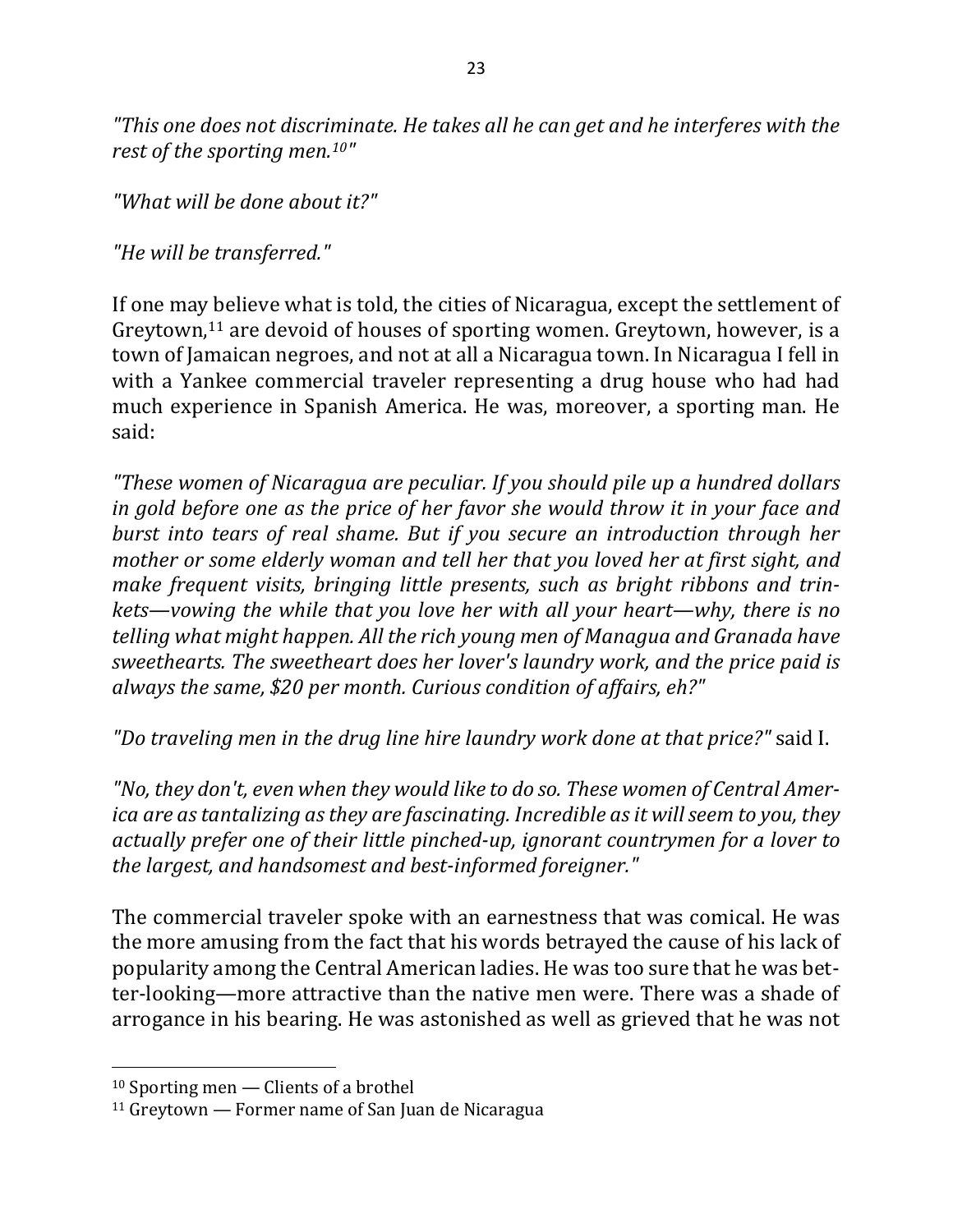at once admired more than the native men whom he despised as specimens of physical manhood. Now, that is the kind of a bearing which the Ladino woman will tolerate least of all. As a wife she is proud of being submissive. As the unconquered object of a man's adoration she is the most delightful of tyrants. He must not only humor her whims, but he must clothe himself in becoming humility. She is the one to condescend. The humblest barefoot girl of the mountains must be sued for as a princess even by the king—the president of the republic. He must tell her that she is the queen of all hearts, he the most unworthy of her suitors, and he must make her believe he believes it—that he is sincere. The foreigners usually feel a superiority to the men, and so they naturally think the women ought to be glad of the chance to welcome such fine fellows as they are. And they merit the scorn their arrogance receives.

While looking over the stock of a photographer in Guatemala City one day I asked for the portrait of the handsomest native woman of the town. The photographer spread a dozen different photographs of women before me and told me they were all considered beauties, but neither was universally called the leader. 

### "*You must use your own taste*," he added.

Thereat, after a little hesitation, I picked out one that seemed to be rather more attractive than the rest. My choice made the photographer shout in glee, and he called an assistant to come and see the one I had selected, and he in turn shouted. I asked why so much hilarity, but had to wait some minutes for their mirth to bubble off. Then they explained. The portrait was of one Miss Fona Montes, and Fona was the leader of the demi-monde. A most remarkable condition ruled in the half world of that town too, for Fona had obtained of the Government a concession or monopoly by which she alone could conduct the nefarious traffic there. She was the proprietor of one house and sold licenses to two more. Of these two one was run by a California woman with girls (so called) from San Francisco. The American house, according to the men about town, was so popular with the gilded youth that nothing less expensive than wine and brandy by the bottle was sold there. The native places sold beer, and rarely any other drink.

Lack of space forbids further consideration of this most interesting topic, the women of Ladino land, but the reader is warned against jumping to the conclusion, from what has been said, that these women are any more immoral than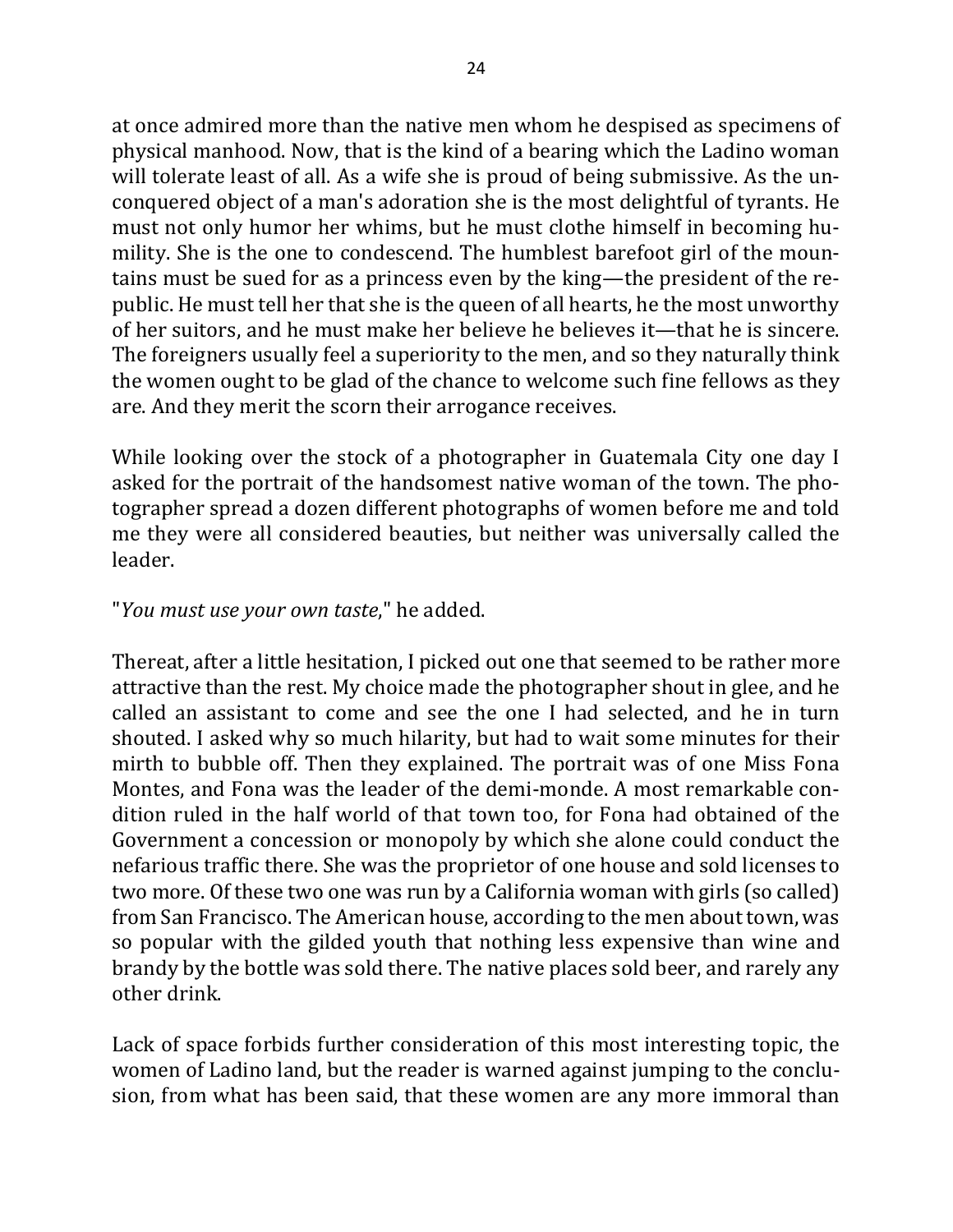their sisters of the north. Paradoxical as it may seem in the face of the census returns, I believe they are less immoral. At the worst they are as a class faithful to their loves. The common talk that a warm climate makes people lax in virtue is all nonsense. Human nature is much the same the world over. There is no word in the Spanish language for home, but I have never seen so many happy homes as among the oft-misunderstood people of Spanish America.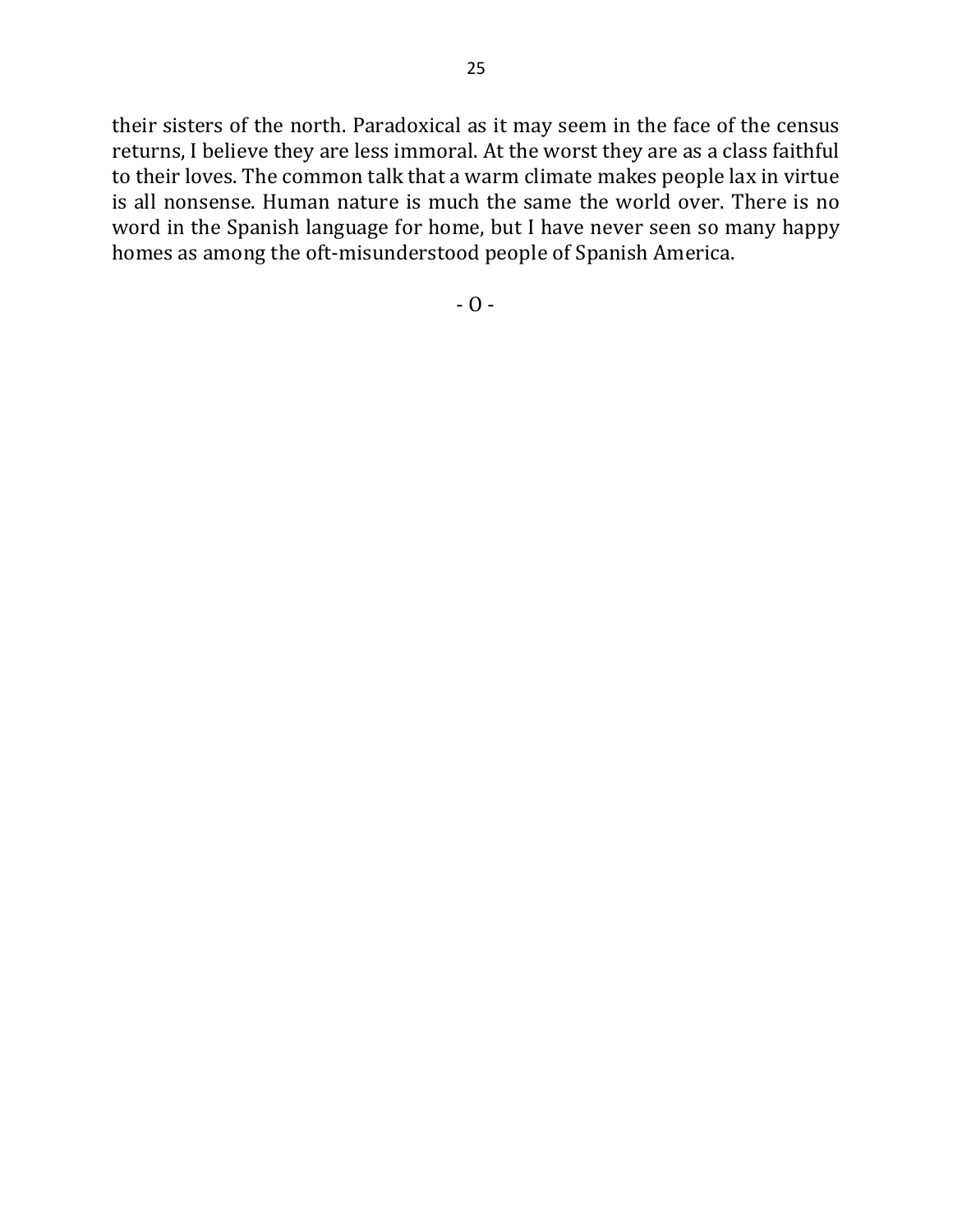## (2) LABOR IN LATIN AMERICA.<sup>12</sup>

#### Text by John Randolph Spears

#### THE OCCUPATIONS, PAY, AND CONDITION OF THE PEONS.

Central American Bricklayers and Tilemakers—Dress, Houses, and Food—A Sugar Factory on the Isthmus—How the Farmers Live—The Coffee Plantations—Independence of the Laboring People.

This is to tell some of the facts about the working men—the peons—that were observed, and may at any time be observed, by a traveler who will look without prejudice during a journey to Central America. The Yankee workman who thinks his lot, though not perfect, is much better than that of any other workmen in the world, will find here something to think about. It is worth his while, at least, to consider what his standard of excellence in this matter is and to compare it with that of the dusky-skinned peon. The producing industries of Central America are so few in number that there are not many opportunities for direct comparison between workmen of a kind in the two countries. But, for instance, if a man is a brickmaker, or a cowboy, or a farm laborer, or a boatman, or a house builder, or a distiller, or a hotel porter, or a street cleaner, will he lead a more desirable life where potatoes and apples grow and snow flies, or in the shade of the palm and the orange and the banana? And those who, for any reason, have concluded that the average peon is a loafer who swings all day in his hammock, leaving his wife to support the family, may find here something worth considering, also.

One may begin with brickmaking. Central American houses, with very rare exceptions, are roofed and floored with burned clay. The roofs are made of tiles of a semi-cylindrical form, and the floors of square tiles, the art of making which is practically that of the brickmakers of the Hudson River valley. The first yard that I saw was in the woods between Lake Nicaragua and the Pacific Ocean.

A man had begun building a house and had got on as far as erecting wall frames of thick poles with a roof frame above of slender poles, which had been sheeted over with the sort of cane used for fish poles in the United States. This done, he

<sup>&</sup>lt;sup>12</sup> Published by the New York *Sun*, Sunday December 15, 1895, page 4; Edited by Duncan S. Campbell, February 2019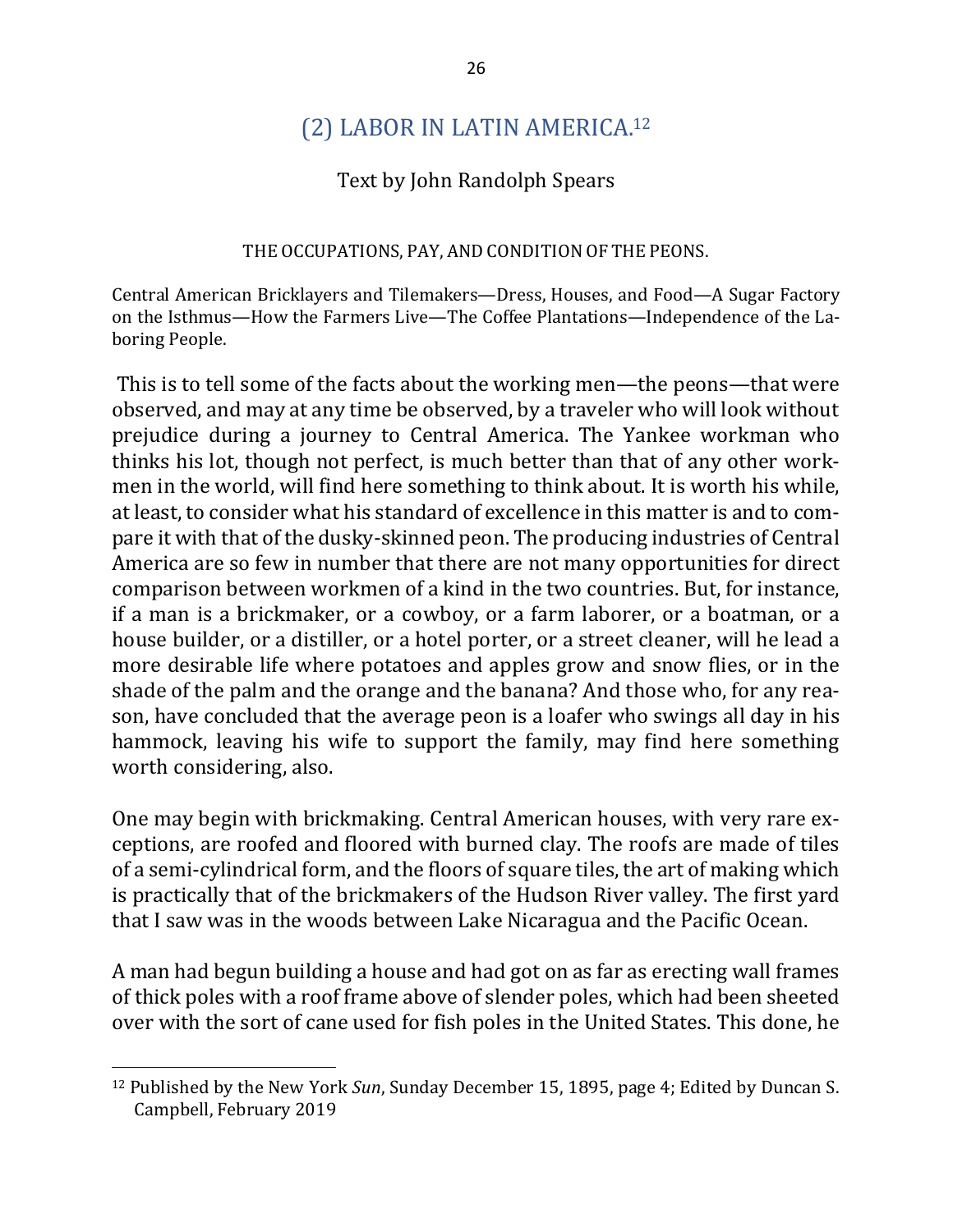set to work to make tiles for the roof and the floor. A hole was dug in the ground near the house and the loam thrown out and as far away as possible. When the clay beneath was reached, it was mixed with water and tempered with sand to suit the workmen, and then formed into half-round tiles by slapping a chunk down on a smooth log about six inches in diameter. The log was the shaper. The man formed the tile over it as a woman might shape a piece of raw pie crust over a rolling pin, spatting<sup>13</sup> it to the thickness with her hands and cutting it to the length desired with a wooden blade. There were a number of logs used for shapers; but, when forty of the tiles had been formed, the logs were full. This much done, the workmen retired to the shade to rest and meditate until the moist tiles got stiff enough to hold their shape when stood on end. When enough had been made and dried to cover the roof, the tiles were piled back in the hole from which they came, with a bed of wood beneath, and were then covered over with earth, with holes in the cover, so that ventilation was not wholly retarded. Then the wood was fired, and this one firing served. It is in this fashion that a majority of Central American tiles are made, although the burning is frequently done in furnaces made of tiles, somewhat in the shape of a small Yankee brick kiln.

Near the city of Guatemala, I watched the men at work in a tile yard on several occasions. They had a smooth plot of hard ground, like that used by brickmakers in a small village brickyard in the United States. They had a few small tilecovered sheds under which unburned tiles could be protected from rain; but the usual way of treating sun-dried tiles was to pile them in ranks two feet high, and then cover them with burned tiles. The clay was worked with hoes, shovels, the feet and the hands of the workmen. When a cone-shaped pile of clay four feet high had been made, the men went at it to form the tiles. A frame made of five wooden slats was the matrix. It looked something like a window sash fit to hold two panes of glass, each the size of a tile flattened out. This was placed on the smooth level ground and filled heaping full of the tempered clay. The clay was slapped in with considerable force, and then a wooden knife was drawn across the top of the frame to level down and scrape away the superfluous clay, leaving the frame level full. Then the frame was lifted clear of the clay and put down at one side, where two more tiles were formed, and so on. When these thin rectangles of clay were partly dry, they were lifted up and put on halfround formers, much like the logs the men in the woods had used. Square tiles for floors were formed as in the first process for roof tiles.

 $13$  Spatting — Slapping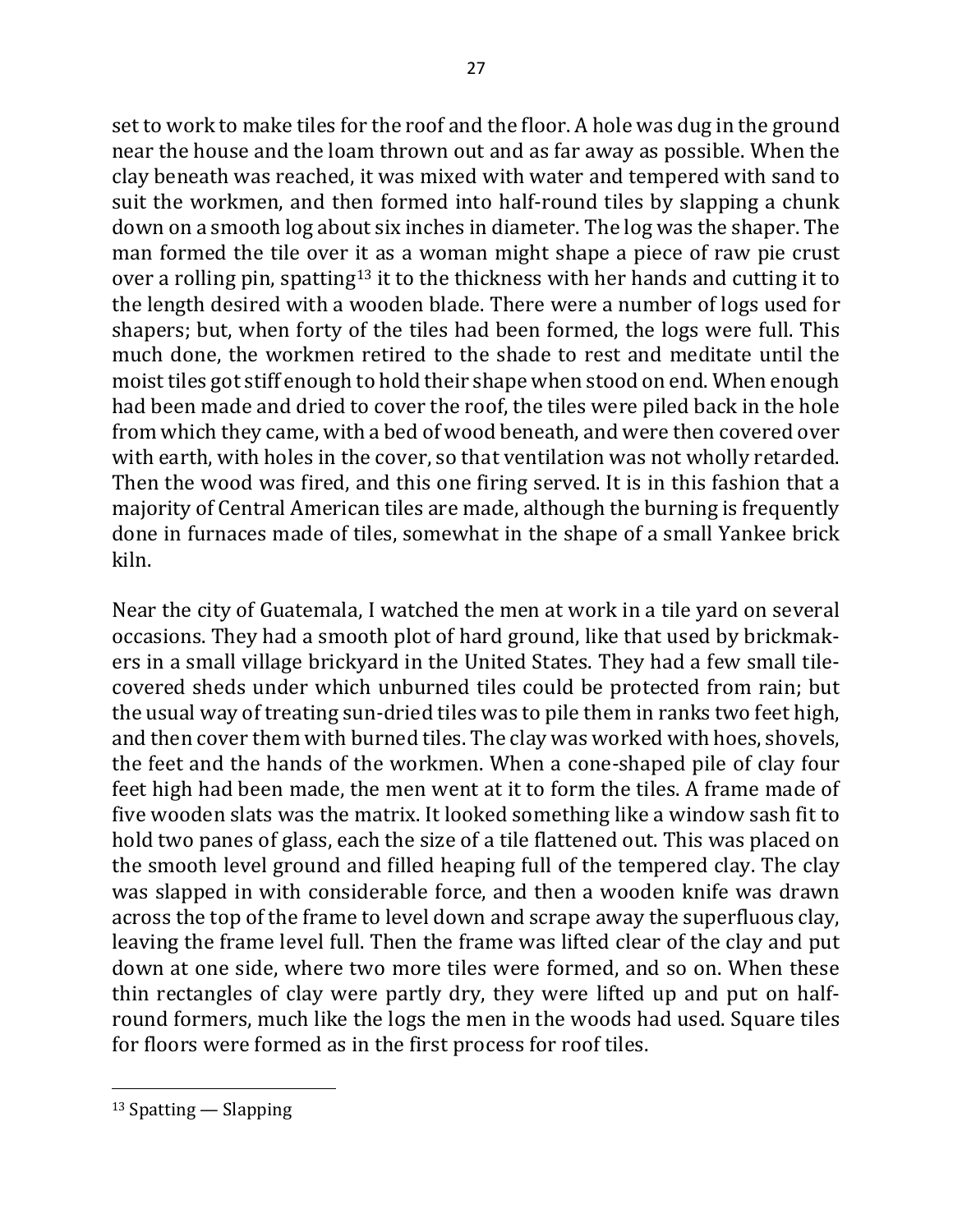The men worked as swiftly, while at it, as men in a Yankee yard would do, but there was no foreman around to give orders or find fault when one of them stopped to roll and smoke a cigarette. They put in eight hours a day, but because of feast days and saints' days, they did not average more than five days a week. The dress of the workmen consisted of cotton shirts and trousers and straw hats. Their homes were houses that had dried clay walls with the tile roofs and floors. So far as shelter and ventilation and other comforts are concerned, this is the best kind of a house known to the tropics. The wide verandas were always sheltered by palms and trees of various kinds. The homes were therefore picturesque. The furniture consisted of benches and hammocks only for seats and beds. The cooking was done by the women at an open fire under the back porch. When I asked the men if they had plenty to eat, they said they had, and that they were astonished to learn that I thought they might sometimes fare poorly. Their food consisted chiefly of corn bread, rice, boiled plantains, beef, eggs, and coffee. Every man had special clothing to wear on Sundays and feast days. This yard showed the tile workmen at their worst, because it adjoined a city where there was a constant demand for their product. That is to say, they had to work harder here than in any other yard I saw.

Nearly all of the readers of THE SUN know how the workmen in the New Jersey and Hudson River brickyards live. Their homes are grimy, blank-walled wooden houses that face the arid desert of the yard, unrelieved by any touch of color to cheer the eye. They have food that is sufficient in quantity while the season lasts, but at the end of the season they are sent adrift, "*dressed in overalls and an undershirt*," as an observer at Fishkill said to me. "*They become hoboes*."

The wages of the Central American brickmaker average 50 cents a day, but he has all the pleasures of life that his Northern brother is able to appreciate, he does not have to work as hard while at it, nor as many hours in a day; and, what is (or ought always to be) of more importance than this, he is left to work on honor—there are no slave drivers to yell at him.

The first cane mill and sugar factory that I saw was in the interior of the Isthmus of Panama. The cane fields came very close to the house. The mill was made of three vertical logs of wood that revolved together by means of wooden pegs that served as cogs. A long, bent pole was secured to one of the vertical logs, and, to the end of this, two oxen were yoked. As they walked around the machine, the log rollers revolved and a man fed the cane in between the rollers,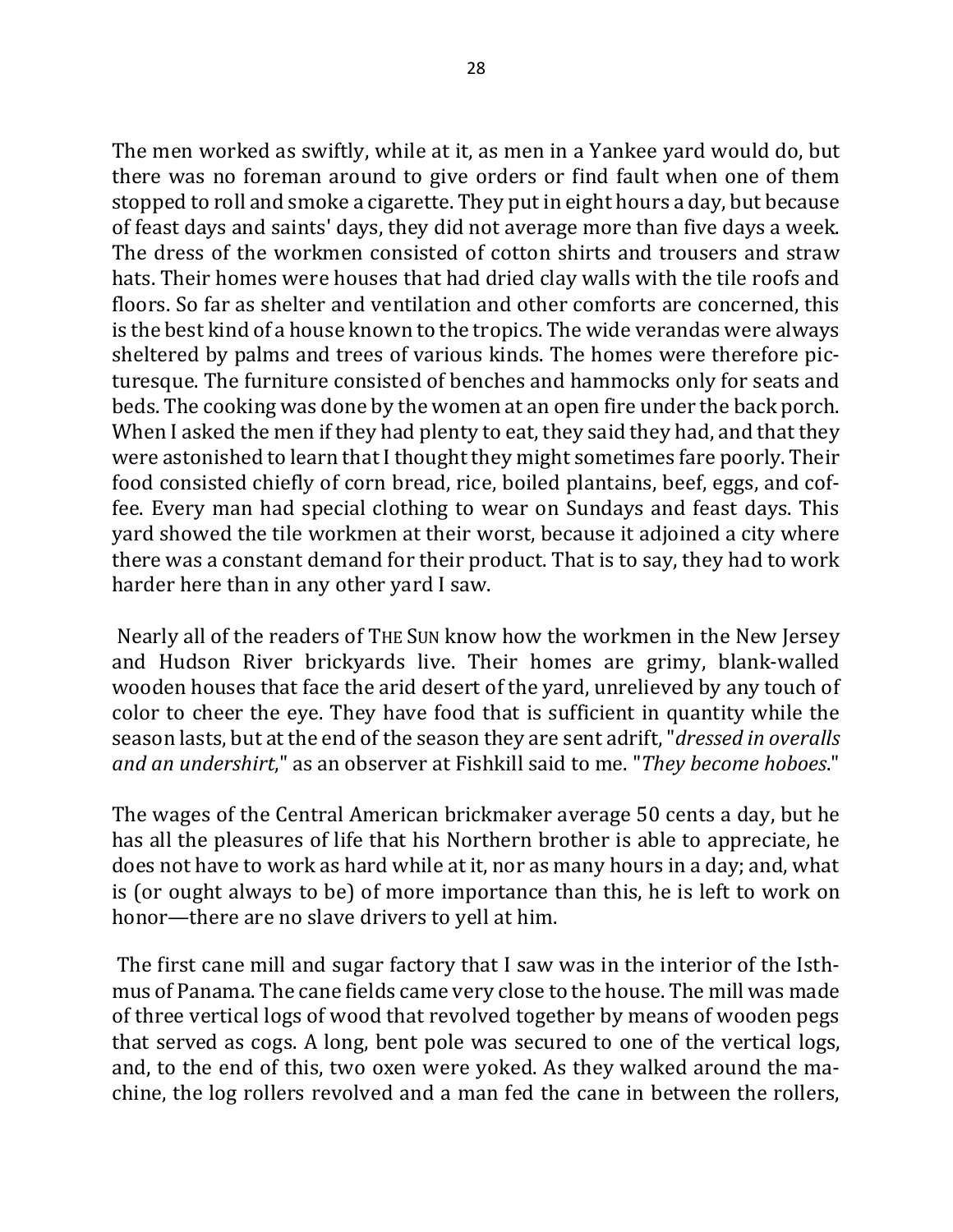and most of the juice was squeezed out, to run into a trough below. From the trough, the juice was carried in big gourds to iron vats and boiled. The skimming from the vats and the molasses that was left when the sugar was drained, were all fermented and distilled into rum in a small still, imported from the United States. All the machinery was under a tile-roofed shed. The proprietor of the ranch worked with his employees. The suit in which he was dressed hat, shirt, and trousers—would not have cost \$1.50 in New York. The employees included men and women, and, as they worked, they talked and laughed continually. One can find such scenes as this—men and women working together cheerfully and contentedly—in the United States, but they are not found in the sugar factories of Brooklyn, Philadelphia, or Baltimore. They are found in the maple groves of the Northern States when, in the springtime, the warm days that melt the snow are followed by frosty nights. Maple sugar making in the United States, because of the peculiarities of the season and the work and the location of the industry, has usually been at once a frolic and a profitable occupation; but, in Central America, the people seem to be wise enough to make a frolic of a like industry that lasts much longer every year.

But sugar making is not the only rural industry that is carried on by the Central American peons as a frolic. There. are places, for instance, where one can see every part of the making of a corn crop at one time. On the plains of Oaxaca, Mexico, the traveler sees plowing, planting, cultivating, and harvesting all in one day. The implements of agriculture would be very properly scorned by a Yankee farmer. The plow made of a crooked root is in common use. The beam of this plow is a long pole that is lashed firmly to the yoke of the oxen that drag it. The plowman guides the plow with his right hand and prods the cattle with an iron-pointed goad held in the other. When this method of plowing is compared with the gang plows dragged across the Sacramento Valley by four teams of strong horses, the Oaxaca farmer seems ridiculous. The Sacramento plowman turns twenty times as much ground in a day, and does it much better. But whether the Sacramento plowman gets as much pleasure out of life as the one in Oaxaca is a question easily answered. He does not.

The Oaxaca farmers live in villages. Historians commonly say that the Spanish-American farmers live in villages now because they had to do so in former days for the sake of defense against Indians. But the custom came over from Spain. The Spanish scheme of colonization gave each settler a lot in a town site, where his home was built, a farm plot where he raised his vegetable food products, and a wide range for his cattle. The natural sociable disposition of the Spanish-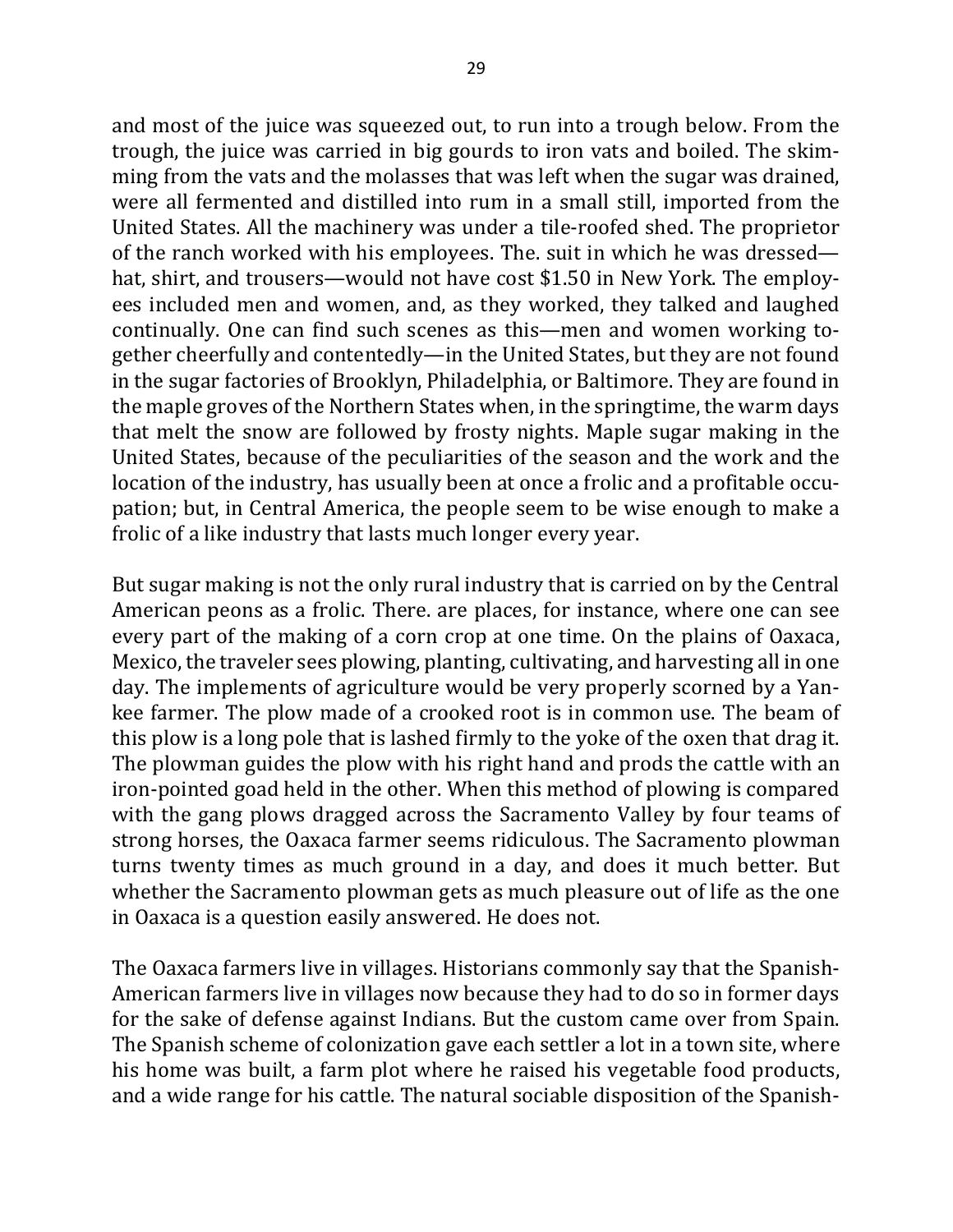American people is entirely suited to life in villages. They go daily from the village to their fields, often several miles distant, when cultivating them. Such a trip would be considered a terrible waste of time by a Yankee farmer, but to the Spanish-American this is a part of the pleasure of life. The famers and their families go trooping out of the villages together. They go to their daily work as Yankees go to the annual Sunday school picnic. At the fields thy leisurely turn the soil, clear away weeds, gather the crop. I remember especially one lot of people gathering corn. More than a score of men and women were pulling the cured ears from uncut stalks. I saw young women pelting young men with ears of corn, and children romping over the soft earth, and old folks gossiping and everybody unrestrainedly happy.

In the United States the rural insane asylums contain a greater proportion of farmers' wives than of any other class of women.

The nearest approach to downright hard work to be found in rural Central-America is on the coffee plantation. The ground between the rows of trees must be cleaned frequently because of the luxuriant growth of tropical weeds. The men, with broad, sharp shovels, shave the spaces between these rows, bending to their work much as the old Yankee reaper used to bend over cradle or scythe. I talked with many plantation owners about this work. The foreigners among the owners commonly complained that their workmen would do a certain stint every day that was not a Sunday or a feast day. This stint was usually completed before 11 o'clock A. M. Neither money not love could keep the laborer at it longer than that. The price of this day's work was, say, 25 cents gold. Three prices would not induce a man to do two stints, and if he were unduly urged to earn extra pay, he would leave the plantation altogether. The employers who complained of this custom were hopeless of the future of Central America. What kind of a future was there before a man who, having food and raiment, was therewith content?

The old fable of the grasshopper and the ant did not originate in Central America. The grasshopper—the clodhopper<sup>14</sup> as well—can fiddle the year round, if he wishes to do so. And that does worry the ants beyond measure. But the man who is born to a grasshopper's estate con judge for himself whether the lot of the farm hand, on \$10 a month, hauling manure as the snow melts away, and digging and planting and haying and mowing away and reaping and binding

 $14$  Clodhopper — Clumsy, uncouth rustic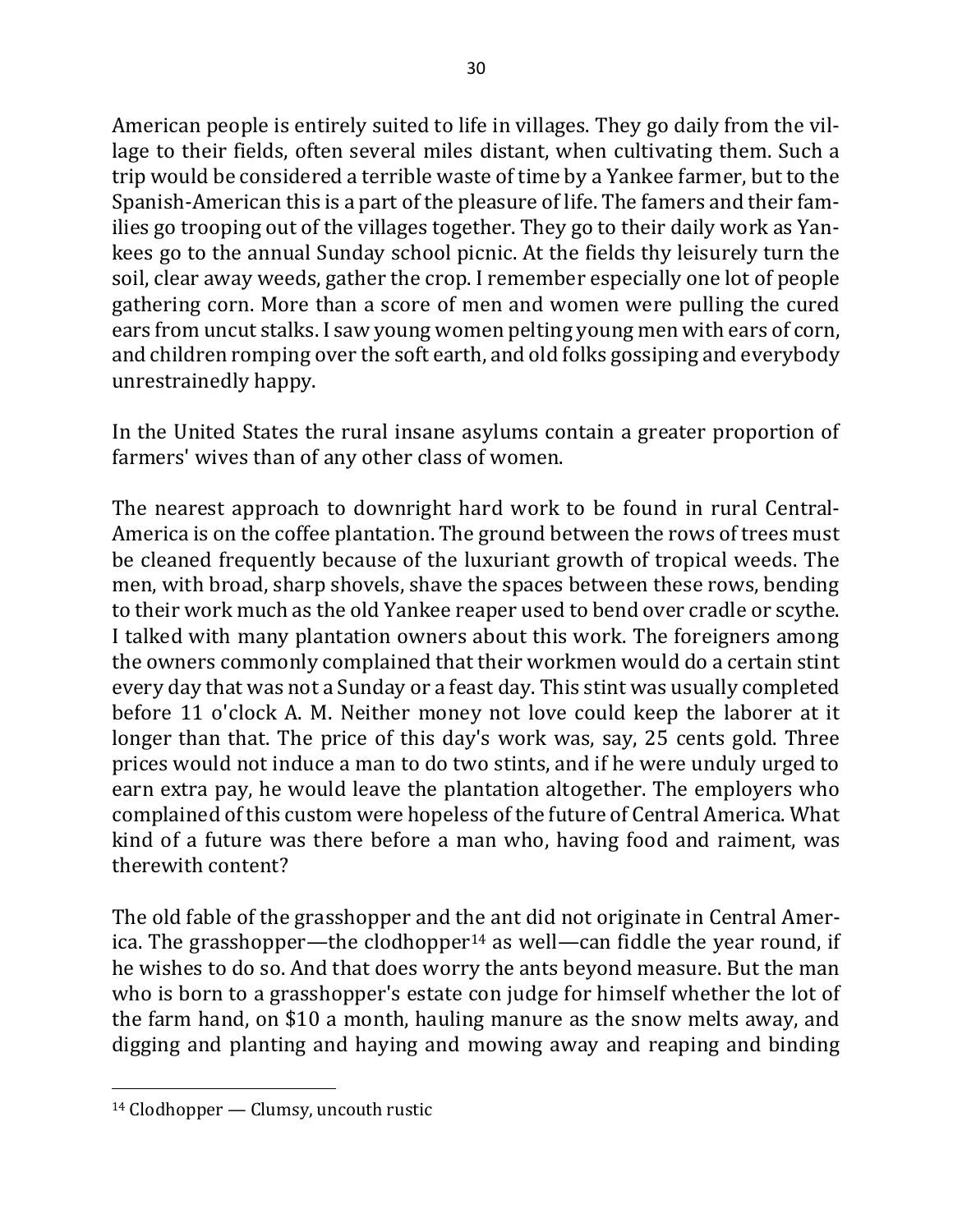and cutting and shocking and husking for the rest of the warm season, and chopping wood with mittens on when the snow flies, with no recreation save an occasional all-night dance or a donation visit, and no day off worth mention, — whether this sort of a hired man's life is better than that of the ease-loving peon on the plantations of Central America.

Mention has already been made of the fact that the peon who is displeased with his employer, at once leaves the work. Labor unions are unknown there, but strikes are common enough—strikes that no one can justly condemn, too. They are strikes of individuals. It is the right of a man to leave work that he does not like. The peon is the most independent worker I ever saw. He can get his living from the soil and the forest, regardless of employers. Nothing irritates employers from monarchical countries so much as this independent spirit of the peon. It worries them greatly to have to treat a servant with consideration.

It is commonly said by travelers that the peons swing in their hammocks while the women do all the work. This is not true, but it is true that women, to whom falls the housework, and who not infrequently share the work of the field, work more hours than the man. But one who supposes that the women are overworked—are slaves—is a superficial observer. It is this class of blind travelers that have taught the average reader to suppose that American Indian squaws were always ill-used slaves. Save for the placer gold mining region of Honduras, where the women wash out the gold, the men do the work that supports the family. They clear the land and make the crops and earn the wages. Because the space of a few hours a week suffices for this, they do often swing in the hammocks while the women grind the corn to make bread. But even the women gold washers of Honduras have many more hours for gossip and recreation than the wives in the New York tenements or on the New England or the Kansas farms.

Very likely the reader will think of the opportunities which the Yankee laborer has for rising to positions of wealth and influence as belonging exclusively to the Yankees. Abe Lincoln and Garfield and Commodore Vanderbilt and Rockefeller, and a host of other Yankee peons, who became eminent in one way or another, come to one's mind. But in Central America there are parallel cases. Honduras has had a President who used to leave Cabinet meetings to go home and make tables and chairs for sale. The Ezetas, Carlos and Antonio, who not long since ruled Salvador, once thrummed the guitar, and sang songs on the streets of Tegucigalpa for a living. A cowboy was, not so long ago, President of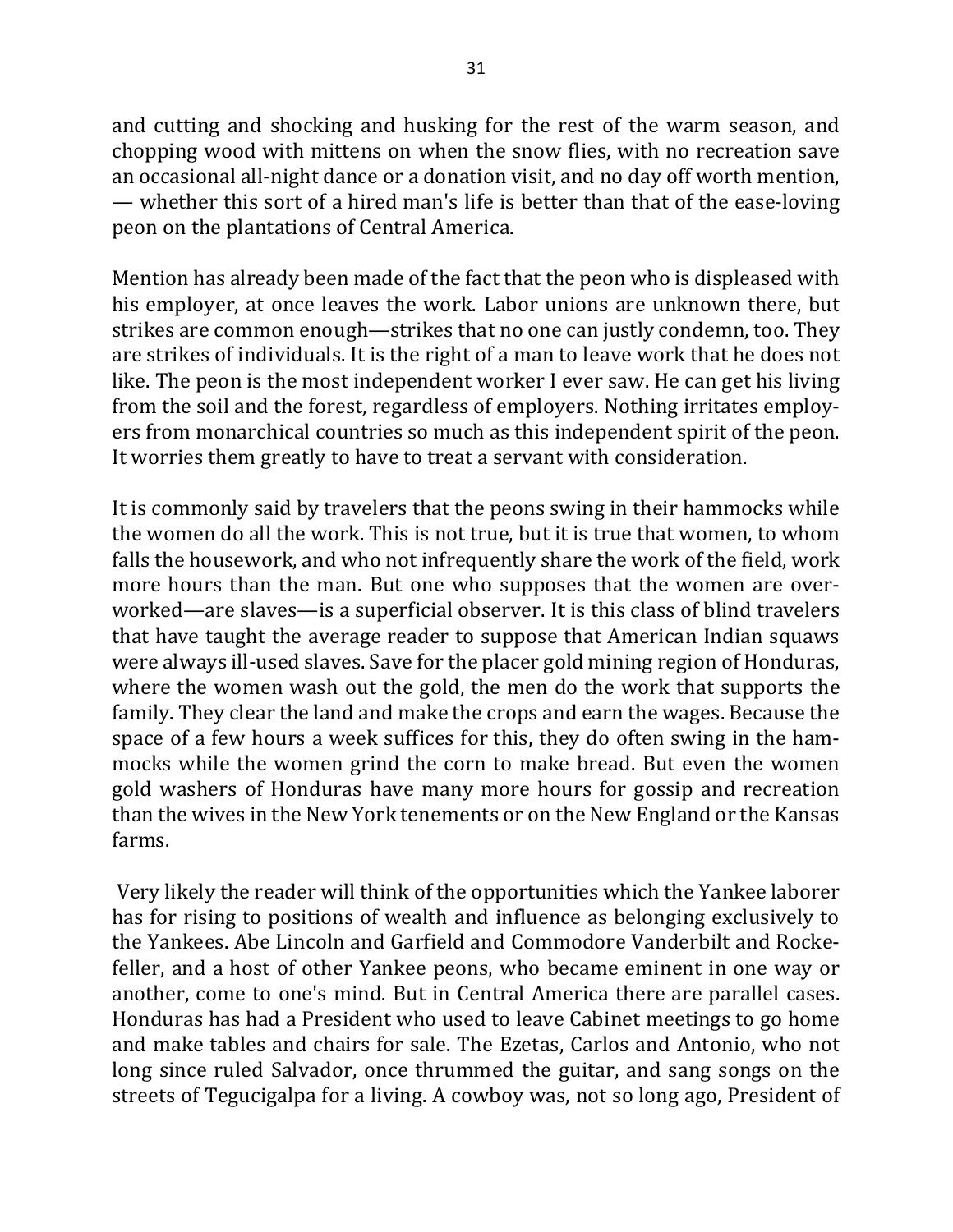Costa Rica, and one of the most beautiful statues in North America, was erected in Alajuela in memory of a barefooted peon. Something was told in THE SUN not long ago about the peons of Costa Rica who have grown rich by planting coffee trees. Costa Rica is not alone in this respect, although it is the leader in that way of the Central American republics. The coffee planters do not always seek social distinction, but when they do, they generally succeed as well as the new rich of the United States do-just about as well.

Of the boatman, the street sweeper, and the other peons of Central America, no detailed description need be given. To do that would be to multiply facts without adding to information. From the point of view of the traveler who is in a hurry, the *poco-tiempo* disposition of the peon is exasperating. To the employer who is a driver—who is anxious to get rich quickly and "*return to God's country*"—the refusal of the peon to do more than one stint a day is vexations, almost beyond endurance. But what must be said of this from the point of view of the laboring class—the point of view of the one who is and expects to remain a bare-footed peon? And then it should not be forgotten that even these stint workers do accumulate wealth, when the stint is worked out on their own ground, and that the ground may, in many parts of Central America, be had for the taking.

Nothing has been said of the evils in the life of the peon. Other travelers have already called attention frequently to supposed evils that he endures, and to some that are real. The travelers speak of his thatched and mud-walled home as something intolerable, and so it would be, at least for a time, to about all who read THE SUN. But I have seen men who were college bred, who had been swathed in fine linens and silks and fed from silver and cut glass from their birth, who also had wealth to buy anything they wanted—I have seen men of such antecedents living in mid huts on the Patagonia desert, and in log huts on the deserts of the Snake River Valley. I am not so sure that a four-walled hut is always an unmitigated evil. In short, so far as physical comforts are concerned, I cannot believe that the Yankee workman is as well off as the peon.

This is not to say that the workmen of the United States would be better off if they should adopt out of hand the habits of the peon. Nor is it to say that, all things considered, the peon is better off than the Yankee workman. There are evils that are serious enough in the peon's lot, but they are due not to climate, but to the forms of government inherited from the days of Spanish rule. I do not believe that a beneficent climate and a soil that produces subsistence for men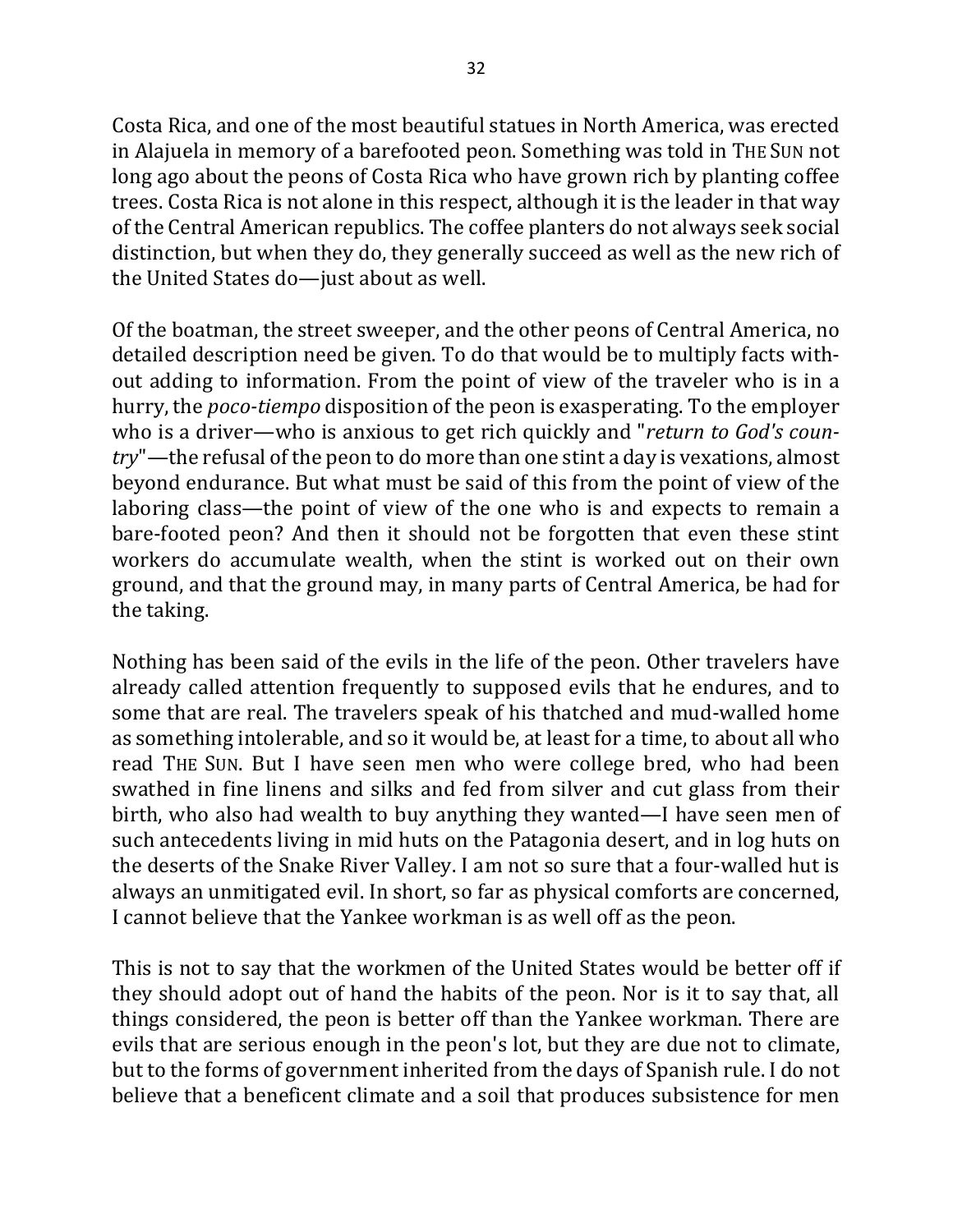with a minimum of toil, will together naturally tend to make men lazy. It is true that the very active men of the world are now found in temperate zones, and that many men who go from temperate zones to the torrid do become indolent there. But the highest civilization found by the discoverers on the American continent was in the warm zone, while the climate of ancient Greece and Rome and Egypt was not frigid. The chief evil that I could find among the peons is the fact that their road to promotion lies through the barracks of the army. The peon who would rise in Central America must make renown as a soldier, and it is because of the efforts of brainy men among the soldiers to get on top that the countries are so often disquieted by revolutions. The people of Central America are now as ambitious for military renown as the people of the United States are for money. And when a foreigner speaks of military renown as something not in itself worth the seeking, the thinking native will reply:

#### "Certainly, it is not. I do not seek it for itself, but for the opportunities it will give *me for doing something worth doing in the world."*

So, he deceives himself as the Yankee does when he says: "*I do not seek wealth for itself, but for the opportunity, &c.*" So, it happens that the people of Central America are ruled by military chiefs who are absolute monarchs while in power. All the evils of an absolute monarchy weigh down the people. There is neither free speech nor a free newspaper in the region, and the only vent for free thought is in the bore of a musket barrel. It is therefore not a good place for a laborer with a Yankee's habits of thought, even though some Yankees have gone there, and with tact and industry have accumulated wealth. But, because there are, in most places, free common schools, and in some—Guatemala City, for instance—schools where the mechanic arts as well as the contents of common school books are taught, and because foreigners with new, if not always praiseworthy, ideas are stirring up the people, great changes are making there.

"*I have been in your country*," said Gen. J. M. Aguirre, as we rode down the trail from Tegucigalpa toward the Bay of Fonseca. "*and I appreciate all the great luxuries* of the country. I hope to live even long enough to see many of them in my *own country, but I hope that the natural inclination of my people to procrastinate may not be wholly lost. I want to see newspapers and books in their hammocks do you understand me?"*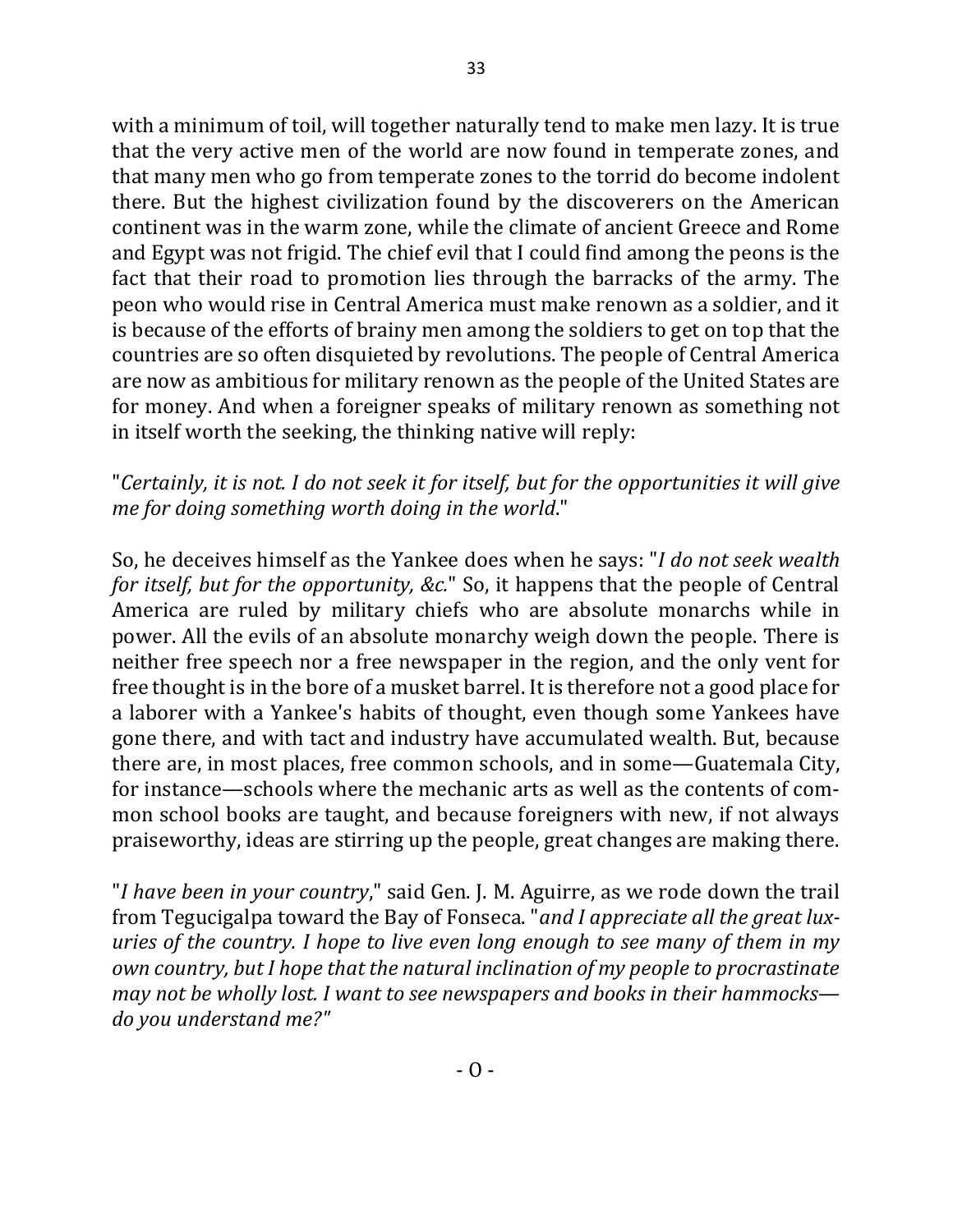## (3) PANTHERLIKE SOLDIERS.<sup>15</sup>

## Text by John Randolph Spears

#### CENTRAL AMERICA'S PECULIAR FIGHTING MEN.

Swift, Cautious, and Fond of Ambush—Averse to Stand-up Battles, but Neither Cowardly nor Weak—Instances for Heroism—Remarkable Things in the Discipline and Uses of Salvador's Army.

In order to convey to the reader an adequate conception of the Central American soldiers, it will be exceedingly helpful, I think, to consider first some of the characteristics of the American lion, *felis concolor* of the zoology books, because these soldiers, and all other Latin-American soldiers, for that matter, as far as I have seen them, are of the *felis* family among human fauna.

People who dislike cats should not jump to the conclusion that this is said to disparage the men, who are to be considered. For instance, there are the methods the panther adopts when about to attack any watchful prey; say, the guanaco on the desert plains of Patagonia. Sneaking from knoll to bush and bush to knoll, where any such shelter is to be found, crouching ever lower as it advances, it finally arrives within two or three rods of its intended victim. Here it stretches its lithe form for an instant on the ground, and then, with two mighty bounds, lands on the animal's back, and with one swift stroke breaks its neck. It is a whirlwind attack, made when not expected. If handy shelter be lacking, the panther is by no means discouraged. He will lie down behind a bush that is a long way off, and first with one paw and then with another, claw the air above the bush. He will wave his tail or two paws at once, and then repeat each motion over and again with infinite patience, until the curiosity of the other animal is aroused and it is drawn within striking bounds.

The panther is a prince of still hunters, but, like all others, it frequently misses when reaching out to make the mortal stroke. The victim may become alarmed in the nick of time. The distance may be miscalculated. A claw may slip as the

<sup>&</sup>lt;sup>15</sup> Published by the New York *Sun*, Sunday December 22, 1895, page 7; edited by Duncan S. Campbell, February 3, 2019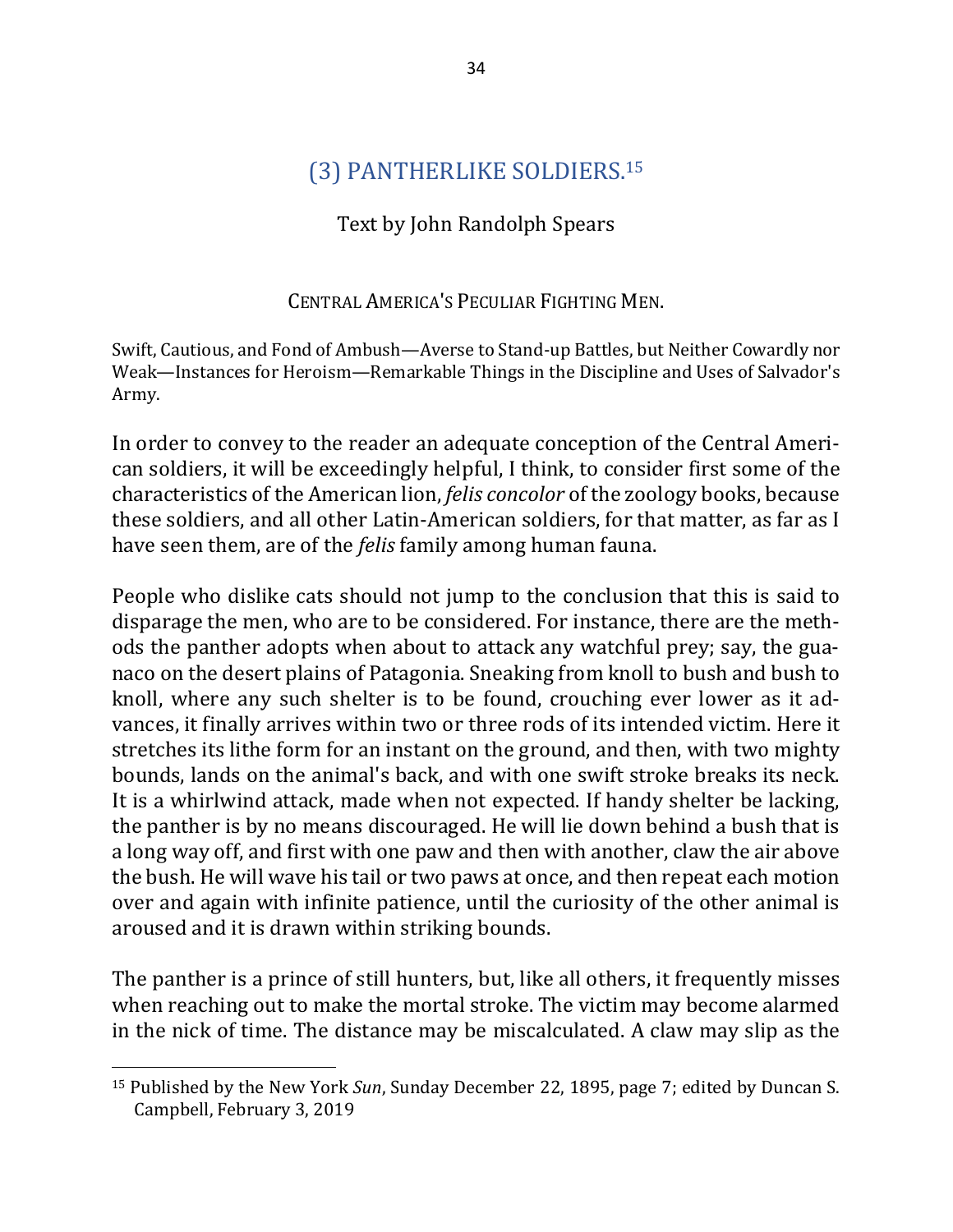mighty leap is made. So, the panther falls short. But even when the forepaws claw long rents in the hindquarters of its prey, and a third bound, if made quickly enough, would insure success, the panther abandons its attack and the prey goes free. He will wait for another chance as good as that one had seemed to be.

Then there is the peculiarity of the panther in the presence of an animal it believes to be its superior—in the presence of man. It flees until winded and then climbs a tree or leaps to the heart of a clump of brush, and there turns and looks fierce. But the gaucho of South America rides within easy striking distance and brains the beast with a *bola*, while the Yankee cowboy either shoots its life out with a revolver or lassoes it. Panthers may even be stabbed to death with a big knife in the hands of a resolute man, but the man must be actually resolute, not a mere *bravo* for, should he tremble or quail in the mere glance of his eye, the panther will claw his life out as it would that of the dog, which it instinctively hates.

Of course, panthers, like all cats, quarrel among themselves. One has but to consider two old cats competing for the favor of a sleek tabby to appreciate the fight two male panthers make. Yowl and snarl, swagger and spit, threaten and dare, and not infrequently end it all by one's sneaking for cover without any fight at all, or an aggressive bull pup comes along and sends both snarlers flying to the top of the nearest wall. And yet, when they do get together, they literally make the fur fly. It is a well-known fact that some cats fight each other until one is dead and the other mortally hurt.

Then, too, the never-dying hatred of the panther for its natural enemies is to be considered. Dogs are best known as its enemies, but it shows its mettle best when in the region inhabited by jaguars. The jaguars are cats on equal terms with the panther, as far as strength and agility go, but the pluck of the panther or, perhaps, its superior wisdom—almost invariably makes it the winner.

Last of all is the disposition of the panther when neither fighting nor seeking prey. The panther has been portrayed by cowardly and casual observers as the desperado of the continent, when, in fact, it is of the most playful disposition. "It is always a kitten at heart," says Hudson, the best authority on panthers. When it has failed to strike a victim it never sulks or snarls. The chances are it will turn from its failure to begin rolling a round stone or a stray tumbleweed, as a house cat would a spool or a marble. On the plains of Patagonia, where they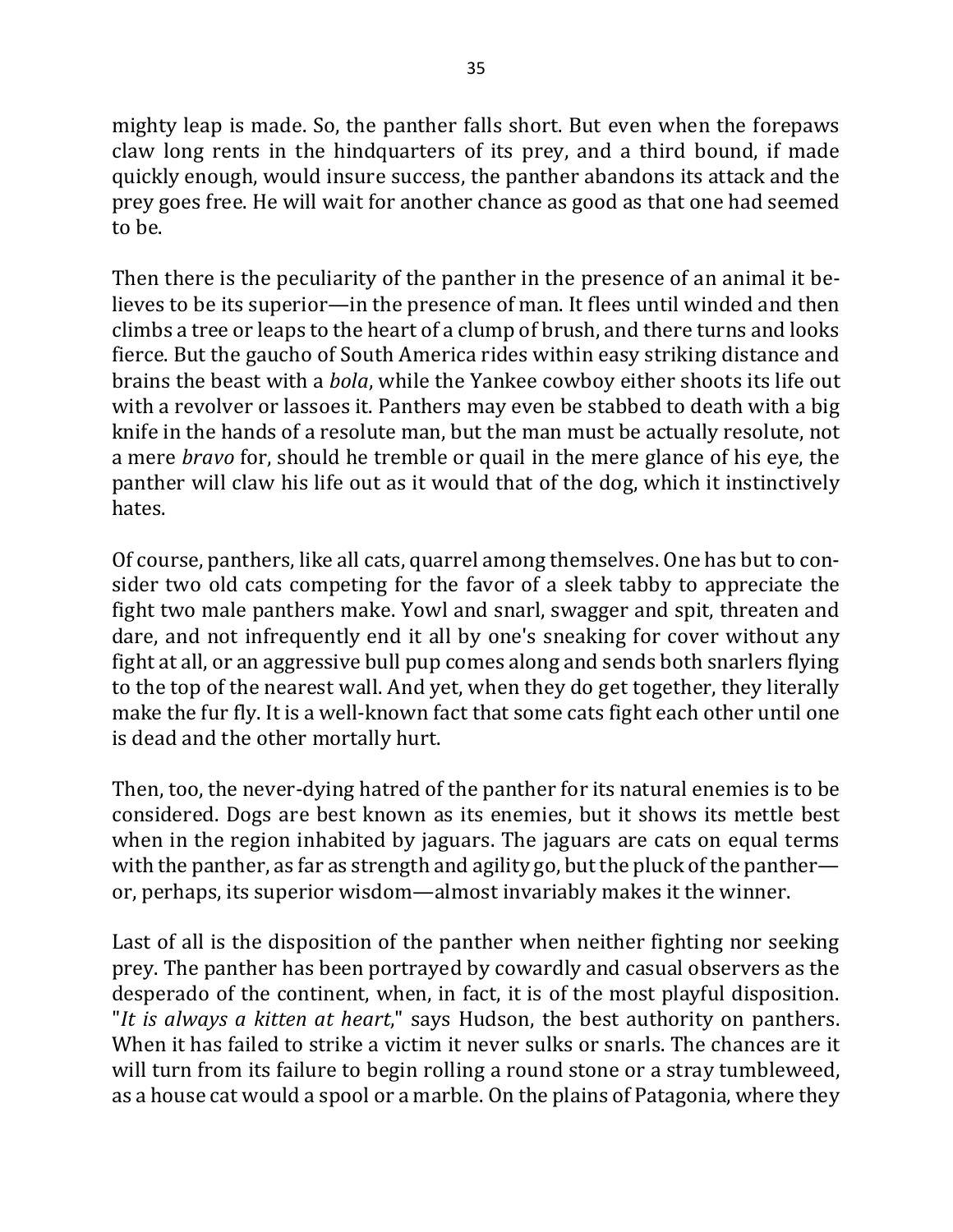are best known, panthers are kept often as house pets, and only their antipathy for dogs and their love of sheep and colts get them into trouble when so kept.

Here then, as I saw them, are the soldiers of central America portrayed by a description of the American lion. Their Indian blood makes the Central American soldiers take to shelter and ambush when fighting. When Col. Garfias with his regiment started up Picacho Mountain, above Tegucigalpa, Honduras, to drive the revolutionists from the little tableland where the waterworks reservoir was found, as was told in THE SUN the other day,<sup>16</sup> his men sneaked from rock to rock, and the enemy in falling back did the same.

During the same revolution, Gen Vásquez had the forces of Policarpo Bonilla cooped up in a place called Tatumbla. His men outnumbered Bonilla's, and besides having cannon, they were better armed and better supplied with ammunition. The village Bonilla occupied was in a valley, while Vásquez occupied all the hills around, save one. When Vásquez attacked this hill, his force, though greatly superior, insisted on running forward from rock to rock, Indian fashion. But the most noticeable feature of the Tatumbla situation was in the length of time the two forces sat looking at each other and doing nothing but fire an occasional shot. They were literally snarling and spitting at each other for days. Then Bonilla slipped away in the shadows, and next day was found in the suburbs of the capital and holding the crest of a mountain that commanded the town. It was here that I found the two combatants, and for three days I saw them facing each other, snarling and growling, but doing no more, and then Bonilla slipped away again. When Bonilla left Tatumbla for Tegucigalpa, he made a regular panther spring upon his enemy, but, for lack of ammunition, failed to get a good claw-hold on his victim's neck. And, panther fashion, he neither worried over the failure nor made another immediate dash. He waited until he had another chance as good as that and then made another leap. He came back again, this time with his claws so well sharpened that Vásquez was the one to sneak, and he eventually sneaked across the border. There was not one good stand-up-and-fight battle in these wars, not have I ever heard of a body of Central American troops carrying a position with the bayonet.

With these things in mind, every English-speaking man I met in Central America spoke contemptuously of Central American soldiers. They were called cowards, of course, and it was asserted that they had neither tact not persistence. It was

<sup>&</sup>lt;sup>16</sup> See https:// donduncan.org/spears/jrshonduras.pdf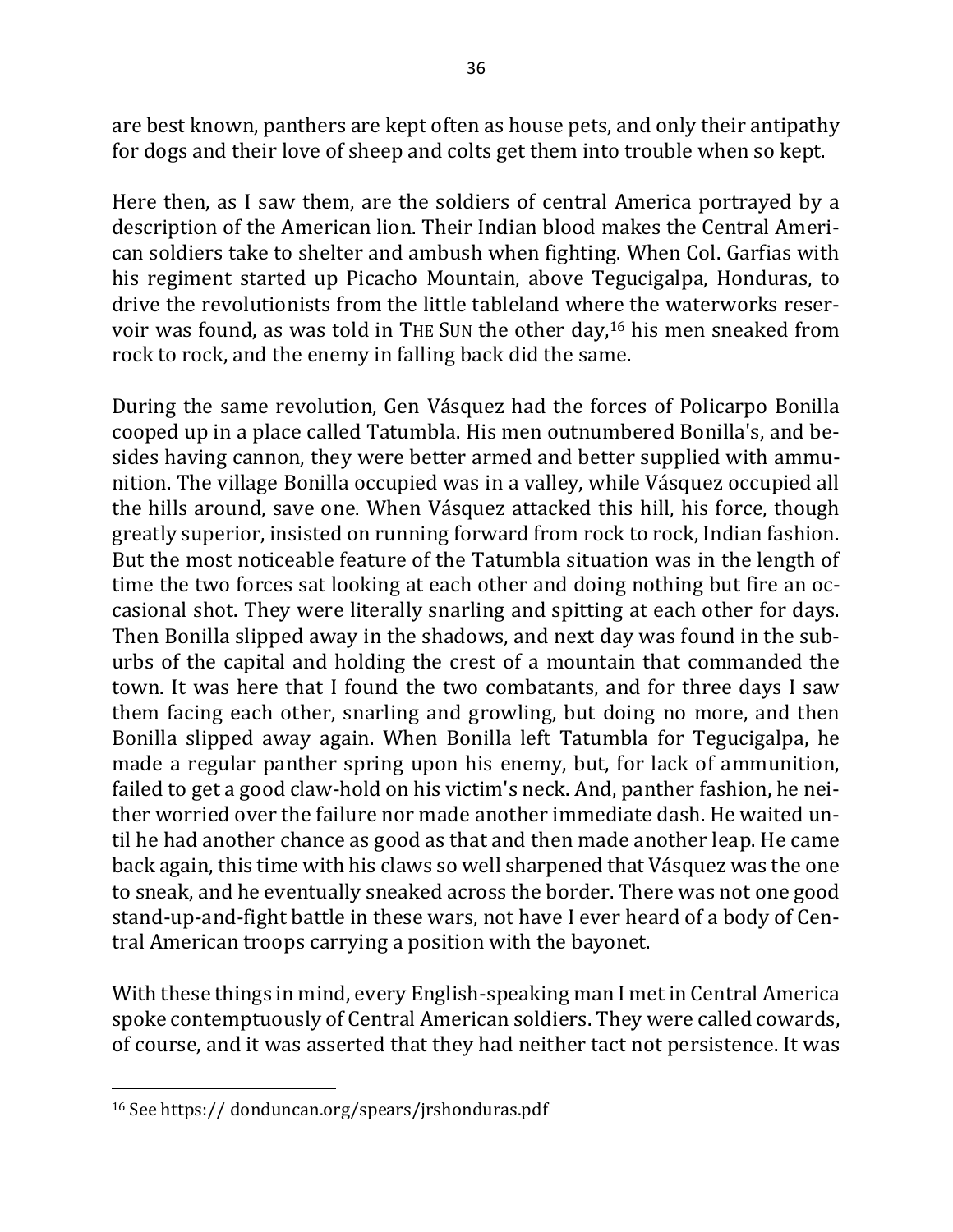said over and over again that one English or German regiment, properly equipped, could sweep the country from San José de Costa Rica to Guatemala City. To my mind this is all nonsense. I heard such talk in the presence of natives, and the natives listened, as it seemed to me, in an attitude like that of a panther crouched in the brush when the gauchos are after him. They did not resist, but they were right dangerous to attack hand to hand in such circumstances. But I have at hand many instances of heroic bravery shown by soldiers of this blood. In the last revolution in Nicaragua, a mere boy crossed Lake Nicaragua with a small force and, attacking San Carlos, carried it as a panther kills an antelope, by a mighty dash. The boy actually killed, it is said, the commanding Colonel in a fair sword fight. The statue to Juan Santa María seen in Alajuela, Costa Rica, perpetuates the memory of a deed as brave as any that has been celebrated in song. There was a call for a volunteer to set fire to the marketplace thatches in San Jorge, Nicaragua, at the time filibuster Walker's men were cooped up there by the combined forces of Nicaragua and Costa Rica. That was a call for a man willing to give his life for his country. No man could cross the open street to the marketplace walls and back again and escape the bullets of Walker's riflemen. Everyone knew that, but Juan was the man for the hour. He burned out the filibusters, but it cost him his life. And when Peru fought clear of the Spanish yoke there was a case of like character. A body of patriots, left to guard a large magazine of powder, were attacked by a royal force so great that resistance was hopeless. So, the commanding officer sent his men flying for safety, but remained himself until the enemy were upon him; when he fired the powder, Sampson-like, he destroyed more in dying than he had destroyed when alive.

Latin Americans (Brazilians) have been known to make as brave a charge, perhaps, as any in history. While reporting the revolution that the Brazilian navy made two years ago, $17$  I saw something of the attack the insurgents made on the Government troops holding the city of Nictheroy,<sup>18</sup> opposite Rio Janeiro. It was a dash of 600 men among 3,000, equally well, if not better, equipped, and the 600 well-nigh won. And then there were the prisoners taken by Gen. Vásquez from Bonilla's forces, who were shot to death while I was in Tegucigalpa. They stood up against the church wall, watching the squad of executioners form in line with loaded guns, and then, as the guns were aimed, with one accord they shouted:

<sup>&</sup>lt;sup>17</sup> Publication and exact dates not identified

 $18$  Nictheroy — Present-day city of Niterói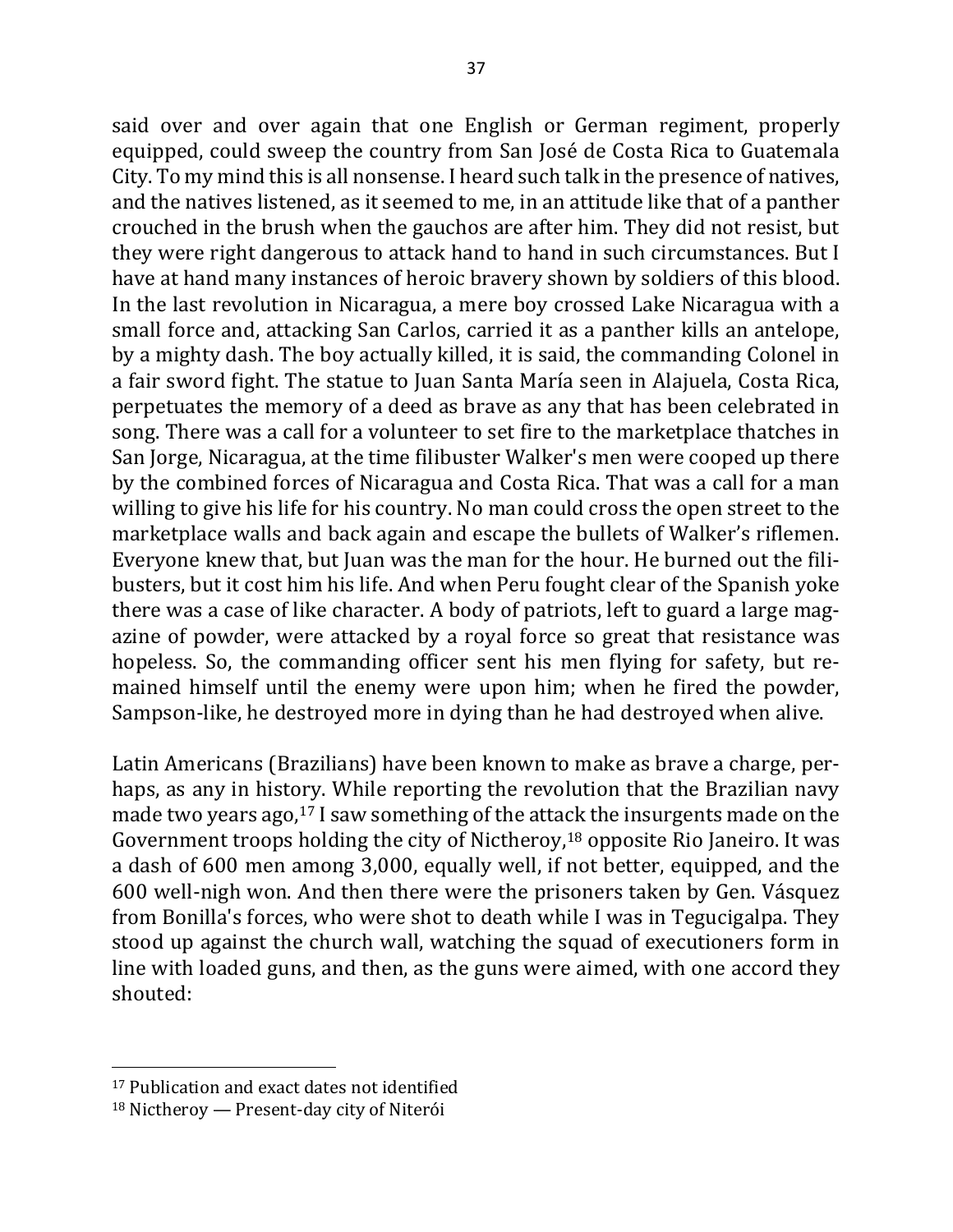#### "*Hurrah for liberty!"*

So died nine typical Central American soldiers. The man who says the Central American soldiers are cowards is wholly blinded by the pride of race or the prejudice of religion, or both. There are quite enough instances of individual bravery to offset all cases of individual cowardice of which travelers have told.

But this is not to say that either the Central American soldier or the Central American military system is altogether admirable. No one who has seen the Seventh Regiment, N. G. S. N. Y.,<sup>19</sup> on parade can look at the ordinary Central American soldier without a smile. His uniform consists of a blue drilling shirt or blouse, blue drilling trousers, and a straw hat—nothing more. He commonly carries an old-style Remington rifle, and this is held, even when on drill, much as an Adirondack woodsman holds his Winchester—"at all angles." And that is the soldier in the regular army in time of peace. The revolutionists that I saw in Honduras had for uniforms only white bands around their hats. Their clothing included the common cotton shirt and trousers worn by field hands—they went to battle as they went to plant corn. Their arms were for the most part pitiful to look at. They carried the cheap little pot-metal, muzzle-loading shotguns, made in England for the export trade. To put in two drachms<sup>20</sup> of powder and four buckshot would be to load them to the last gasp. It was on such weapons as these that the revolutionists staked their lives. And that they did this is worth considering in forming an estimate of the men as soldiers. It may be admitted by their friends that the soldiers there make a sorry appearance when compared with well-drilled, well-equipped soldiers. But this is easily accounted for. They are poor in money always. Every man must serve as a soldier, but the troops one sees are at best raw recruits, for seldom does one see a body of them who have served more than a year or so.

As was said, the panther is in ordinary life a most cheerful, happy-go-lucky fellow. Officers and soldiers are, on the whole, cheerful, happy-go-lucky fellows. It is right hard work to drill—too hard, in fact, today. *Mañana*—tomorrow we will drill until we learn not only the manual of arms, but the movements of regiments. But tomorrow never comes. However, when I was in Salvador and in Guatemala, I saw some drilling that was pretty well done. Every Sunday morning there was a grand parade of the soldiers of San Salvador in the Plaza de

 $19$  N. G. S. N. Y. — National Guard of the State of New York

 $20$  Drachm  $-$  One eighth of an ounce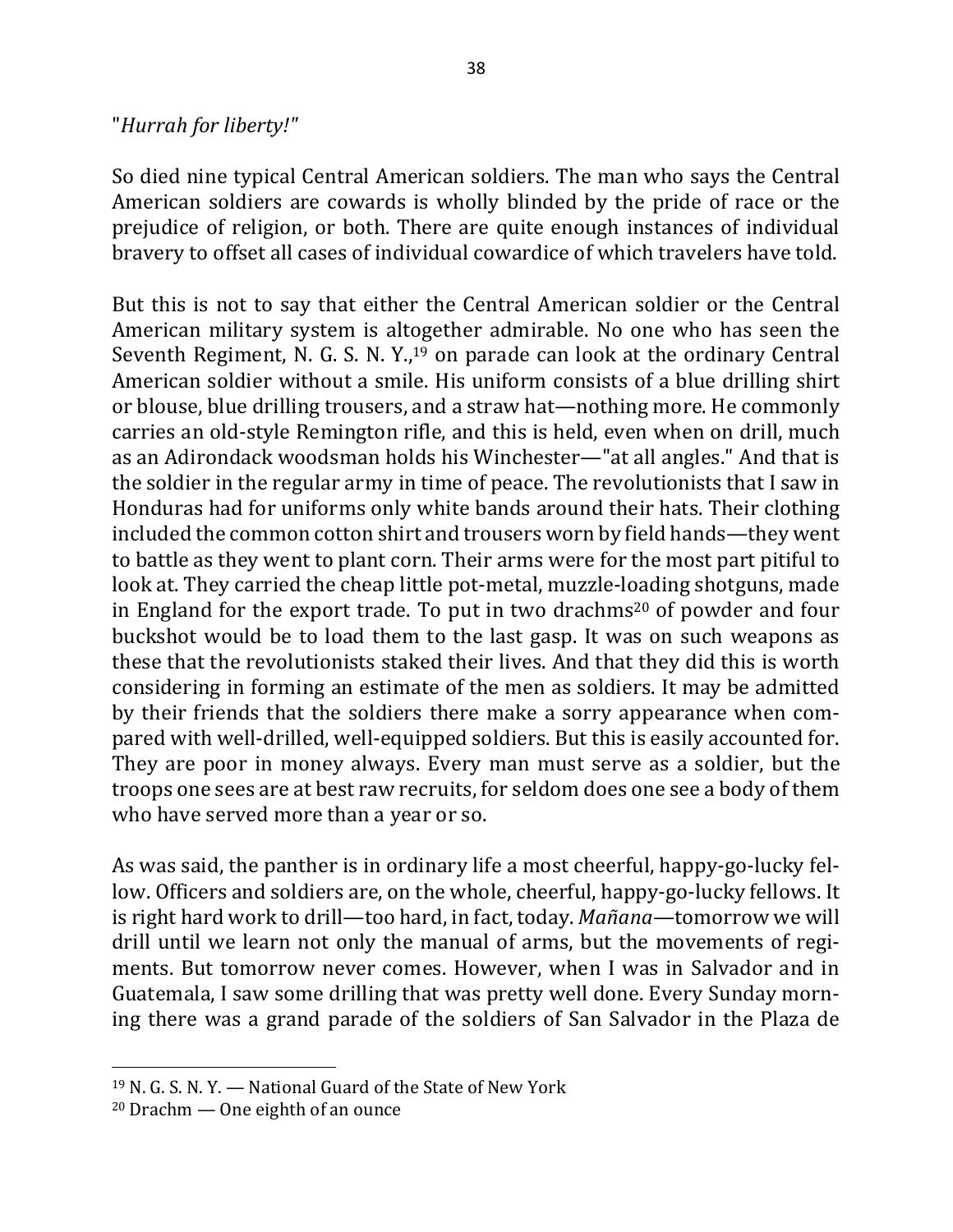Armas. A battery of six German field rifles, a troop of fifty-six cavalrymen, all told, and four regiments of military took part in the display. The battery unlimbered and went through the motions of firing on an enemy in various quarters without any noticeable mistake in handling the guns; but the guns, except for use on the paved streets, would have been wholly useless in the rainy season. The guns were three-inch rifles, long and wicked-looking, but the carriages had  $2\frac{1}{4}$  inch tires, I think—in any event, so narrow that the gun would bury itself out of sight in the mud at the first jump off the pavement in the rainy season. The cavalry troop made a dashing appearance, in spite of the fact that the horses paced instead of galloped when urged beyond a walk. The men carried carbines, which they handled remarkably well.

The most striking peculiarity of the infantry was the step. Plainly they had been drilled to step together, and preserve the line in good order when swinging, but they took two steps where a Yankee regiment would take one. Even their double-quick was but a mincing pace. They were only fairly proficient in handling guns, when judged by our standard.

Some of the stories told me about the Salvador army were interesting. A German Colonel at \$500 in gold a month and a German sergeant at \$125 had been imported by the Ezetas to instruct the Salvadorian soldiers. Such large pay, together with the privileges given these foreigners, excited the envy and jealousy of the natives very much, though this ill-feeling rarely was exhibited. One day, however, the commanding General, on entering the quarters of the artillery, found the German Colonel loading shells for the field pieces with smokeless powder, and ordered him to stop it. The Colonel, although a strict disciplinarian, concluded that the shell loading was none of the General's business, and said so. An appeal was taken to President Ezeta, who sustained the General. The Colonel at once resigned and demanded his passport, whereat the President changed his mind and told the Colonel to do as he pleased thereafter. Next day the General again entered the room where the Colonel was loading shells, this time smoking a cigarette.

"*Take that cigarette out of here instantly*," said the Colonel. The General smiled, knocked the ashes from it to the floor, took another puff and said:

"The President says you can do as you wish. So, I can too. You cannot order me."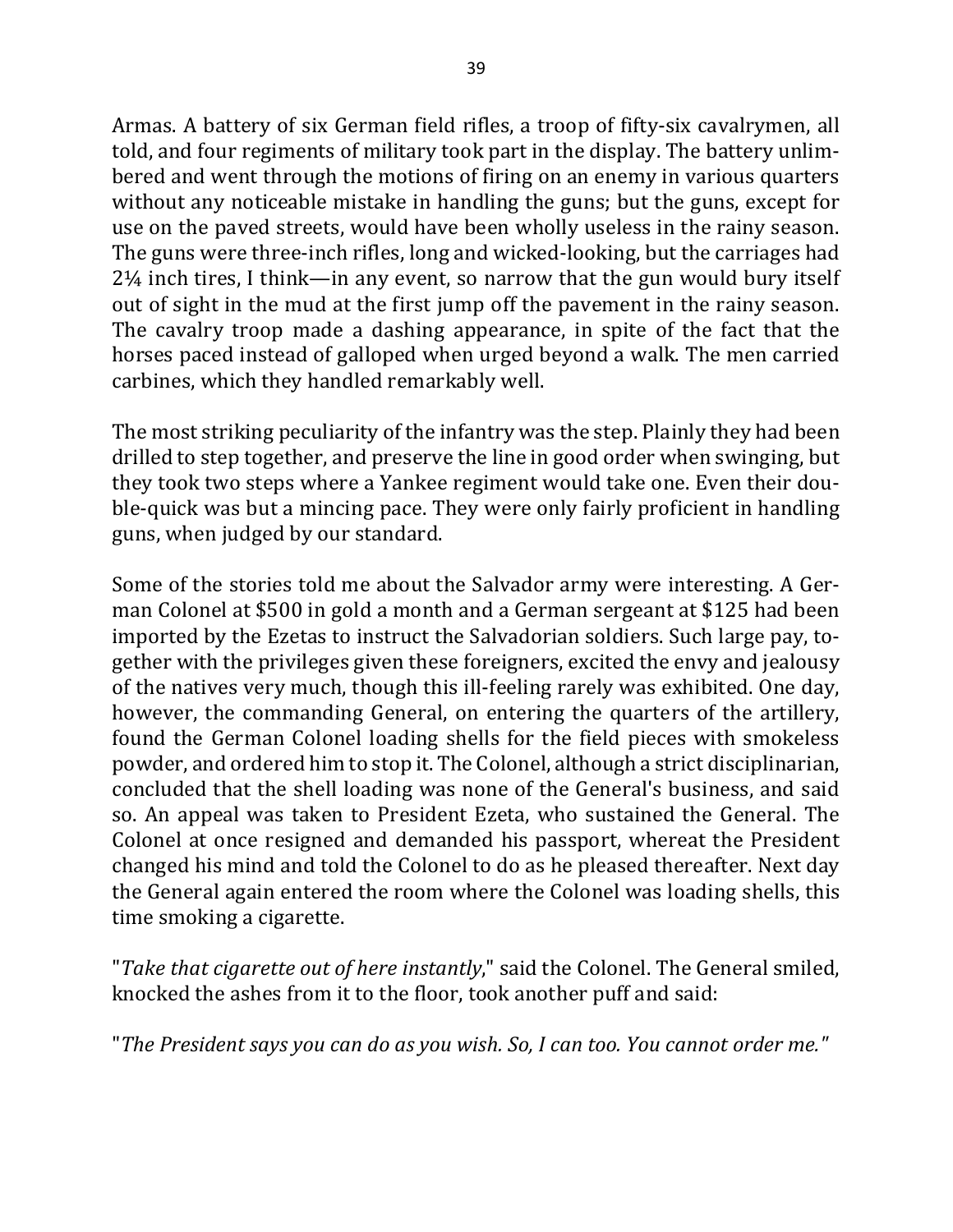The Colonel carefully put his loading tools on the table, rose from his seat, and going to the General, took hold of his shoulder, whirled him around to face the door, and then kicked him out of the room and across the yard beyond. That settled the standing of the Colonel and the sergeant in the Salvador army. They took no orders and what they gave were obeyed. But people told me that Ezeta's importing of foreigners would overthrow his Government, and very likely it did help to do so, when the opposition at last arose.

Another story of Ezeta's method of drilling raw troops probably will seem incredible. Two English-speaking businessmen assured me that two squads of troops were often sent into the country, where one squad was set firing down a road while the men in the other were set running to and fro across the road, dodging the bullets as best they could.

Some of the provisions of the Salvador Constitution relating to "the armed force" are worth quoting, because they show the most conservative Salvador view of the proper status of a national army. Thus Article 132 provides that "*the armed force is established* \* \* \* \* *to enforce the law, to preserve public order, and to cause constitutional guarantees to be a fact.*" With that in the fundamental law, it is found easy for army officers to exercise the duties of policemen and magistrates as well as of sheriffs and executioners in the districts where they are stationed. In fact, the usual duty of the standing army is everywhere that of policemen, save in the few large cities where policemen are maintained. Even in towns of a few hundred inhabitants, one finds a squad of troops with a commanding officer, who is rarely of a lower rank than that of Colonel, in charge. Prisons of all kinds are governed by them, of course. Streets are swept by prisoners, who are watched and directed by soldiers. I saw this done in several towns. If there was such a thing as a dog pound in the country, soldiers would serve as dog catchers. People in the United States who believe in placing Federal guards at all polling places, when elections for members of Congress or for a President are in progress, can see their ideas in this matter illustrated at any election in Central America. The polls always are guarded by soldiers. In short, the whole region is ruled by military despots.

Article 133 of the Constitution of Salvador is found to be especially useful to ambitious military leaders. It says: "The armed force is essentially obedient and *it has not the power to deliberate in matters of military service."* The commanding officer of a force deliberates nevertheless—sometimes decides to overthrow the Government. In such a case as that, the entire force under him is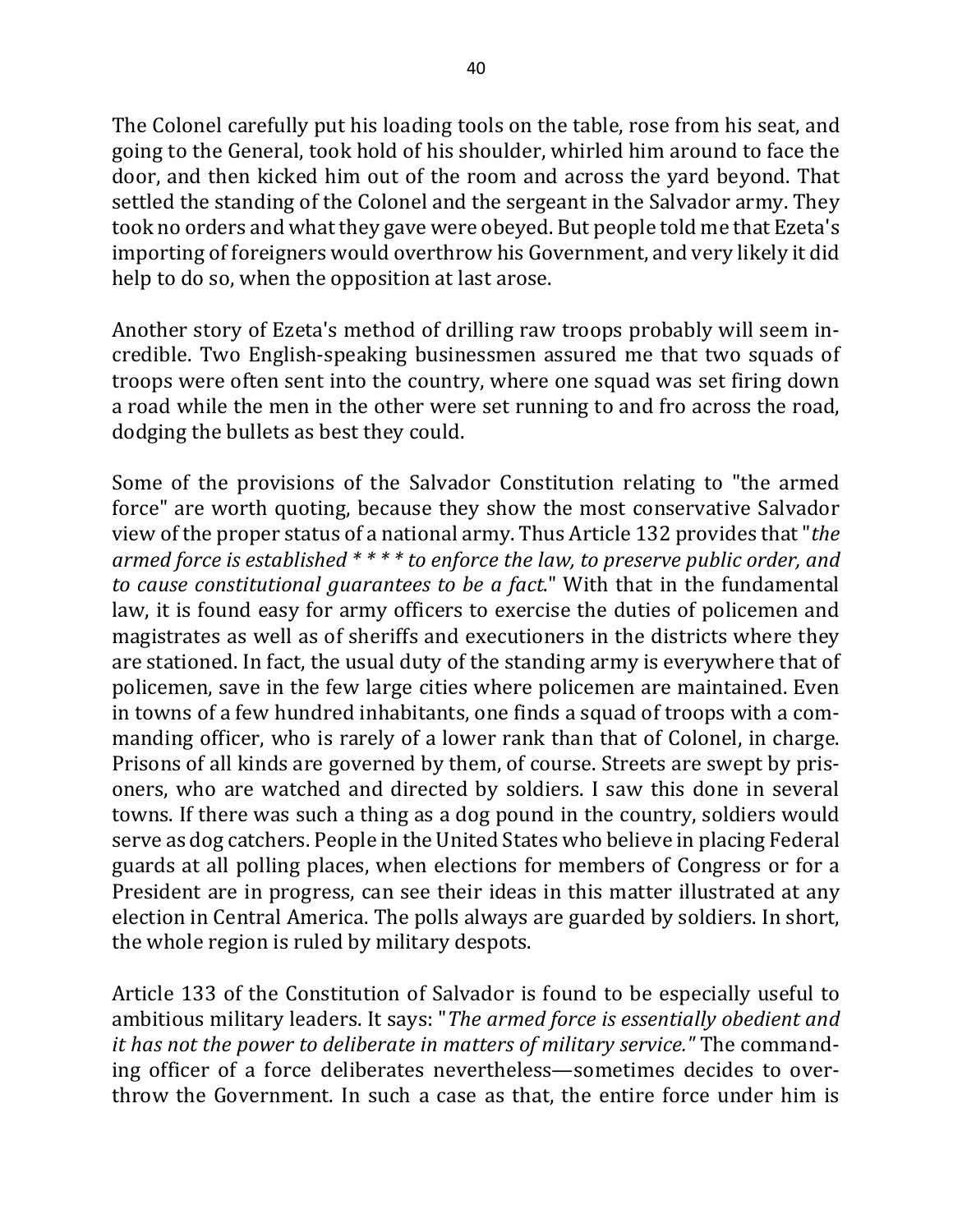almost always "essentially obedient." When Carlos Ezeta inaugurated the revolution that placed him in power, he was in command of the troops gathered in Salvador for a great celebration. There was a grand entertainment at the national White House. The President had no suspicion of treachery, and, for that matter, neither did the troops. The troops were ordered by the Ezetas to take possession of certain parts of the city and to clear certain streets and to fire on certain people, and all this they did, not knowing a revolution was intended. In the midst of the firing the President came among them. He had been feeling sick and had gone to bed and to sleep, but was awakened by the firing. Going to the men who were firing down the streets that centered at the White House, he asked them if they knew who he was, and they said they did.

"*Cease firing*," said he. They did so.

"*Ground arms*," he continued, and it was done. The President was (unexpectedly to the conspirators) in control once more. The conspirators fled. But at that moment he staggered and fell to the pavement and died. His friends say he had been poisoned. So, the conspirators once more began directing the troops, and the revolution was accomplished. When I was in Tegucigalpa, Honduras, Gen. Domingo Vásquez was the chief of the army, but when he determined to take the executive chair, he merely directed the President to resign in his favor, and it was done.

The traveler who talks with foreigners living in the cities of Central Americas hears the form of Government prevailing there discussed more than any other subject. The military despotism is denounced, of course, on all occasions, and on nearly all occasions Uncle Sam's Monroe doctrine is mentioned and denounced also. The foreigners believe that, but for the long arm of Uncle Sam, all Central America would be brought soon under the "*protection*" of some European Government, and "*order would be restored and preserved*." It is talked and probably believed that England and Germany would divide the responsibility of protecting the region. Order having been guaranteed, it is supposed that prosperity would come to the region protected with widespread wings—especially to the region under an English protectorate. When I first heard such talk, I used to ask how it happened that British Honduras did not prosper and Jamaica was retrograding so rapidly, although a part of Her Majesty's domains. But I soon stopped asking such questions. They were plainly considered rude.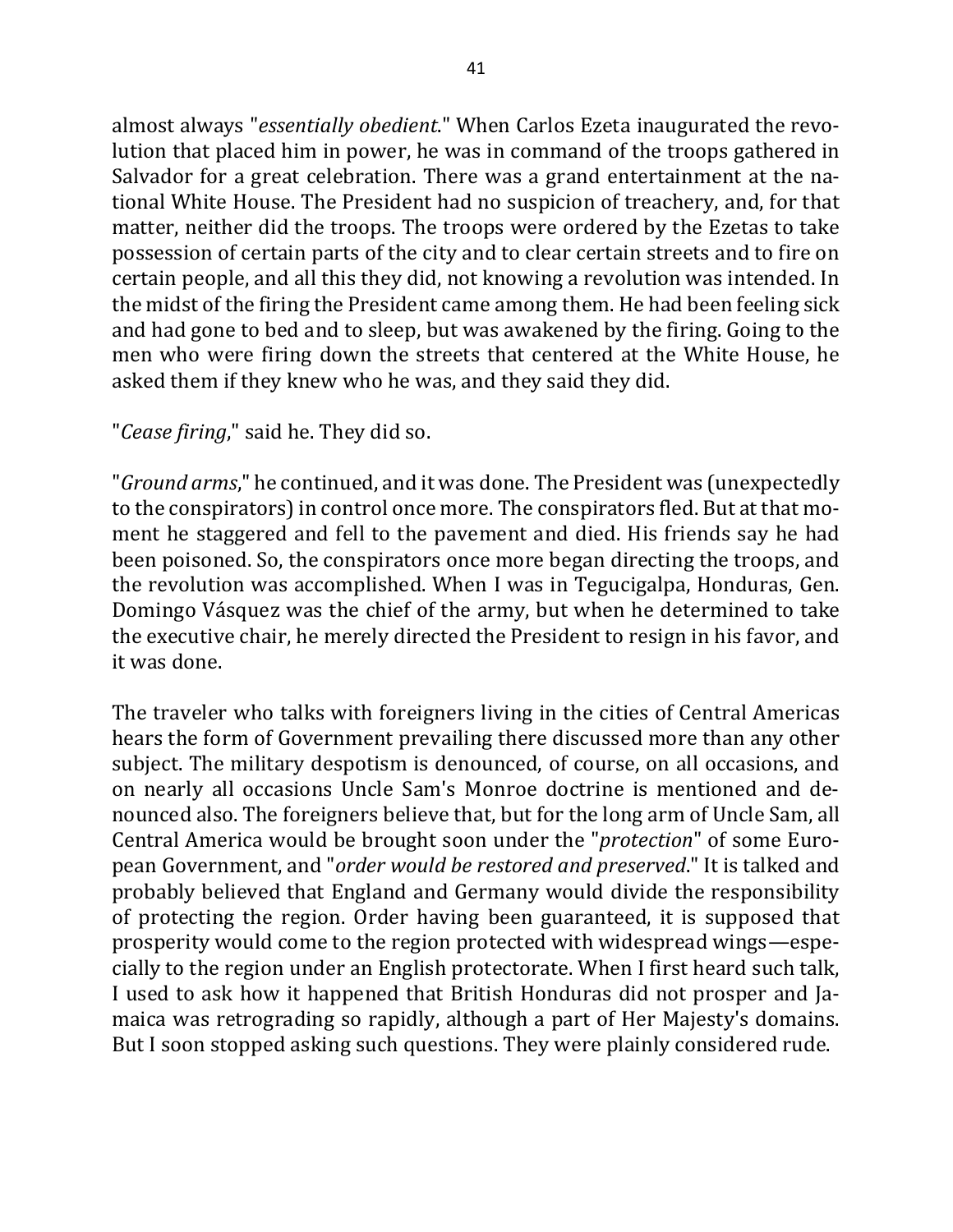The truth is, the military system of Government is natural to the people. When the Central Americans threw off the yoke of Spain they merely changed individual rulers, and not essentially the system of Government. They substituted natives for the imported officers, and that was a gain, of course, but they were still ruled by military officers. The generations since have grown up under that system, and they know nothing of any other. More than that, their system of religion inclines them to such a system of Government. Practically all the people are church members, and, of course, the one bias of mind which a Church creates is that of unquestioning faith and obedience. I doubt if a hundred men can be found in the Spanish Main who have a real conception of what constitutes a free Government.

To establish a free Government in Central America it would be necessary either to change the whole habit of thought of the whole people, or else to import enough immigrants, who understood and believed in free Government, to outvote the natives. It is, of course, impossible to import any considerable number of people who know anything about a free Government. Whether a people whose religious as well as secular training has tended to produce the present system of Government can be changed, except very slowly, until they will inaugurate free Government, is a matter which almost any traveler in the region would say was doubtful.

 $- 0 -$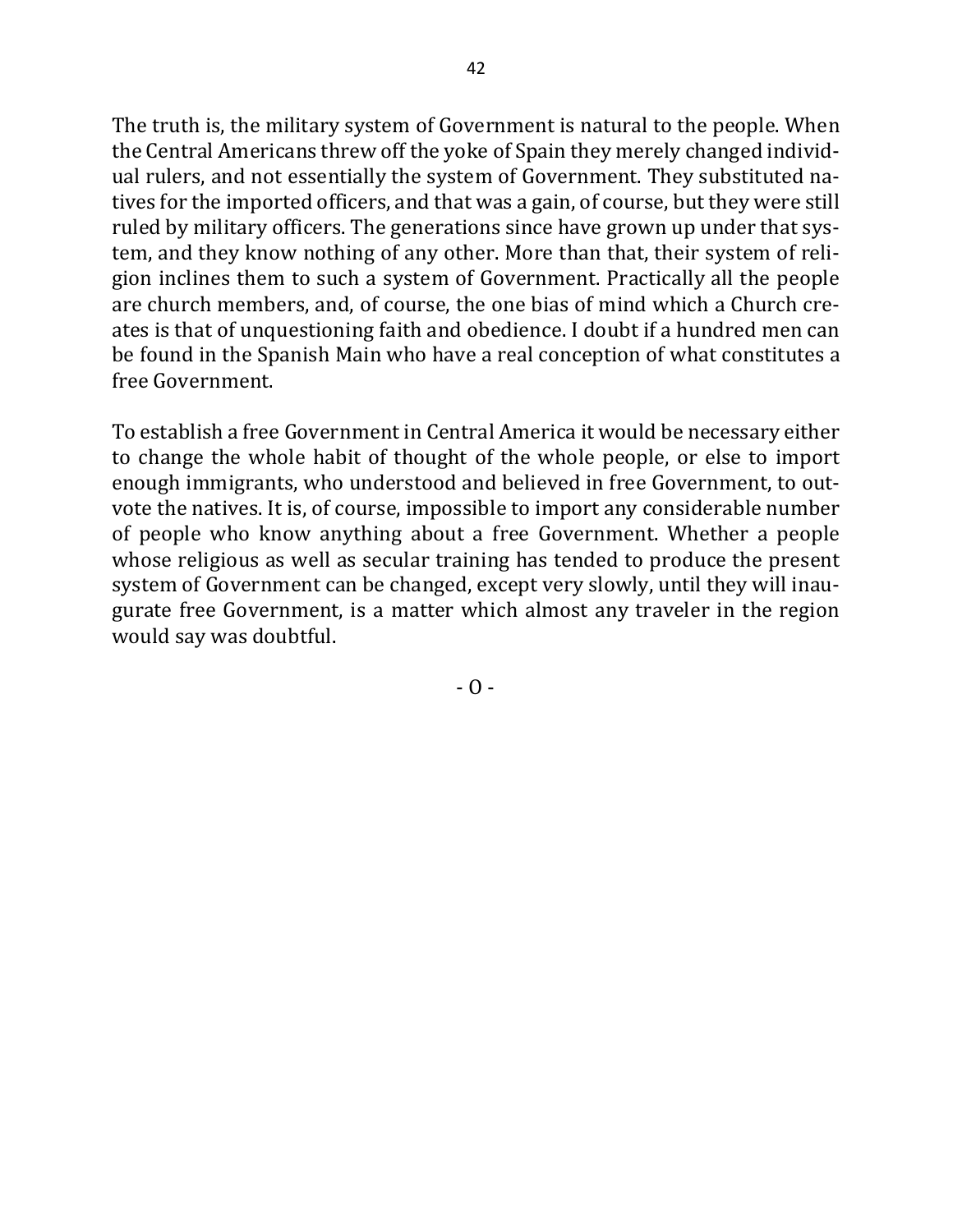## (4) PRIESTLY PECULIARITIES.<sup>21</sup>

### Text by John Randolph Spears

#### SOME SPANISH-AMERICAN IDEAS IN RELIGIOUS MATTERS.

In a Church Containing \$11,000,000 Worth of Gold and Silver—Courtesy to Foreigners—The Priest's Pledge of Purity—Native. Adherence to Forms—Churches Worth Seeing—Church Property taken for Schools-The Church's Influence.

This is a story of churches and priests in the Spanish Main, and that is a story over which any traveler may hesitate longer than over any other that he can gather in that region, for the reason that religious zeal on the one hand, and prejudice on the other, will scan his work with searching eyes, and not only trip him up at every step aside from the narrow trail of absolute accuracy, but will very likely ascribe a desire to mislead the reader where only an unavoidable stumble was made. Nevertheless, it is a story that ought to be told for a variety of reasons that will readily suggest themselves, the chief of which is, as it seems to me, the fact that here is a region where practically there is but one Church body, and where practically everybody has been baptized into that Church.

During a journey from Panama, west and north, overland through the Spanish Main to Paso del Norte, Mexico, opposite El Paso, Tex., I was bound to see not a little of the churches and the priests and to hear no end of stories of the doings in connection with them; but, of all that I saw and heard, nothing seemed quite so impressive as my first glance into the great cathedral at Puebla, Mexico. People throughout the journey had often told me that, of all churches of the region this was the most magnificent, invariably explaining their admiration by saying that here was a church so rich that, in spite of losses of millions of dollars' worth of gold and silver taken from it by the Mexican rulers, there remained no less than \$11,000,000 worth of precious metals within its walls, besides other articles of value. That about every English-speaking man I met in the Spanish Main should have gauged the interest in the church by the amount of precious metal within its walls, was in itself a matter worth considering; and so, although not

<sup>&</sup>lt;sup>21</sup> Published by the New York *Sun*, Sunday, January 5, 1896, page 4; edited by Duncan S. Campbell, February 2019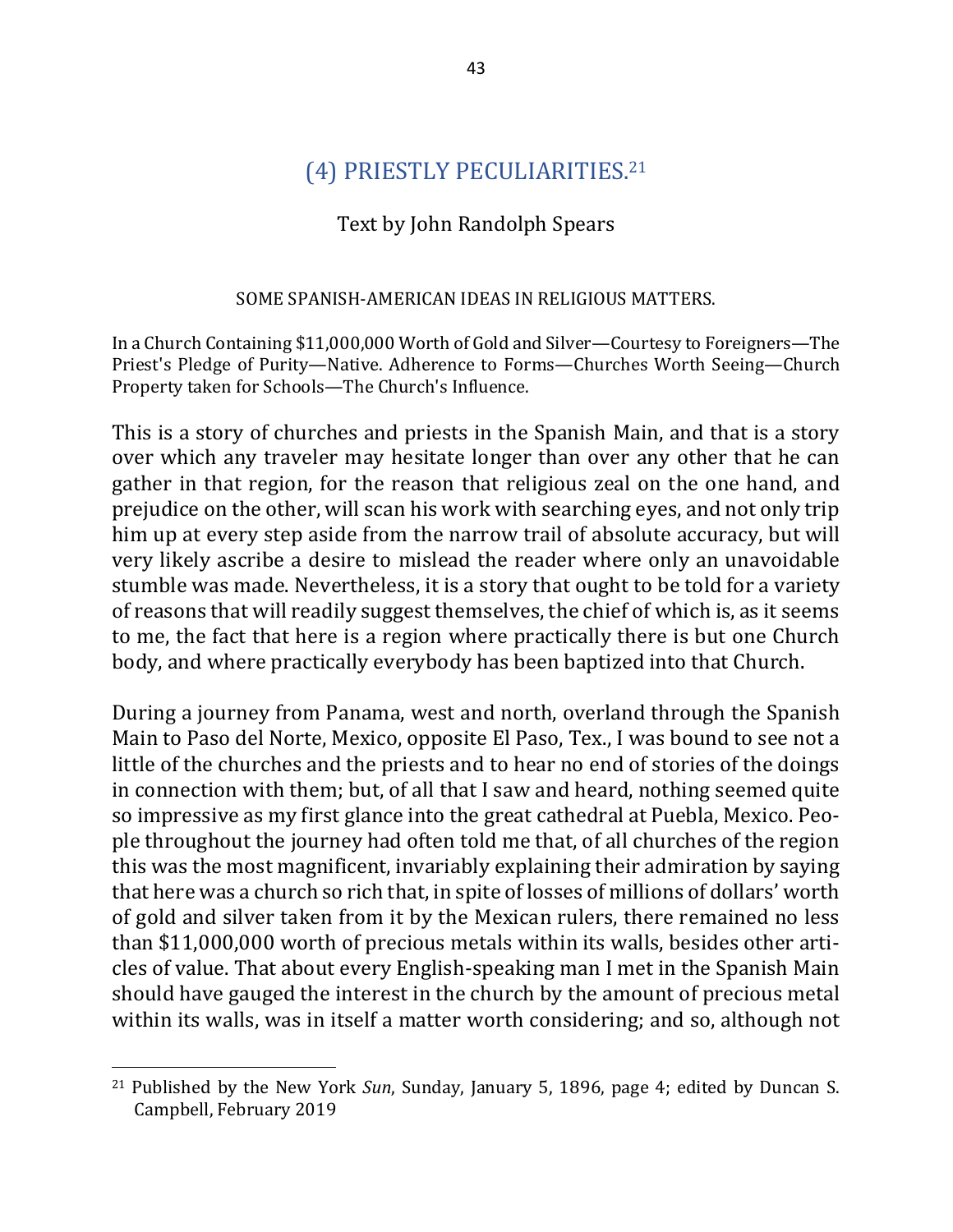especially interested in somebody else's hoarded wealth, I went to the cathedral first of all, after reaching Puebla. It was about 10 o'clock in the morning an hour when I was likely to find few people there. Passing through what seemed to be the most-used entrance, I found, a few feet beyond the door, a small stand draped with a cloth that fell to the stone flagging. In the center of the stand was a plate of solid gold, six and a half inches in diameter and an eighth of an inch thick. On this gold plate, which was placed there to receive contributions, lay a copper cent of the coinage of the country.

Quite a number of visitors came and went while I was in the cathedral, and a considerable portion of them commented in English on what they saw. I heard one nice-looking old lady say to another nice old lady: "*If only Brother Talmage* could see this—millions of gold on the walls, and on the saints—isn't it all beau*tiful?—but so pagan!"* I saw other strangers come in, and after one comprehensive look around, walk across the flagging and kneel before an image with every appearance of sincere devotion. Others, the majority of the foreigners who entered, in fact, looked about with idle curiosity for a time and then went out. But, so far as I observed, no one except myself gave any attention to the striking portrayal of the wealth of the recipient and the poverty of the donor which the gold plate and the copper cent afforded. And that seemed too bad, for if it be a good, practical, sensible thing to pile up wealth in a church building, penny by penny, then here was an example for all mankind; while if there is anything that ought to be criticized in such doings, then here was the object lesson.

In the little village of La Mesa, in the department of Santiago, in the western part of the Isthmus of Panama, and again at Horconcitos, a few leagues west of La Mesa, I saw something that seemed well worth the consideration of anyone studying the people from a religious standpoint. In each place, a priest had excited his people to begin building a great church. Church building in these places was a matter that involved very little beside the manual labor of the members of the congregation. The walls were to be made of adobe bricks, made of clay dug out of the earth and dried in the sun. Tiles are everywhere used for floors and roofs in that region, and these could be formed and burned by almost every man in the congregations from the abundant materials at hand. To support a roof, the people invariably use the trunks of trees, with the fishpole cane for sheeting, and these two were abundant and nearby. A plenty of men in the congregation could whipsaw enough lumber for uses within the church, and the altar decorations from the little old churches already in use could be transformed to a new one.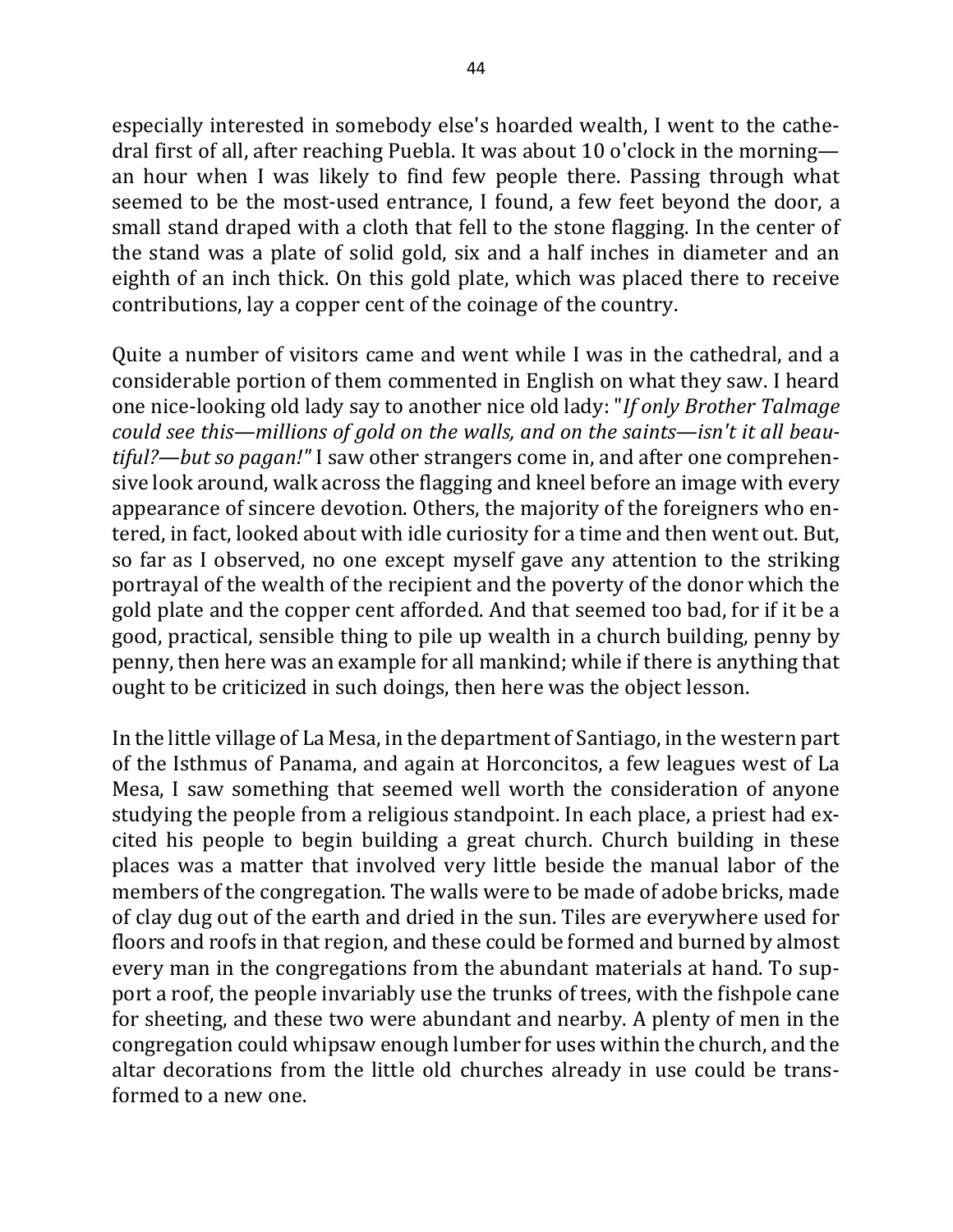That these congregations began their work with enthusiasm was perfectly plain. The ground plan in each case was as large as that of any church in New York City, although the total population in either district did not exceed 1,200, and I doubt if it reached 1,000. To shelter a huge congregation was plainly not the object in view in planning so great a church. I asked two or three people in each place, and some along the route who knew of the buildings, what the object was. Some said it was for the honor of God and his saints. Two men (natives) said it was to gratify the ambition of the priests. One said:

"Why do people in the United States try to build bigger churches than they have *need of?* I think it is because they want to outshine their neighbors. They try to *make everybody and themselves believe it is for the glory of the saints, when it is pride*."

Alas for the glory of God and the saints—alas for pride, as the case may be. When these widespread walls had been built up as high as the workmen could conveniently reach without scaffolding, the enthusiasm faded away. The power of the priest was not sufficient to keep them at it. They determined to rest, but were prevailed on to lay enough tiles on top of the unfinished walls to keep the rain from melting the structures down altogether, and then they quit. No one seemed to think there was any chance of the work on either structure being renewed. In fact, had anyone been so inclined, the old walls would have been useful only as clay beds.

The first priest with whom I had any extended talk was living in Remedios, in the department of Chiriquí, Isthmus of Panama. It was on a Sunday, and the village was full of cowboys who had come to town, as United States cowboys might do. I saw many of them drinking rum, and eventually there was a deal of shouting and some running of ponies on the street. Then two men got to quarrelling, and one hit the other over the head with a stout [...] handle. The blow cut an ugly gash in the fellow's head, and he went off across the plaza, shouting, cursing, and staggering, with his hair over his eyes and the blood running down the side of his face in a stream. In this condition he almost ran afoul of the village priest, a collision being prevented only by a smart jump the priest made.

Seeing this jump, the cowboy turned and recognized the priest. He fairly gasped at the sight, and then down he went on his knees and begged forgiveness. The priest spoke soothingly, and the man went on weeping.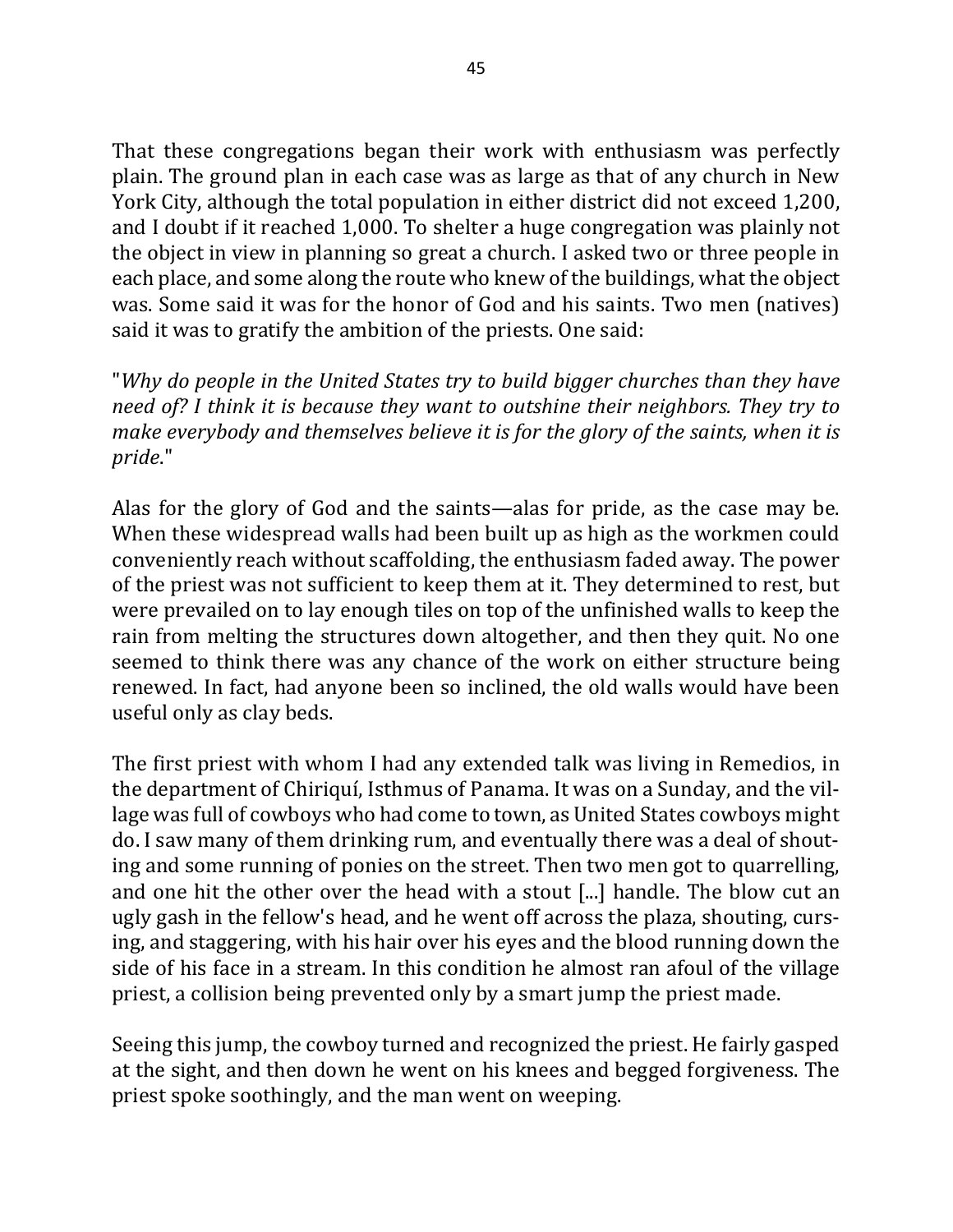I was standing by at the time, and the priest invited me to go home with him. His home was an adobe-walled house with a high-pitched roof of palm leaves. It had been divided into two rooms, and a notched log served as a ladder to reach the storeroom above. Houses in that region are rarely arranged for even a garret above, but the upper room was no indication of any special luxury in the priest's home. The house was, on the while, very plainly furnished, but it had more books than I had seen altogether in the other villages of the Isthmus. This priest had been a cigarmaker in Mexico and Cuba during his youth, but natural inclinations led him into the priesthood. He treated me cordially, of course—I never heard of a priest treating a foreigner there in any other way and I enjoyed my visit very much.

Speaking of the courtesy of a priest reminds me of a visit I made to a church in Guatemala City. The foreigners in town told me that under a certain church could be found skeletons of men, women, and children, which, as the foreigners believed, indicated sorry doings in the convent that had formerly adjoined the church. If I wanted to see an evidence of the evil lives formerly led within the old walls, and get matter for a real sensation, here was my chance. So, I went to the church and told the janitor that I was a Yankee reporter who wanted to see the church and the mummies beneath. He asked me to see the priest about it, and I went with him to do so. We found the priest in the confessional, but when he saw that a stranger was waiting to speak to him (the confessional was open in front) he left his parishioner to come to me. I told him my errand and related what the foreigners had told me of the place, and ended by saying that I was entirely without prejudice, one way or the other. I wanted to see what was there, and to write what I might see and learn.

At this the priest laughed heartily and said I was entirely welcome to see everything. I found the mummies a very poor show. They were neither works of art nor exhibits for a criminal court. The notion that the skeletons of children found there were the remains of the offspring of nuns foully murdered to conceal a sexual crime is hard to characterize. If priests in these days are allowed to continue in their offices while their children roam the streets, there was no occasion for the murder of infants in the old days, when the rule of the priests was absolute. I should not have mentioned the matter at all, but for the reason that the story shows that the priests are courteous under adverse circumstances, and that foreigners in Spanish American countries are often led by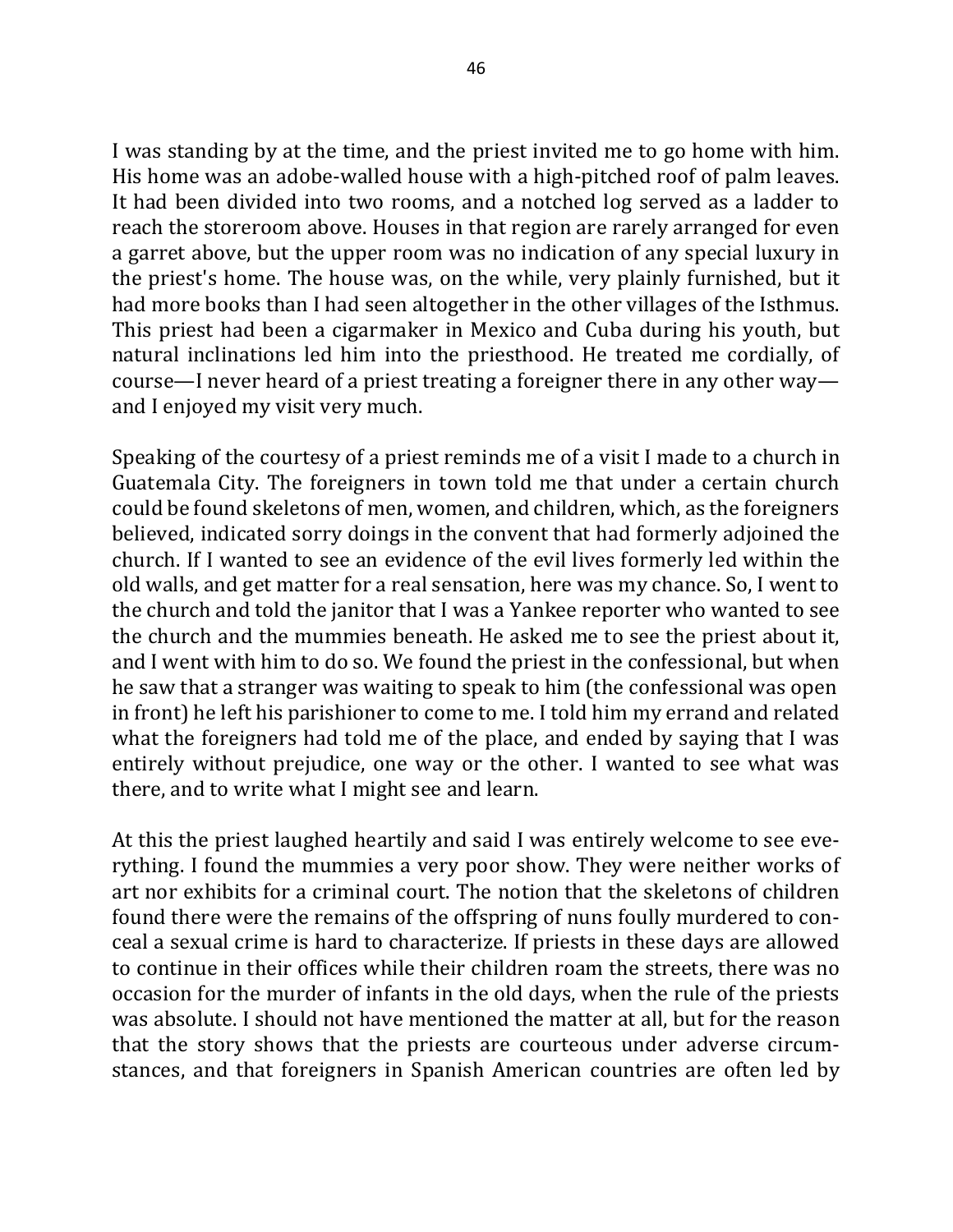prejudices into wronging grievously the people among whom they live and do business.

As to the treatment the parishioners receive from the priests, I was dependent for the most part on the testimony of natives of the country. No one need believe that the priest rules there as a tyrant, even among the poor and ignorant. I saw natives kneel in the street and cross themselves before passing a church door. I saw the penny on the gold plate. But the influence of the priest is wholly personal.

In what directions this influence is exercised is a matter worth some consideration. The common charge among foreigners—that they are licentious—ought to be taken up first of all. Some facts were related to me showing that their notions of morality differ from the notions entertained by preachers in the United States. At David, in the Isthmus of Panama, the people told me their priest was to be deposed because he was attentive to too many women. "*He hogged the harem*," as one said who spoke English; and when I asked if it was merely a question of his taking liberties with "too many," the reply was in the affirmative. I saw for myself in various towns, beginning at Santiago de Veraguas, that the priests usually had housekeepers who were handsome women, and that there were children in the houses who called the housekeeper "*mother*", although the woman was said to be neither a widow nor a wife. In Alajuela, Costa Rica, a photographer from California, who said he was a faithful member of the church, came to me especially, to ask that I would expose the condition of affairs there. The priest, he said, made no pretense of denying the paternity of his children. The Californian was plainly shocked by such a condition of affairs.

At a little town where I remained overnight on my way from Puntarenas, Costa Rica, to San José, the landlady was very indignant because the village priest had performed a marriage ceremony for a man who wanted to wed a woman who had been married by civil process to another man, from whom she had but recently parted. There had been no divorce. The priest said the civil marriage was not binding. Not to multiply instances of this kind, it is likely that no one will deny that a majority of the priests of the Spanish Main hold their pledge of sexual purity very lightly. I asked the Alajuela photographer if the conduct of the priest there had had the effect of leading the women to make merchandise of themselves, and he replied that it had not, but it had led to very many unions without either a civil or a religious marriage ceremony. And that, I am sure, is the effect throughout the Spanish Main. In fact, I believe that it has led the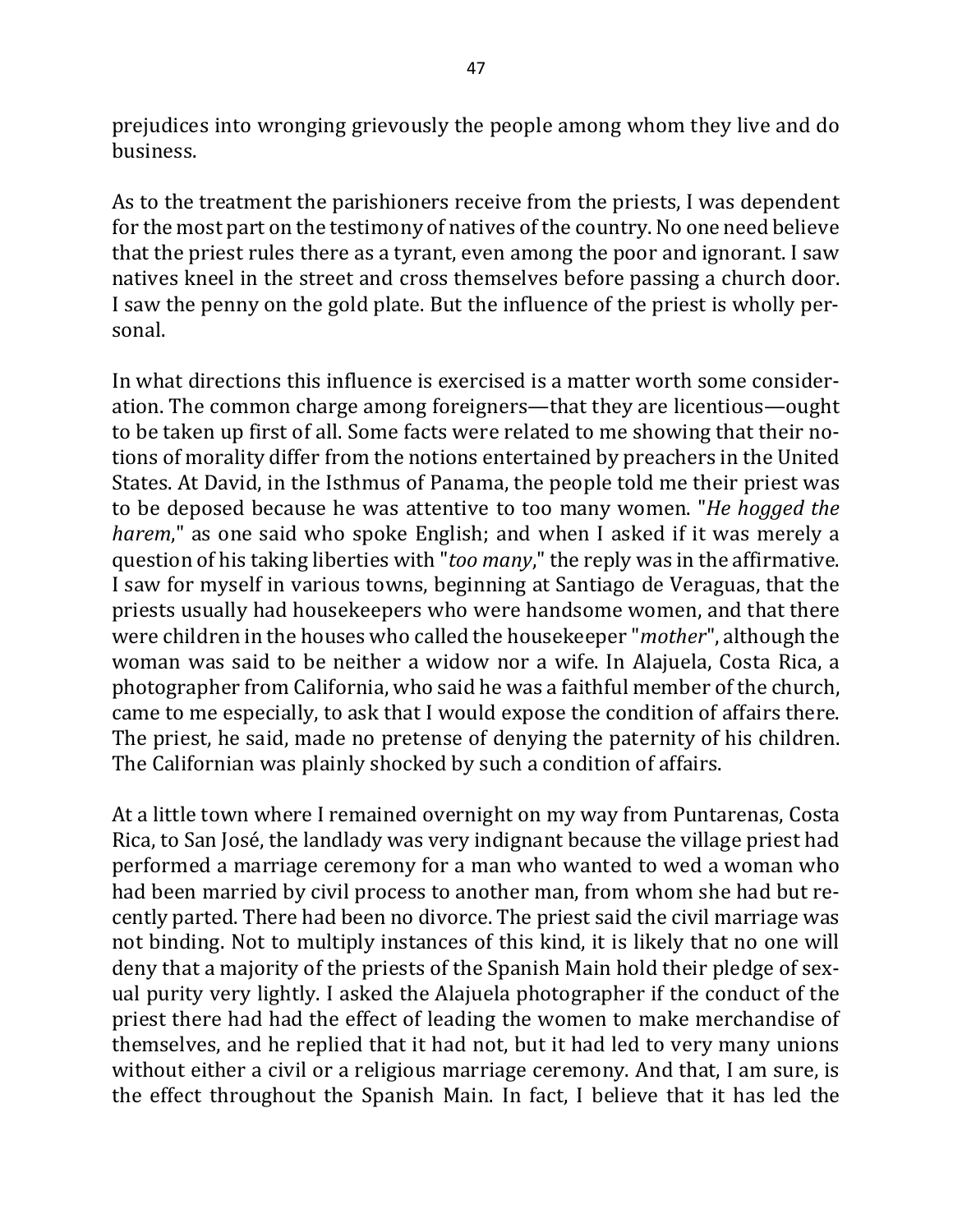people very close to a mental condition where they regard the marriage service as a form only. They go through the service for the same reason that they follow certain other social usages—for instance, as they say *Que vaya bien* (that you may go well) to a traveler, or, as they say to a stranger who is temporarily a guest, "*The house is yours*," or as swell people in New York shake hands with their knuckles on a level with their noses, or carry canes ferrule end up. It is the proper caper—no more.

I saw a good many street services and parades. My journey was made in the spring of the year, when such things are common. An image was, in all cases, carried in the parade, and this was usually made of a wooden frame with a paper face, the whole as gorgeously arrayed as the means of the parishioners would permit. At Amapala, the figure was made to represent Christ riding an ass into Jerusalem. The mask of this figure had a moustache and goatee in black paint, which gave the face the appearance of a conventional villain on the stage. But it did not seem so to the people in the procession. They knelt down in the street facing the figure, and said prayers and went through other religious forms. I saw foreigners ridiculing such doings, and occasionally a foreigner told me he thought such things were heathenish. I asked many natives about their feelings in regard to the images in their churches and in their homes, for nearly every home there has an effigy of a patron saint set up in the best room. From the replies, I gather that they worshipped the saint, rather than the effigy, but I am not absolutely sure of this. They regard the wood and paper as sacred, undoubtedly, much as a devout Methodist or Presbyterian or Baptist regards the leather, paper and ink of his Bible. No devout Protestant would think of kicking aside a copy of the Bible which might happen to lie in his path, and a devout native of the Spanish Main would certainly resent an indignity offered to his image of a saint. There is, of course, no more heathenism in worshipping a paper doll than in worshipping a paper book.

But this leads to another matter of which almost every traveler in the region has made note. The people do unquestionably say many things that they do not mean. The gentleman says to the lady that he puts himself under her feet when he wouldn't get the floor dust on his knees for anything. The host presents his house to his guest. The common talk of mere acquaintances abounds in extravagant adjectives of praise. The caller who did not say "*por Jesus*" on hearing of even the slightest indisposition of any member of the family would be considered wanting in decent sympathy and respect. And these facts are the more interesting when it is remembered that the people of the Spanish Main are, on the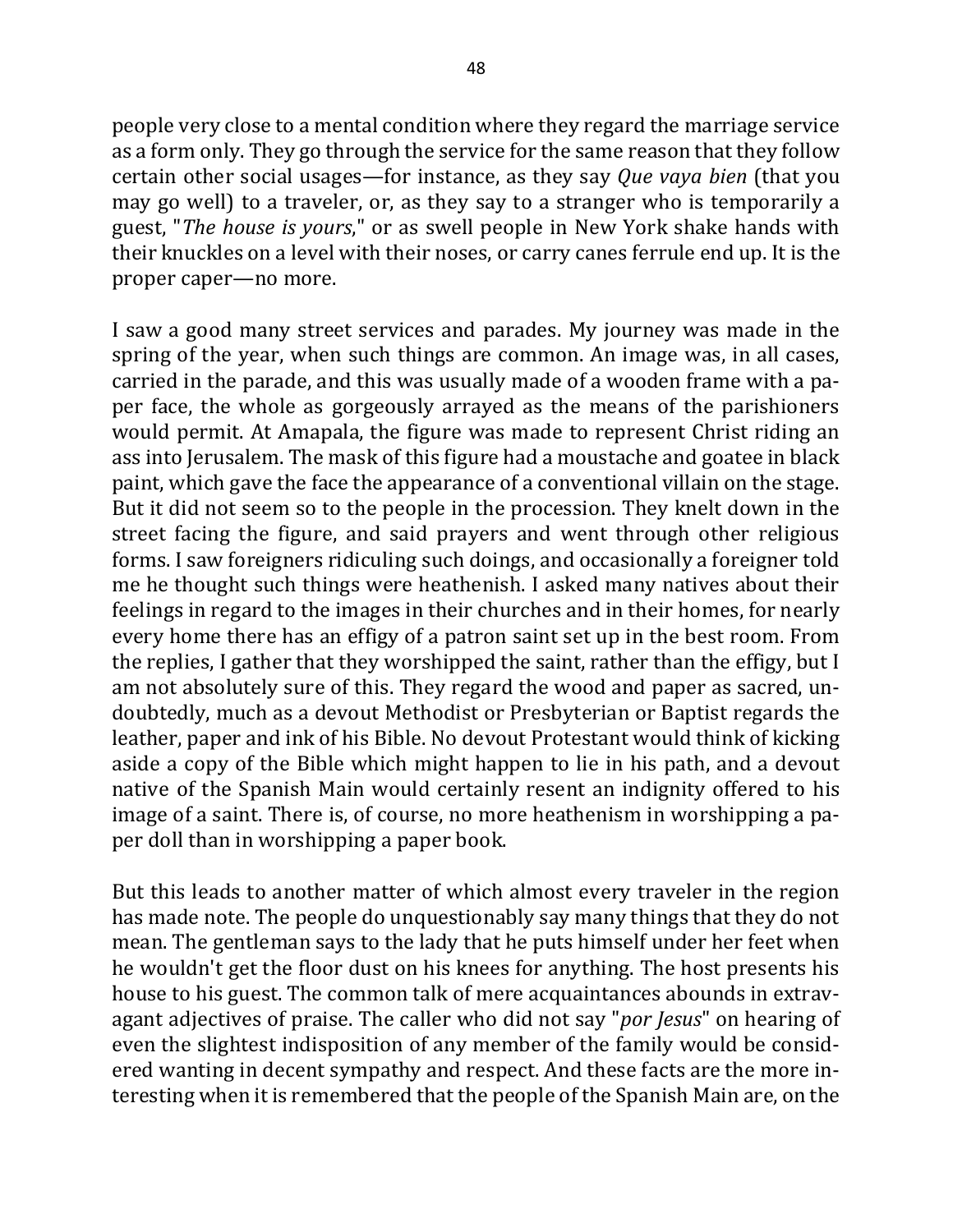whole, half-breed Indians. One does not expect Indians to multiply words with strangers, but so much is the habit of multiplying words and the following of forms cultivated, that foreigners come to assert that the people are satisfied by mere forms—that they have no real appreciation of the word "sincerity". The people who make this charge know better, of course. Mothers love their children there, as elsewhere, and foreigners themselves testify that nowhere in the world are sweethearts so true to lovers. But it is true that these half-breed Indians do lay a stress on formality that is well-night incomprehensible to a Yankee. That people of Indian blood should take offense when something was done with good intent, but in bad form, will never cease to be a matter of wonder in the north, but so it is. Very likely the admixture of Spanish blood had much to do with it; but the main cause, I am sure, lies in their religious teachings. The Spaniards brought the sword in one hand and the cross in the other; and, fearing the sword, the Indians adopted the forms prescribed under the cross. They do not continue these forms of worship through fear of the sword, of course; but, worship having been a matter of form only with their ancestors, the old habit of thought has descended to the present generations. Under the conditions that have prevailed since the Spanish occupation of the country, the forms of religion have been about the most important factors in the daily lives of the people. So, it was entirely natural that people whose ideas of religion were chiefly concerned with forms should come to value forms in all other matters, to count forms as matters of very great, if not of chief importance.

It has seemed worthwhile to trace out the origin of this love of forms, because their adherence to forms is the feature of the national character there which Yankees are least capable of enduring.

No description of the cathedrals and churches that were called fine works of architecture will be attempted, for the simple reason that I do not know anything about architecture; but, I saw two different church buildings that might well strike the attention of any traveler. In the suburbs of Guatemala, on a hill that overlooks the whole city, may be found an old church that dates from the seventeenth century. It has thick walls and an arched roof of cement. It looks as if it might stand there for a thousand years yet. The walls within were hung with ancient-looking pictures of saints, and there were old images in niches there. A janitor conducted me through the church and out on the roof. He said the paintings were considered very beautiful, but they looked, save for their age, very much like the work of native, untrained artists, and it was this that made them interesting to me. There was something about them that made me think of the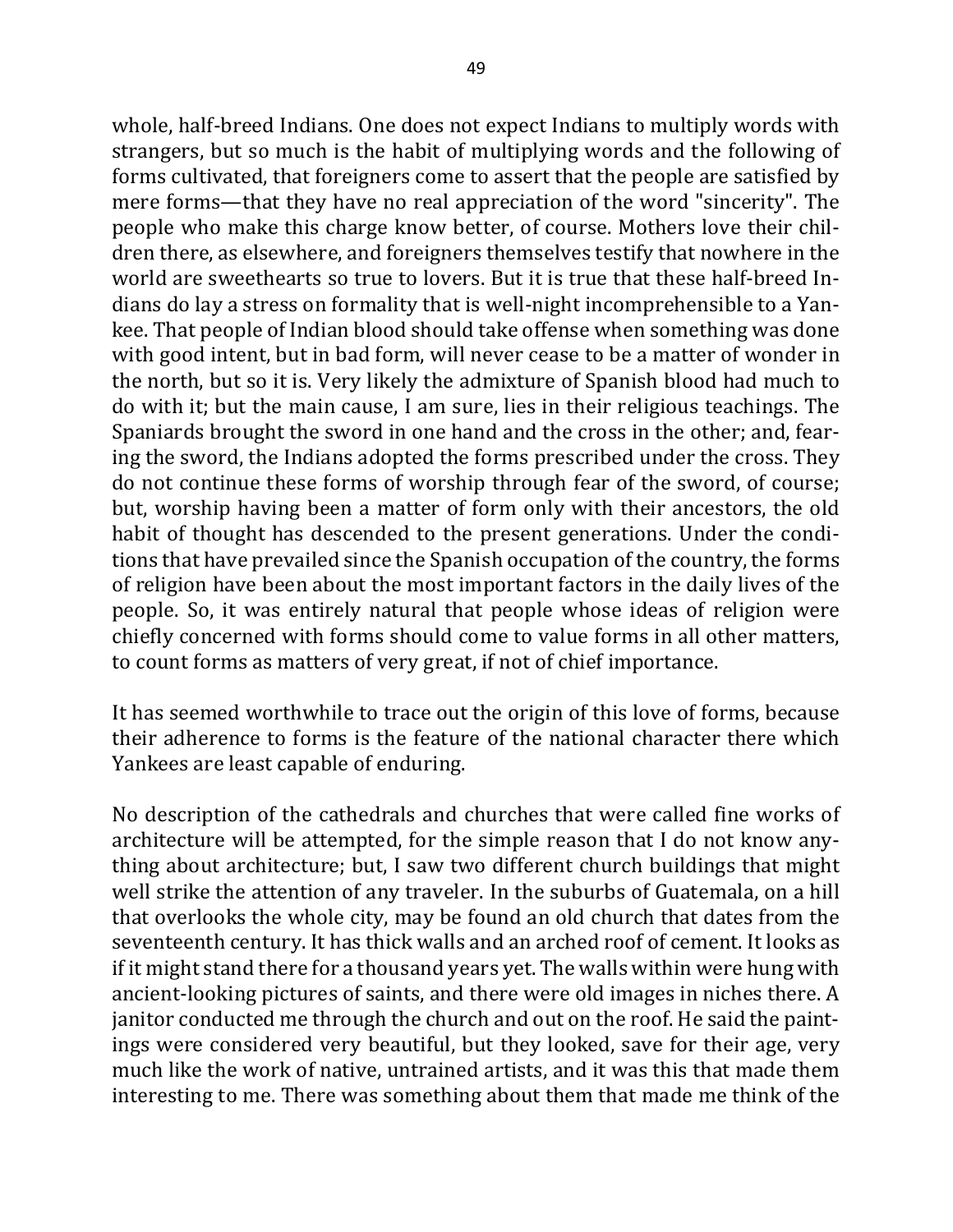art textile work, found among the Indians in the marketplace in the city at this day. The genius that handled the brush, painting saints, would have done better painting jaguars and birds of prey and warriors in battle, because it knew more about such things, and had a deal more of their nature in his blood than of that of the real saints. What with the location of this church, and its curious paintings, and its massiveness, I think it much better worth examination than the big cathedral on the central plaza.

The other church that interested me was in the midst of the mountains in the southern part of the State of Oaxaca, Mexico. I had followed the trail for two days from Tehuantepec, through as wild an inhabited region as can be found on the continent, I guess. The third morning, I came to a little hamlet, $22$  wedged in between two ridges, where there was not enough level ground for any semblance of a plaza; but the people had built a church on such level ground as was there, and they were right proud of it. It was only a tiny hamlet, but the church was large enough for 800 people. The walls were built of tiles trimmed with flesh-colored porphyry, cut in huge, rough blocks. A few blocks of the porphyry had been built into the walls on no definite plan, apparently, and yet, the priest who directed the work had an artist's eye for an arrangement of tile-red and flesh-pink in the broad face of a church wall. Moreover, there were massive buttresses, through which huge stone pipes projected, to carry away the water from the solid cement and tile roof; there was a great dome at the rear; and, in front, a bell-tower of round stone pillars; and, above all, the cross. More interesting still, and yet not to be well described in limited space, was the front wall with its deep arched portal, its niches for saints, and its curious inlaid figures and devices for ornament, where church ideas had been delineated by a native hand. Certainly, I did not see anything, in either color or design, to equal this church. The much-talked-of cathedral of Puebla, with its eleven million dollars in precious metals, was not to be compared with that in the mountain gulch, save in the minds of those who worship the calf.<sup>23</sup>

While speaking of structures, it should be said that every church I saw in the Spanish Main was built, apparently, for worship, as distinguished from preaching. I did not see a pew or any other seat in any of them. There is preaching there, of course, but on such occasions the people carry their own chairs. During ordinary services, the people either stand or kneel, as the occasion requires.

<sup>&</sup>lt;sup>22</sup> San Bartolo Yautepec

<sup>&</sup>lt;sup>23</sup> Worship of the calf  $-$  Possibly a reference to the Biblical account of the idolatry of the "golden calf"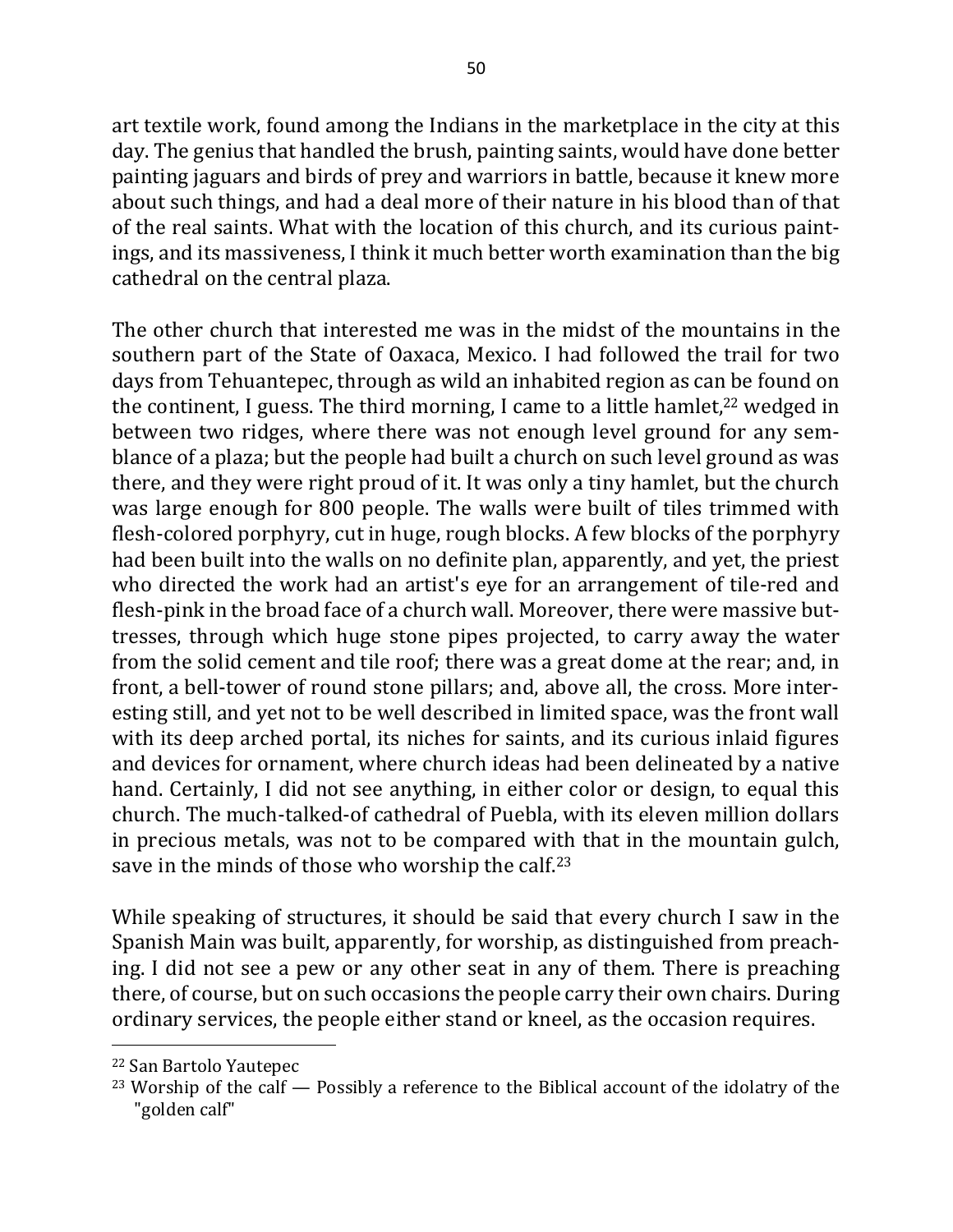As has been said recently in THE SUN, there are very few paupers in Central America. Consequently, such institutions as orphan asylums are not to be found. There are hospitals in the large cities, and the people take great pride in them, but they are not Church institutions. The need of Church institutions of the kind seems nowhere apparent. But at Santiago de Veraguas in the Isthmus of Panama, a town noted for its religious enthusiasm in other days, the priests had turned a church into an asylum for poor and infirm women.

Save in Colombia, the Governments of all the nations visited were pretty well emancipated from Church control. The law of Colombia declared civil marriage invalid. A man who had been married by civil process in the United States could be lawfully married again by a priest in Colombia. In Costa Rica, the Government had bought the claims the church had formerly had. The right to preach other systems of religion was everywhere guaranteed, and in one place exercised. A Presbyterian preacher was located in Guatemala City; but, when I asked about his influence in making converts, people said he had none. Mr. F. Penzotti, who had sold Bibles for the American Bible Society of New York all through Central America, told me at San José, Guatemala, that such missions as that in Guatemala were useless. Another interesting statement he made was that, in the course of a little over a year, he had distributed about 14,000 Bibles—sold most of them—without having been at any time interrupted in his work by the priests.

It will be apparent to any traveler in Central America, I think, that the political influence of the priests has fallen off greatly in recent years; and, further, that his falling off is on no case due to the introduction of any other form of Christian worship or belief. Priests have been arrested frequently on the arbitrary order of an official and, without trial, imprisoned. A case of the kind happened while I was in Guatemala. People told me in Mexico about priests who were shot to death without trial; I know nothing of the facts, but I believed the stories. In every case of this kind, the priest, they said, had taken part in some political matter offensive to the rulers. If the common people of the region were under the influence of the priests, save as church members are always ruled by spiritual advisers, such harsh treatment of even traitorous priests would overthrow any Government there. Educated people everywhere told me that men—and even women—of their class were at heart either agnostics or infidels. What they called the age of reason had begun in Central America, they said. They still had their babies baptized, but that was because it was the style, and the